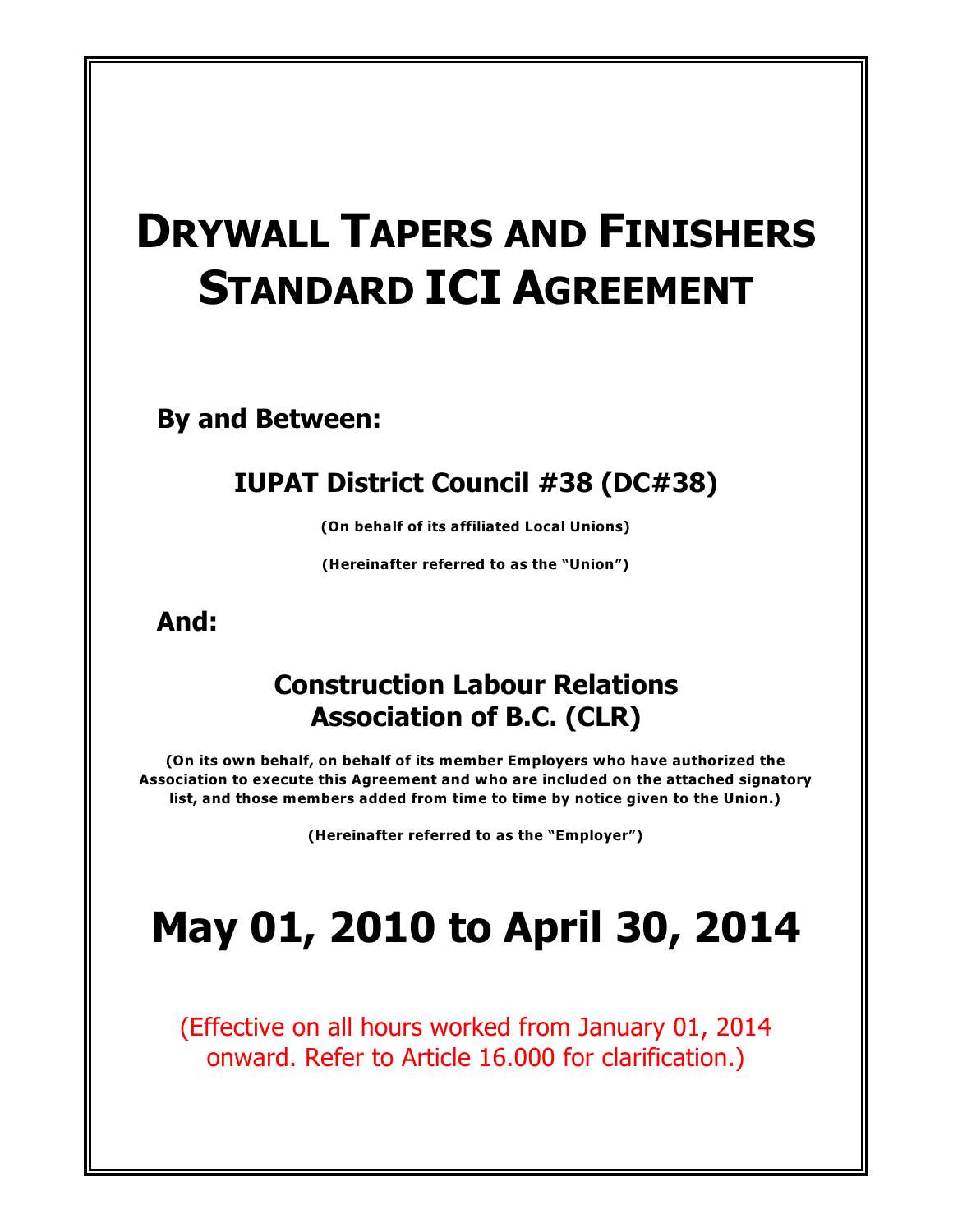# **Table of Contents**

| <b>Article</b> | 1.000                 |  |
|----------------|-----------------------|--|
| <b>Article</b> | 2.000                 |  |
| <b>Article</b> | 3.000                 |  |
| <b>Article</b> | 4.000                 |  |
| <b>Article</b> | 5.000                 |  |
| <b>Article</b> | 6.000                 |  |
| <b>Article</b> | 7.000                 |  |
| <b>Article</b> | 8.000                 |  |
| <b>Article</b> | 9.000                 |  |
|                | <b>Article 10.000</b> |  |
|                | <b>Article 11.000</b> |  |
|                | <b>Article 12.000</b> |  |
|                | <b>Article 13.000</b> |  |
|                | <b>Article 14,000</b> |  |
|                | <b>Article 15.000</b> |  |
|                | <b>Article 16.000</b> |  |
|                |                       |  |
|                |                       |  |

# **Minimum Straight Time Hourly Wage Rates and Breakdown of Monetary Package:**

| <b>Schedule "A1"</b> |                                                          |  |
|----------------------|----------------------------------------------------------|--|
| <b>Schedule "A2"</b> | "Outside" Lower Mainland/Fraser Valley (BC Mainland). 29 |  |
| <b>Schedule "A3"</b> |                                                          |  |

# **Employer Contributions and Employee Deductions:**

| <b>Schedule "B1"</b> |                                                          |  |
|----------------------|----------------------------------------------------------|--|
| <b>Schedule "B2"</b> | "Outside" Lower Mainland/Fraser Valley (BC Mainland). 32 |  |
| <b>Schedule "B3"</b> |                                                          |  |

# **Appendices:**

| Appendix "A"        |                                                         |  |
|---------------------|---------------------------------------------------------|--|
| Appendix "B"        | Letter of Understanding Re: Piece Work Compensation. 36 |  |
| Appendix "C"        |                                                         |  |
| Appendix "D"        |                                                         |  |
| <b>Appendix "E"</b> |                                                         |  |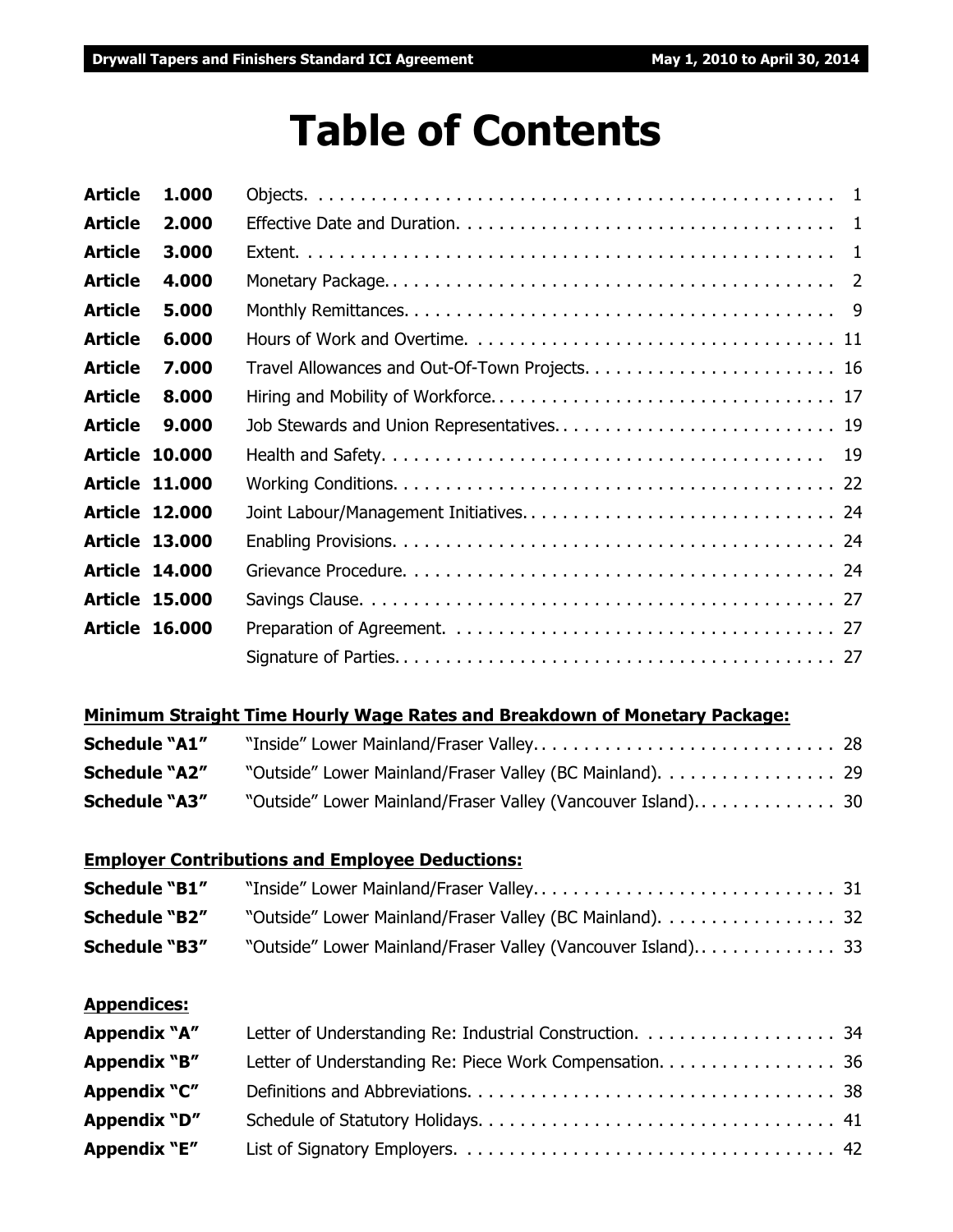#### **ARTICLE 1.000 - OBJECTS**

The objects of this Agreement are to establish fair, reasonable and safe working conditions which will provide a mutually beneficial employment relationship between employees and Employers; an effective training strategy which will contribute to the development of a qualified and multi-skilled workforce that will elevate the trade; a mutually agreed upon method to facilitate the peaceful resolution of all disputes and grievances; prevent strikes and lockouts; and to avoid unnecessary waste of time and expense in the settlement of disputes connected with the industry.

#### **ARTICLE 2.000 - EFFECTIVE DATE AND DURATION**

- **2.100** This Agreement shall be for the period from and including May 1, 2010, to and including April 30, 2014, and from year to year thereafter subject to the right of either party to this Agreement, within four (4) months immediately preceding the date of expiry of such Agreement, which is April 30, 2014, or immediately preceding the last day of April in any year thereafter, by written notice to require the other party to such Agreement to commence collective bargaining.
- **2.200** Should either party give written notice to the other party pursuant hereto, this Agreement shall thereafter continue in full force and effect until the Union shall give notice of strike, or the Employer shall give notice of a lockout, or the parties shall conclude a renewal or revision of this Agreement, or a new collective agreement.
- **2.300** The operation of Section 50 (2) and Section 50 (3) of the *Labour Relations Code* is hereby excluded.
- **2.400** A copy of this Agreement shall be filed with the LRB.

## **ARTICLE 3.000 - EXTENT**

#### **3.100 Recognition**

The Employer recognizes the Union as the exclusive bargaining agent for all employees in the bargaining unit, and the Union recognizes CLR as the exclusive bargaining agent for all CLR members who have authorized the Association to sign this Agreement on their behalf.

#### **3.200 Management Rights and Subcontracting**

The Employer has the right to operate and manage its business in all respects, including subcontracting, subject only to the limitations expressly stated within this Agreement. Refer to the parties' Letter of Understanding Re: Subcontracting for details regarding limitations on subcontracting. Copies of such Letter of Understanding can be obtained from either the Union or CLR.

#### **3.300 Application, Work Jurisdiction and Affiliation**

Without restricting Article 3.000 in any way, the parties expressly agree to the following.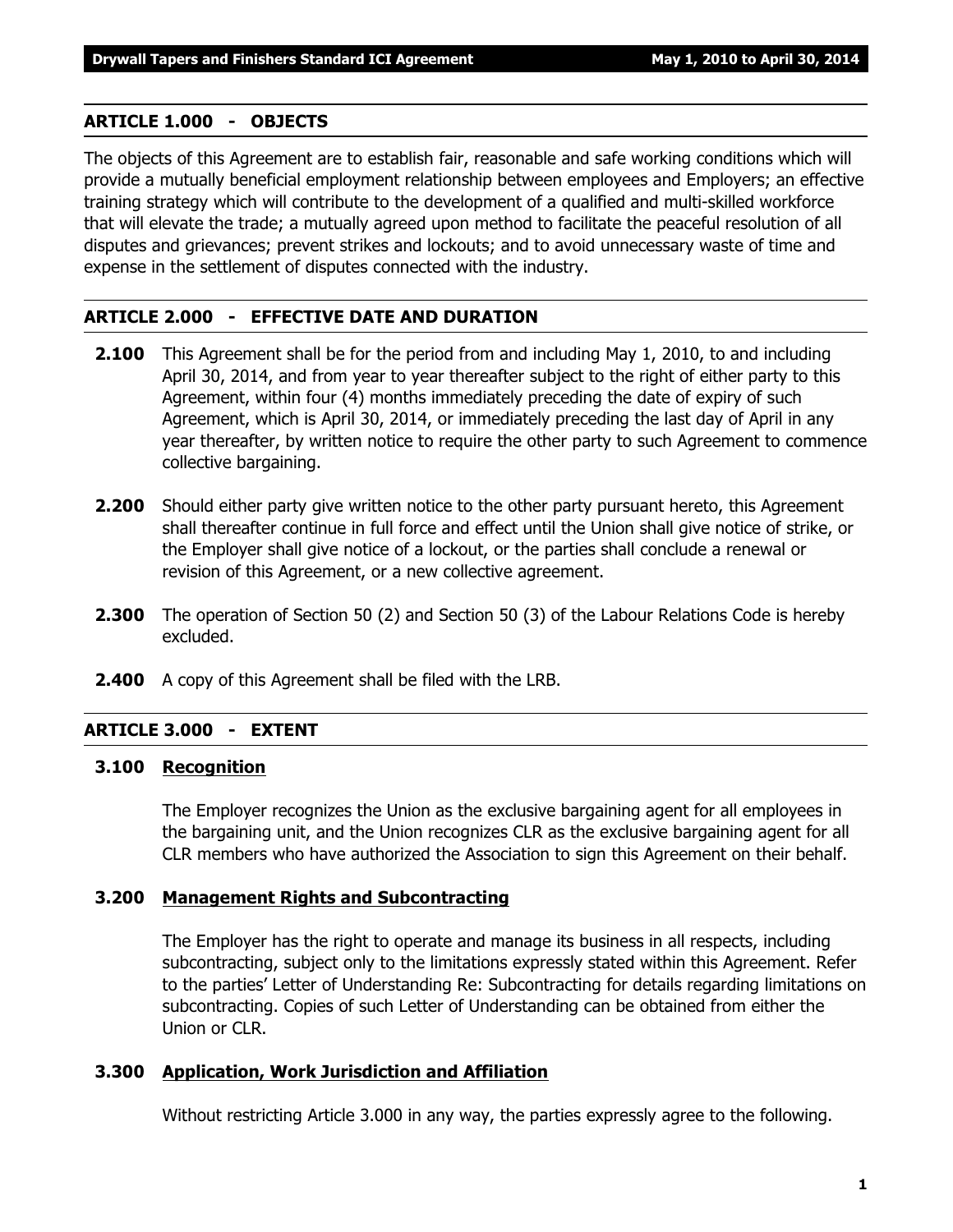#### **3.301 Application**

This Agreement shall only govern work which is within the work jurisdiction of the drywall tapers and finishers and which is being performed by bargaining unit members who are employees of the Employer on a project. Refer also to Article 3.302.

#### **3.302 Work Jurisdiction**

- **(a)** The work jurisdiction of the drywall taper and finisher shall be determined from time to time by the Umpire of the Jurisdictional Assignment Plan.
- **(b)** All work performed within the work jurisdiction of the drywall taper and finisher shall be performed by a member of the Union unless otherwise permitted in accordance with this Agreement. Notwithstanding the foregoing, one (1) employer representative who is not a member of the Union shall be permitted to work and/or provide direction on a project.

#### **3.303 Affiliation**

- **(a)** Subject to reasonable notice given to the Employer, it shall not be a violation of this Agreement for the Union to withdraw its members from a project(s) for rendering assistance to labour organizations, and/or refusal on the part of Union members to handle any materials, equipment or product declared unfair by Building Trade Councils, or manufactured, assembled, or produced by an Employer whose employees are on strike against or are locked out by an Employer.
- **(b)** Notwithstanding Article 3.303 (a), the Union shall not restrict/limit, in any way or for any reason, an Employer's right to contract for work on a project and to complete such work in a cost efficient manner. The foregoing shall apply regardless of the union affiliation, or lack thereof, of any individual who may also be working on such project, and/or the work such individual(s) may be performing.
- **(c)** Without restricting/limiting the application of Article 3.303 (b), the Union shall not attempt to exert pressure upon an Employer for performing work on any project, nor shall the Union withdraw its members from any project or threaten to do so, unless otherwise permitted by the *Labour Relations Code*.

#### **ARTICLE 4.000 - MONETARY PACKAGE**

#### **4.100 Monetary Package**

#### **4.101 Breakdown**

Refer to Schedules "A1", "A2" and "A3".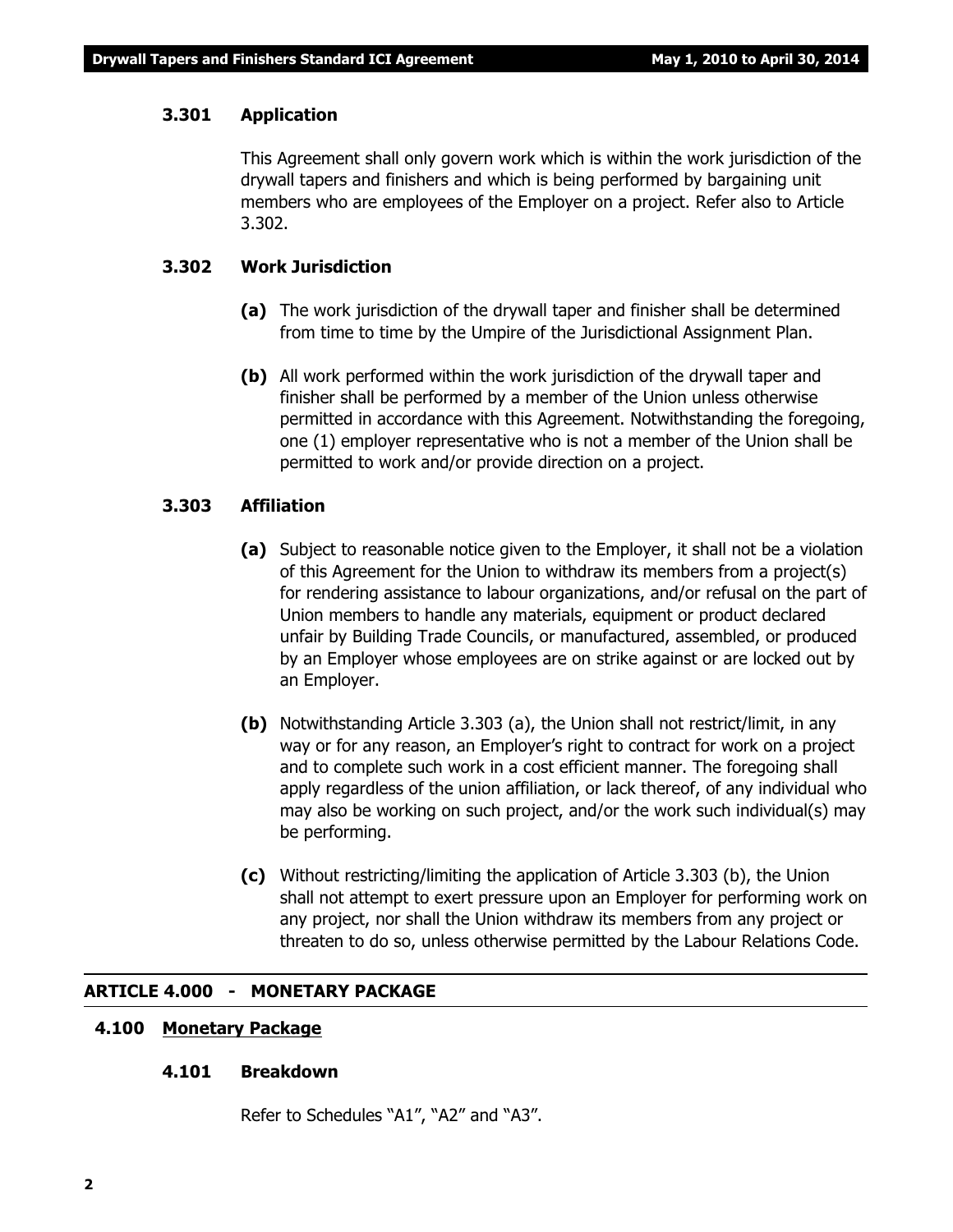#### **4.102 Industrial Construction**

Refer to Appendix "A" for details regarding the monetary package which shall apply on an industrial construction project.

#### **4.200 Allocation of Monetary Package**

No monies may be transferred from the wage package (inclusive of wages plus annual vacation and statutory holiday pay) to Employer contributions (inclusive of the Union Benefit Plan, the Union Pension Plan, and all other Employer contributions) without the prior mutual agreement, in writing, of the parties. Such mutual agreement shall not be unreasonably withheld.

#### **4.300 Wages and Premiums**

#### **4.301 Minimum Straight Time Hourly Wage Rates**

The schedules of minimum straight time hourly wage rates as provided for within Schedules "A1", "A2" and "A3" shall apply to all work performed in accordance with this Agreement. Notwithstanding the foregoing, refer to Articles 4.302 through Article 4.305 for important clarifications and exceptions.

#### **4.302 Metro Travel Premium**

The payment of a metro travel premium has been discontinued effective January 29, 2012. In its place, from such date onward, a premium of one dollar (\$1.00) per hour earned has been applied to the Certified Journeyperson's minimum straight time hourly wage rate for work performed inside the Lower Mainland/ Fraser Valley and/or on Vancouver Island. All other employee classifications have been re-calculated accordingly.

#### **4.303 First Aid Attendant**

An employee who acts as a first aid attendant shall have his/her otherwise applicable straight time hourly wage rate increased by seventy-five cents (\$0.75) per hour earned.

#### **4.304 Swing Stage and Bosun Chair**

An employee who works on a swing stage and/or in a bosun chair shall have his/her otherwise applicable straight time hourly wage rate increased by fifty cents (\$0.50) per hour earned. Such increase shall be paid for actual hours worked each day, or four (4) hours, whichever is greater.

#### **4.305 Piece Work Compensation**

Refer to Appendix "B" for details regarding the Employer's right to compensate an employee(s) on a "piece work" as opposed to "hourly wage rate" basis.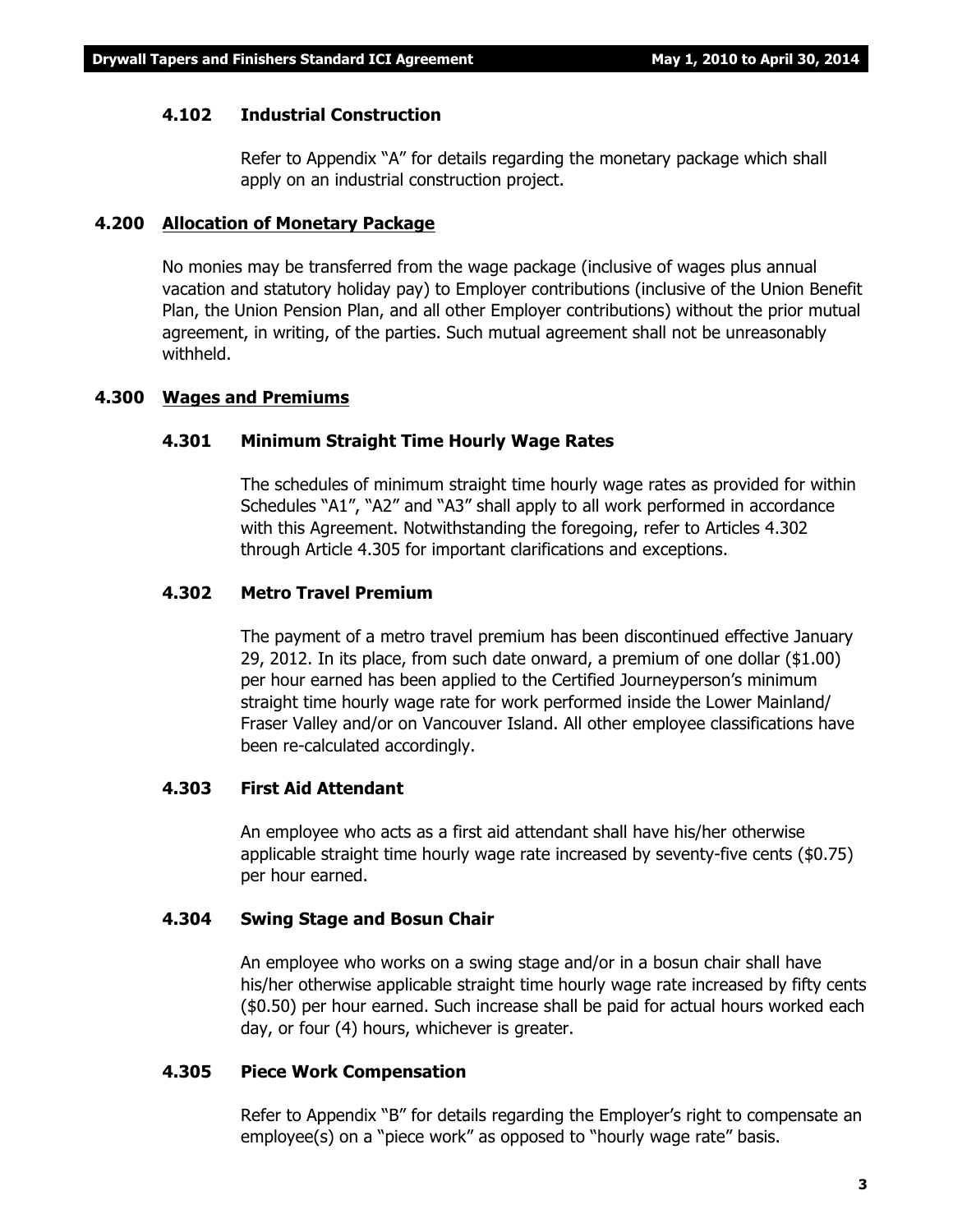#### **4.400 Employee Classifications**

Unless otherwise restricted elsewhere within this Agreement, all employee classifications shall be entitled to receive annual vacation pay, statutory holiday pay, overtime premiums, shift premiums, travel allowances and any/all other premiums and/or allowances provided pursuant to this Agreement.

#### **4.401 Foreman**

A Foreman shall be defined as an employee who issues orders or gives direction to other employees. All direction given to an employee(s) shall be provided by the Foreman to whom such employee(s) is/are regularly assigned.

- **(a)** When more than six (6) employees are employed, a "non working" Foreman shall be employed. The Employer shall not divide employees into several crews for the purpose of not having to employ a "non working" Foreman.
- **(b)** The minimum straight time hourly wage rate for a Foreman shall be one hundred fifteen percent (115%) of the applicable Certified Journeyperson minimum straight time hourly wage rate on the project.

#### **4.402 Certified Journeyperson (CJP)**

A Certified Journeyperson (CJP) shall be defined as an individual who has obtained a valid Drywall Finishers TQ certificate. The minimum straight time hourly wage rate for a CJP shall be as provided for within Schedules "A1", "A2" and "A3".

#### **4.403 Uncertified Drywall Taper and Finisher (UDTF)**

An Uncertified Drywall Taper and Finisher (UDTF) shall be defined as an individual who does not possess a valid Drywall Finishers TQ certificate and is not registered as a duly indentured Drywall Finisher Apprentice within Canada.

- **(a)** There shall be eight (8) Uncertified Drywall Taper and Finisher (UDTF) classifications. The Employer shall retain the sole discretion to determine the appropriate classification for each UDTF after having judged such individual's competency, merit and ability.
- **(b)** The minimum straight time hourly wage rate for an UDTF shall be the applicable percentage of the applicable Certified Journeyperson minimum straight time hourly wage rate on the project.

| Level 1 UDTF = $55\%$ | Level 5 UDTF = $75\%$ |
|-----------------------|-----------------------|
| Level 2 UDTF $= 60\%$ | Level 6 UDTF $= 80\%$ |
| Level 3 UDTF = $65\%$ | Level 7 UDTF $= 85\%$ |
| Level 4 UDTF $= 70\%$ | Level 8 UDTF $= 90\%$ |

**(c)** Refer to Schedules "A1", "A2", "A3", "B1", "B2" and "B3" for a breakdown of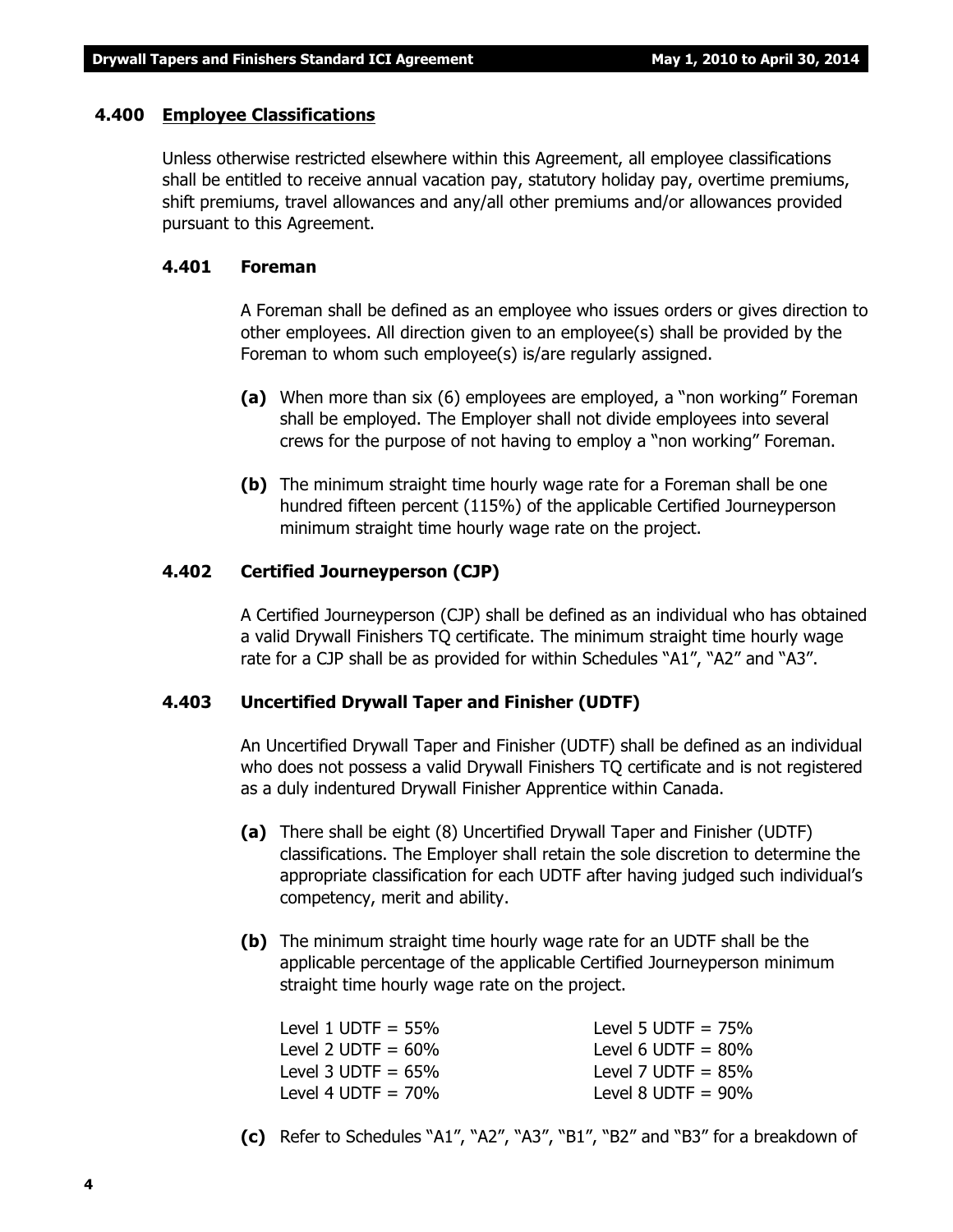the eight (8) UDTF monetary packages.

#### **4.404 Apprentice**

An Apprentice shall be defined as an individual who is registered as a duly indentured Drywall Finisher Apprentice within Canada.

- **(a)** There shall be eight (8) Apprentice classifications. The Employer shall employ a minimum of one (1) Apprentice, and the maximum ratio shall be one (1) Apprentice for every one (1) Journeyperson. Such ratio shall apply on a company wide basis.
- **(b)** The minimum straight time hourly wage rate for an Apprentice shall be the applicable percentage of the applicable Certified Journeyperson minimum straight time hourly wage rate on the project.

| $1st$ Term Apprentice = 55% | $5th$ Term Apprentice = 75% |
|-----------------------------|-----------------------------|
| $2nd$ Term Apprentice = 60% | $6th$ Term Apprentice = 80% |
| $3rd$ Term Apprentice = 65% | $7th$ Term Apprentice = 85% |
| $4th$ Term Apprentice = 70% | $8th$ Term Apprentice = 90% |

- **(c)** The applicable Drywall Finisher Apprentice training program shall be determined from time to time by the Finishing Trades Institute of BC, but shall generally include 6,000 hours of practical training, consisting of eight (8) terms of 750 hours per term. In addition to such practical training, each Apprentice shall also successfully complete two (2) terms of technical training prior to becoming a Certified Journeyperson. Notwithstanding the foregoing, an Apprentice shall not be permitted to advance to  $5<sup>th</sup>$  Term without successfully completing at least one (1) term of technical training.
- **(d)** Refer to Schedules "A1", "A2", "A3", "B1", "B2" and "B3" for a breakdown of the eight (8) Apprentice monetary packages.

#### **4.405 Pre-Apprentice**

The work of a Pre-Apprentice shall include the handling on the job site of all material or materials falling within the jurisdiction of the drywall taper and finisher.

- **(a)** The parties recognize the importance of recruiting future Apprentices. The Pre-Apprentice classification provides the opportunity to expose new workers to the industry and to determine their suitability. A Pre-Apprentice shall, in the case of competent workers, be a possible source of future Apprentices.
- **(b)** The minimum straight time hourly wage rate for a Pre-Apprentice shall be forty-five percent (45%) of the applicable Certified Journeyperson minimum straight time hourly wage rate on the project.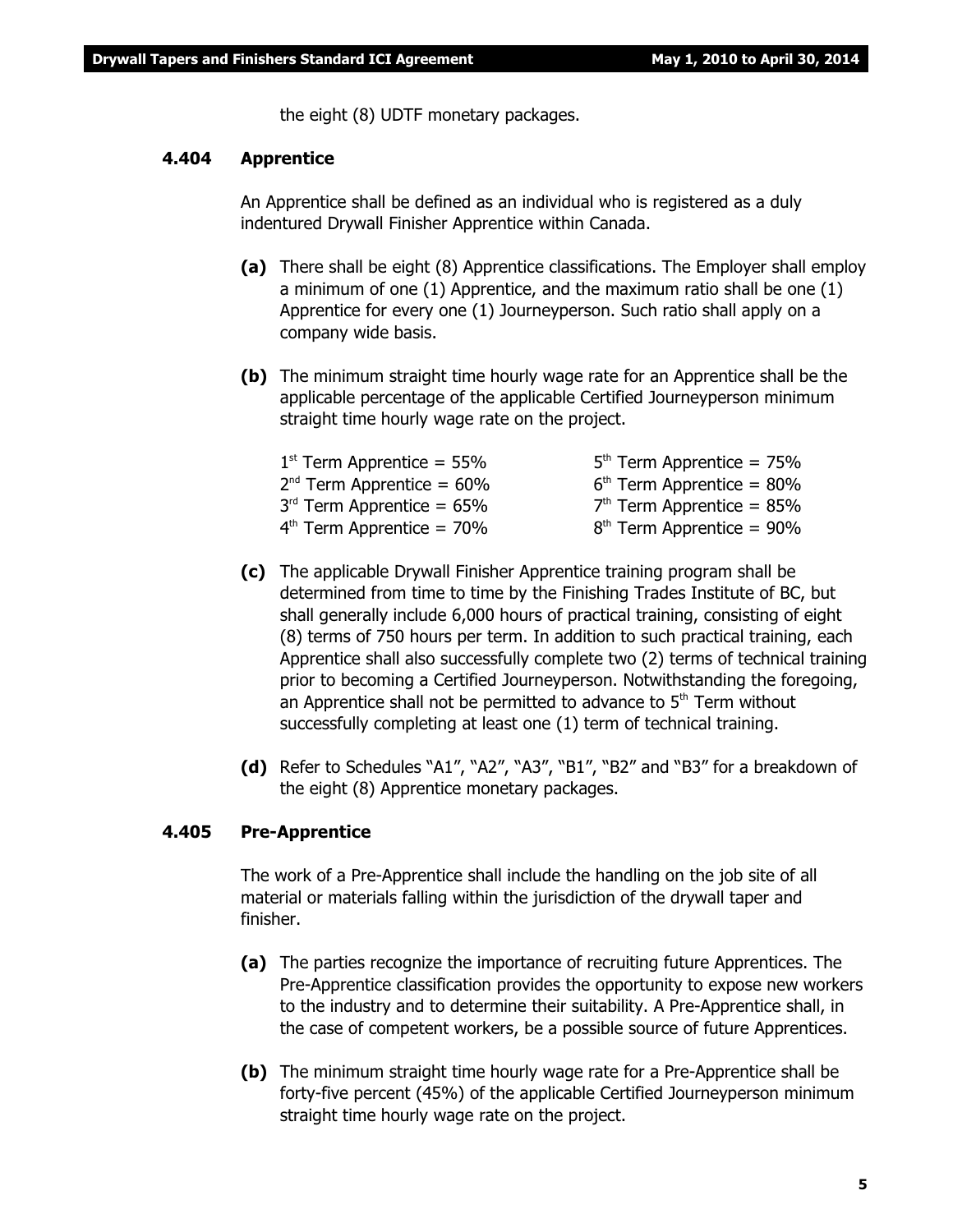**(d)** Refer to Schedules "A1", "A2", "A3", "B1", "B2" and "B3" for a breakdown of the Pre-Apprentice monetary packages.

#### **4.500 Annual Vacation and Statutory Holidays**

#### **4.501 Vacation Pay and Statutory Holiday Pay**

Annual vacation pay and statutory holiday pay shall be combined at the total rate of eight percent (8%) of gross earnings, and shall be paid to each employee on each pay cheque and upon termination of employment.

#### **4.502 Annual Vacation**

An employee may take up to three (3) weeks annual vacation in any calendar year. The vacation period shall be arranged by mutual agreement between the employee and the Employer.

#### **4.503 Statutory Holidays**

**(a)** The following statutory holidays shall apply to all work governed by this Agreement. Refer also to Article 6.303 and Appendix "D".

New Year's Day, Family Day, Good Friday, Easter Monday, Victoria Day, Canada Day, the Friday preceding BC Day, BC Day, the Friday before Labour Day, Labour Day, Thanksgiving Day, Remembrance Day, Christmas Day, Boxing Day, and/or any other day so proclaimed by the federal and/or provincial government. When a statutory holiday falls on a Saturday or Sunday, the following working day(s) shall be observed.

- **(b)** Notwithstanding Article 4.503 (a), the Friday before Labour Day may be floated and the day therefore worked at straight time rates, with an alternate day scheduled to be taken off as mutually agreed between the Employer and the employee.
- **(c)** All work performed on statutory holidays, or days observed in place thereof, shall be paid for at two (2) times the otherwise applicable straight time hourly wage rate. No work shall be performed on Labour Day.

#### **4.600 Employer Contributions**

The schedules of Employer contributions as provided for within Schedules "B1", "B2" and "B3" shall apply to all work performed in accordance with this Agreement. All Employer contributions shall be calculated on the basis of hours worked.

#### **4.601 Union Benefit Plan**

The Employer shall contribute the required amount(s) to the Union Benefit Plan in the manner set forth in Article 5.000. Such amount(s), and the effective date(s)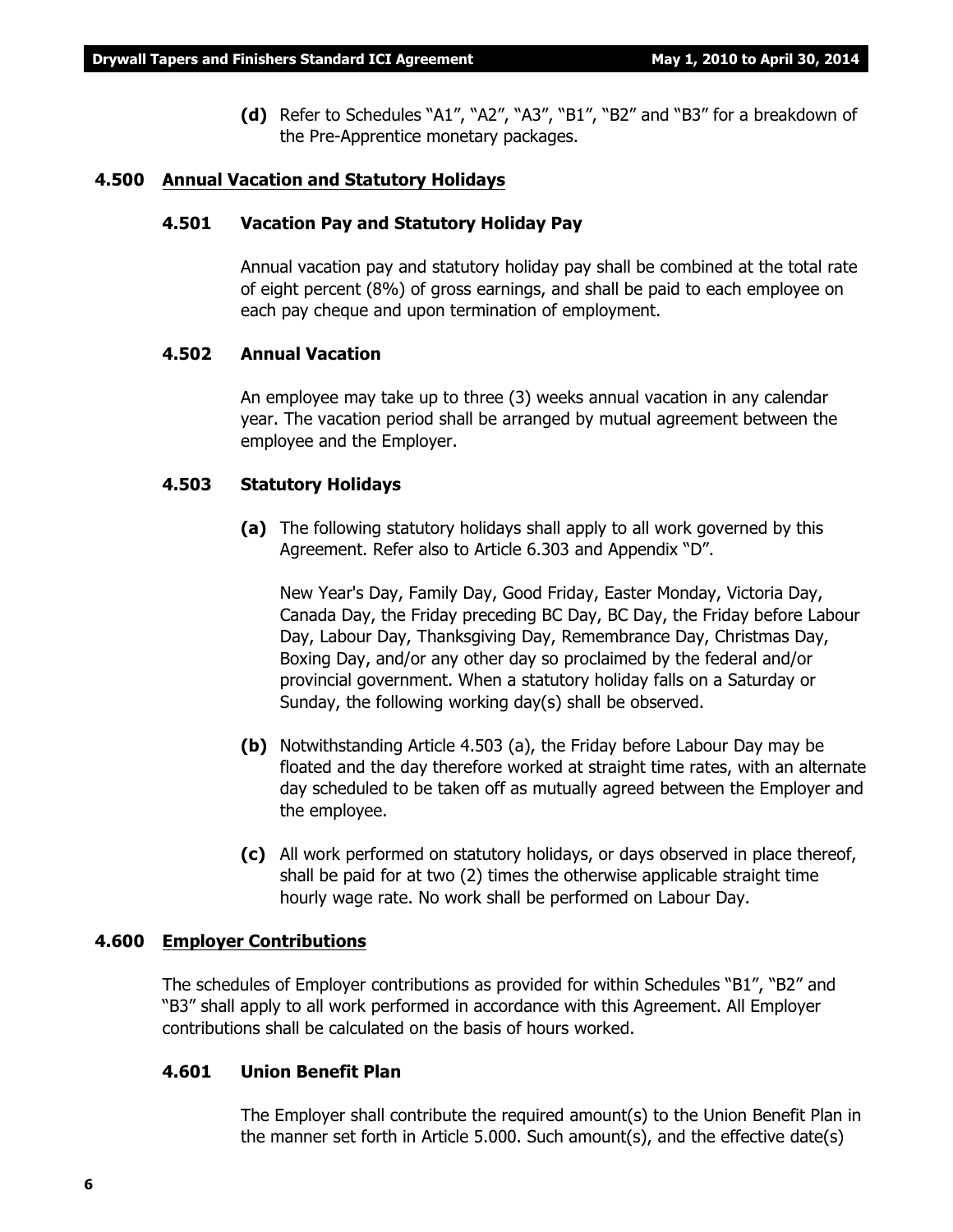applicable thereto, shall be as stipulated within Schedules "B1", "B2" and "B3".

#### **4.602 Union Pension Plan**

The Employer shall contribute the required amount(s) to the Union Pension Plan in the manner set forth in Article 5.000. Such amount(s), and the effective date(s) applicable thereto, shall be as stipulated within Schedules "B1", "B2" and "B3". No Employer contribution to the Union Pension Plan shall be required on behalf of an Apprentice and/or a Pre-Apprentice.

#### **4.603 CLR Contract Administration Fund (CAF)**

- **(a)** The Employer shall contribute twelve cents (\$0.12) per hour worked, inclusive of GST, to the CAF in the manner set forth in Article 5.000. CLR may alter this amount by providing the Union with sixty (60) calendar days written notice. CLR shall bear any/all costs which may be incurred as a result of having to change the monthly report to the administrator because of a change in the Employer contribution to the CAF.
- **(b)** The Union shall collect and forward to CLR, without exception, all monies designated for the CAF and received in accordance with the monthly report to the administrator. Payment to CLR shall be made by the Union not later than the last day of the month in which such amount was received and shall be accompanied with a summary report that provides hours of work and fund remittances by each Employer working under this Agreement. A designated representative of CLR may inspect, upon appointment, the receipts and records of the Union related to the CAF.

#### **4.604 Association of Wall and Ceiling Contractors (AWCC)**

- **(a)** The Employer shall contribute five cents (\$0.05) per hour worked to the AWCC in the manner set forth in Article 5.000. The AWCC may alter this amount by providing the Union with sixty (60) calendar days written notice.
- **(b)** The Union shall collect and forward to the AWCC, without exception, all monies designated for the AWCC and received in accordance with the monthly report to the administrator. Payment to the AWCC shall be made by the Union not later than the last day of the month in which such amount was received and shall be accompanied with a summary report that provides hours of work and fund remittances by each Employer working under this Agreement.

#### **4.605 BC Construction Industry Rehabilitation Plan (CIRP)**

The Employer shall contribute two cents (\$0.02) per hour worked to the CIRP in the manner set forth in Article 5.000.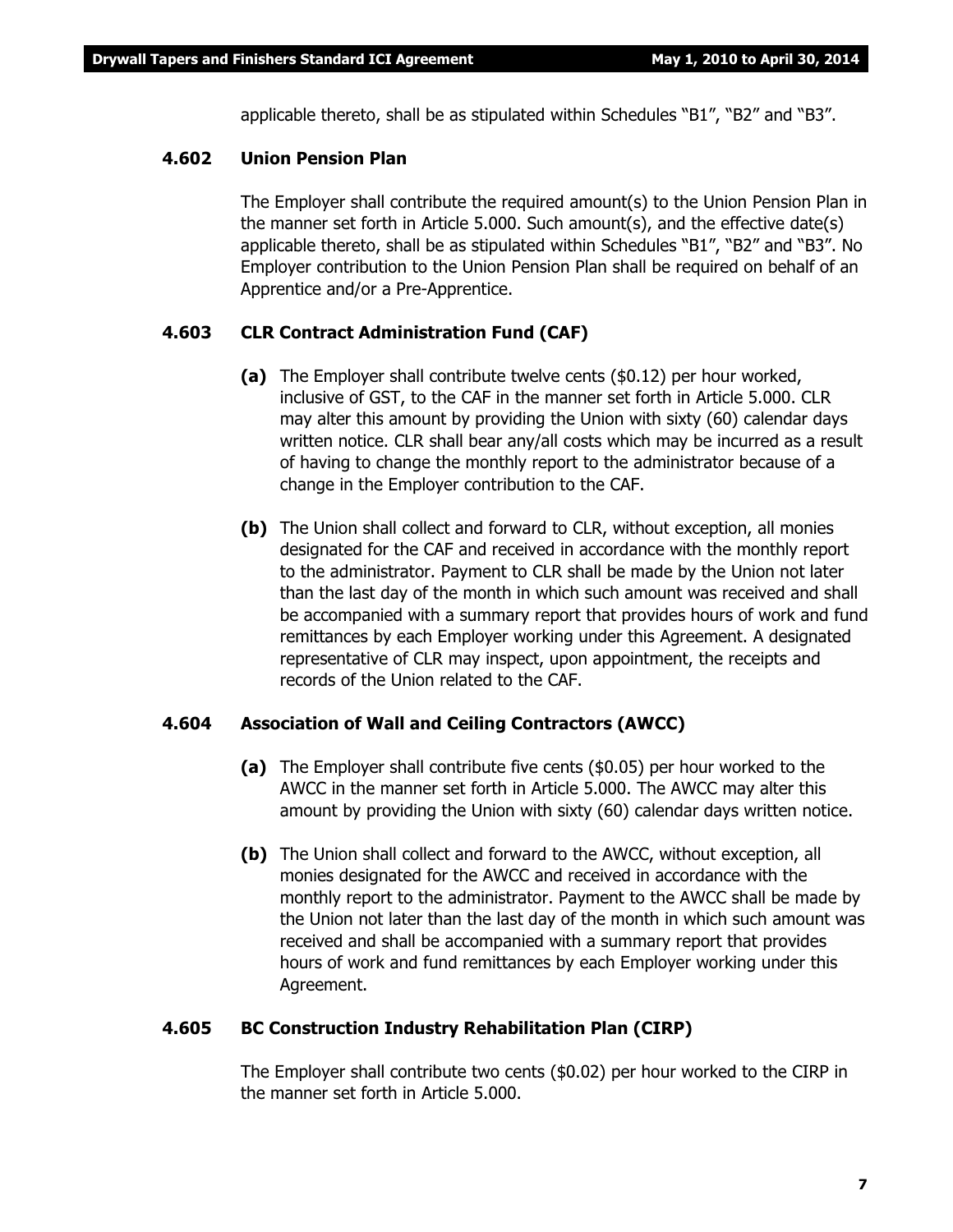#### **4.606 Jurisdictional Assignment Plan (JAPlan)**

The Employer shall contribute one cent (\$0.01) per hour worked to the JAPlan in the manner set forth in Article 5.000. The JAPlan, as agreed to between the BCYT and CLR, shall be binding upon the parties. Notwithstanding the foregoing, where the Employer makes an assignment of work to another constituent union or local union of the BCBCBTU, which is challenged under the JAPlan, the Union shall not make any claim or bring any independent action for back pay or any other damages through the Umpire, arbitration, or the LRB, unless the Union has obtained a ruling from the Umpire in its favour, in which event the Union shall be entitled to claim damages through collective agreement arbitration for noncompliance with the Umpire's ruling for the period subsequent to the ruling.

#### **4.607 BCBCBTU**

The Employer shall contribute one cent (\$0.01) per hour worked to the BCBCBTU in the manner set forth in Article 5.000. Notwithstanding the foregoing, such contribution shall continue only for as long as the BCBCBTU bargaining structure continues to exist pursuant to the *Labour Relations Code*.

#### **4.700 Employee Deductions**

#### **4.701 Union Dues**

The Employer shall deduct Union dues in such amount(s) as the Union directs and shall forward such deductions in the manner set forth in Article 5.000. Such amount(s), and the effective date(s) applicable thereto, shall be as stipulated within Schedules "B1", "B2" and "B3". The Union may alter such amount(s) by providing the Employer with sixty (60) calendar days written notice.

#### **4.702 Apprentice Trade School Fund**

The Employer shall process an Apprentice Trade School Fund deduction from each Apprentice in such amount(s) as the Union directs and shall forward such deductions in the manner set forth in Article 5.000. Such amount(s), and the effective date(s) applicable thereto, shall be as stipulated within Schedules "B1", "B2" and "B3". The Union may alter such amount(s) by providing the Employer with sixty (60) calendar days written notice.

#### **4.800 Payment of Wages**

**4.801** The Employer shall, at least every second Friday, pay to each employee all wages, premiums, allowances and annual vacation pay and statutory holiday pay earned by the employee to a day not more than seven (7) calendar days prior to the date of payment. If a statutory holiday falls on the regular pay day, payment shall be made the preceding day. Payment shall be made during working hours and may be made by cheque or electronic deposit.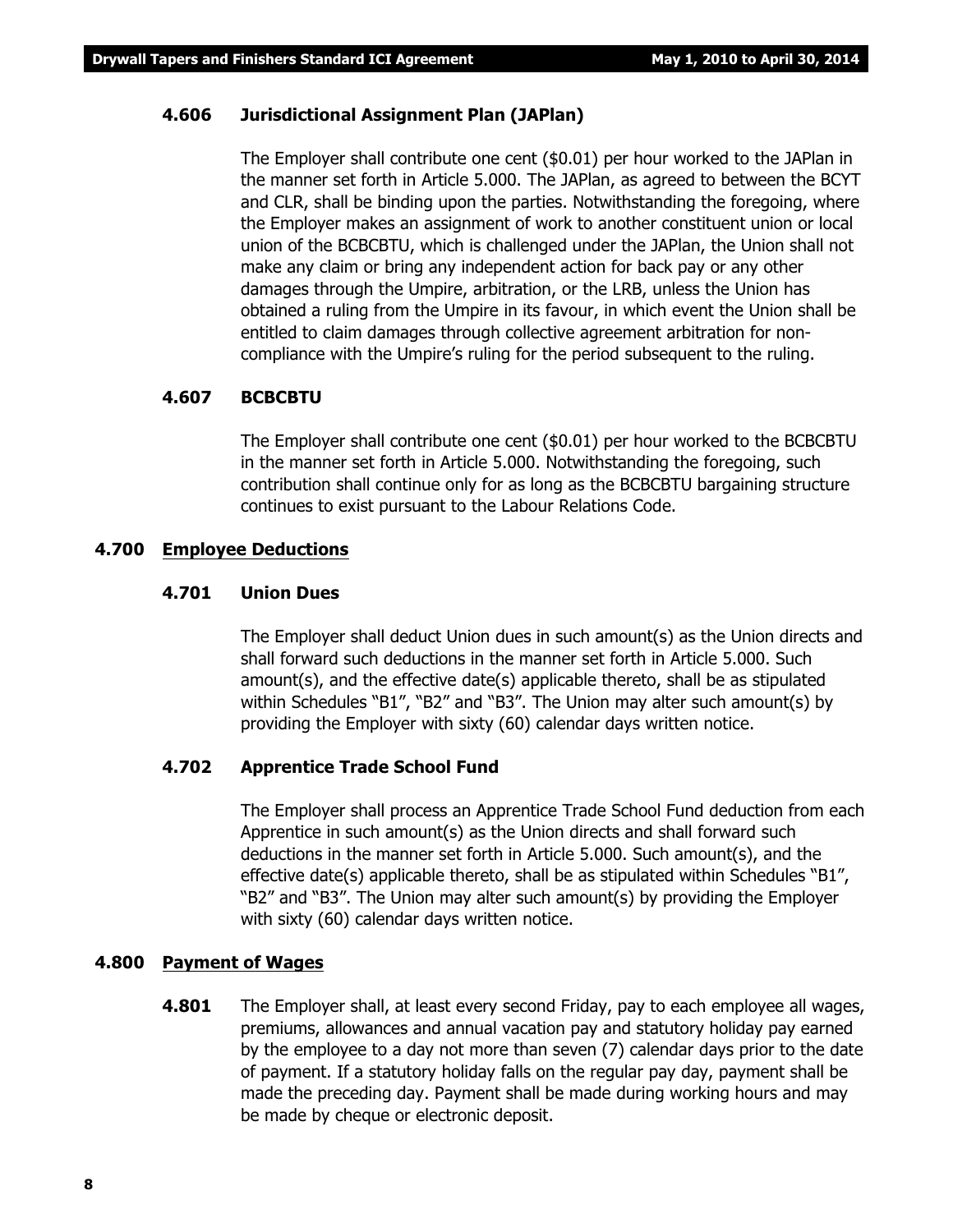- **4.802** The Employer shall pay all monies (i.e. wages, annual vacation pay, statutory holiday pay, etc.) which are owing to an employee at the time of termination of employment. Alternatively, in the event the Employer is unable to pay all monies which are owing to an employee at the time of termination of employment, such monies shall be paid as quickly as reasonably possible thereafter but in no event later than seven (7) calendar days or in conjunction with the Employer's next regularly scheduled payroll, whichever comes first.
- **4.803** The Employer shall provide a separate or detachable itemized statement with each pay, clearly showing the: (i) employee's name, (ii) number of straight time hours worked and wage rate(s) paid for such hours, (iii) number of overtime hours worked and wage rate(s) paid for such hours, (iv) premiums, (v) allowances, (vi) annual vacation and statutory holiday pay, and (vii) total deductions from gross earnings. Such statement may be provided electronically via email.
- **4.804** Where an employee is not paid in accordance with Articles 4.801 and 4.802, such employee shall be deemed to be still on the payroll of the Employer and shall receive his/her usual wages and conditions until there is compliance with the conditions.

#### **4.900 Bonding and Payroll Failures**

- **4.901** Before Union members are dispatched to any Employer who has not been signatory with the Union for a minimum of two (2) years, such Employer may be required to deposit a bond suitable to the Union, up to fifteen thousand dollars (\$15,000.00) for use in default of payment of wages, annual vacation pay, statutory holiday pay, Employer contributions and/or employee deductions required in accordance with this Agreement. When no longer required such bond shall, by mutual consent of the Union and the Employer concerned, be terminated.
- **4.902** Where there have been instances of payroll failures by an Employer, or the principals or directors thereof, or payroll requirements have not been met, the Union shall have the right to inspect such Employer's payroll, and/or require the posting of a suitable bond, and/or require that payment of wages and other payroll requirements be made by cash or certified cheque.

#### **ARTICLE 5.000 - MONTHLY REMITTANCES**

The timely remittance of Employer contributions and employee deductions required in accordance with this Agreement is essential for the protection of the employees and other beneficiaries.

#### **5.100 General Provisions**

- **5.101** The Employer shall remit all Employer contributions and employee deductions required under the terms of this Agreement, on behalf of all employees working under the terms of this Agreement. Refer to Schedules "B1", "B2" and "B3".
- **5.102** Such Employer remittance shall: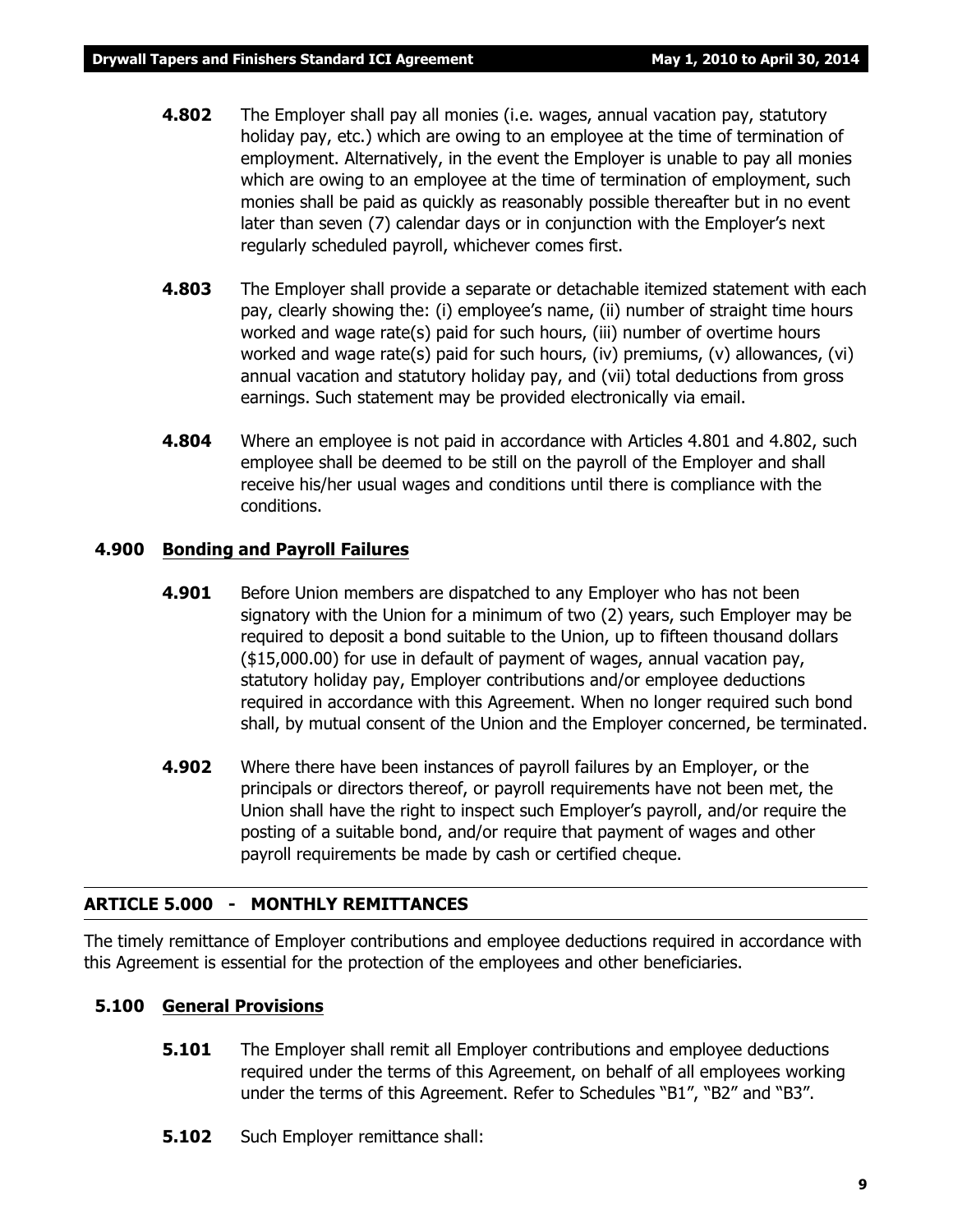- **(a)** be made by a single payment, payable to the Union designated Plan Administrator, inclusive of all obligations arising from hours up to the close of the Employer's payroll ending closest to the last day of the preceding calendar month, and
- **(b)** be accompanied by a correctly completed monthly report to the administrator, and
- **(c)** be received by the Union designated Plan Administrator not later than the fifteenth (15th) day of the month following that for which such payments are payable.
- **5.103 (a)** The Union designated Plan Administrator shall, once each month after receiving the combined monthly remittance from each Employer, allocate and/or distribute the monies of such combined remittance to the various Plans, Funds, Organizations, etc. in the appropriate manner. The Union acknowledges that such Plans, Funds, Organizations, etc. are entitled to receive such monies, and that such monies are, in fact, held in trust by the Union until properly allocated and/or distributed.
	- **(b)** Notwithstanding Article 5.103 (a), the Union may deduct a monthly administration handling fee from each amount to be allocated and/or distributed, providing such fee does not exceed five percent (5%), to a maximum of one hundred dollars (\$100.00), of the amount to be allocated and/or distributed.

#### **5.200 "Nil" Reports**

The Employer shall submit a "Nil" report if such Employer had employed no employees during the period for which payments would otherwise have been payable. Notwithstanding the foregoing, the Employer shall not be required to submit a "Nil" report for a period in which no employees had been employed if the Union has been notified, in writing, that such Employer is no longer in business.

#### **5.300 Delinquent Remittance**

- **5.301** In the event the Employer fails to remit Employer contributions and/or employee deductions in the manner set forth in Article 5.000, the Union may, at its sole discretion, take any economic action it deems necessary against such Employer, and such action shall not be considered a violation of this Agreement.
- **5.302** The Union shall advise the Employer within forty-eight (48) hours in writing of any delinquency. If the Employer fails to respond within forty-eight (48) hours of receipt of notification, exclusive of Saturday, Sunday and statutory holidays, the Union may, at its sole discretion, require a ten percent (10%) penalty of the amount of the late payment.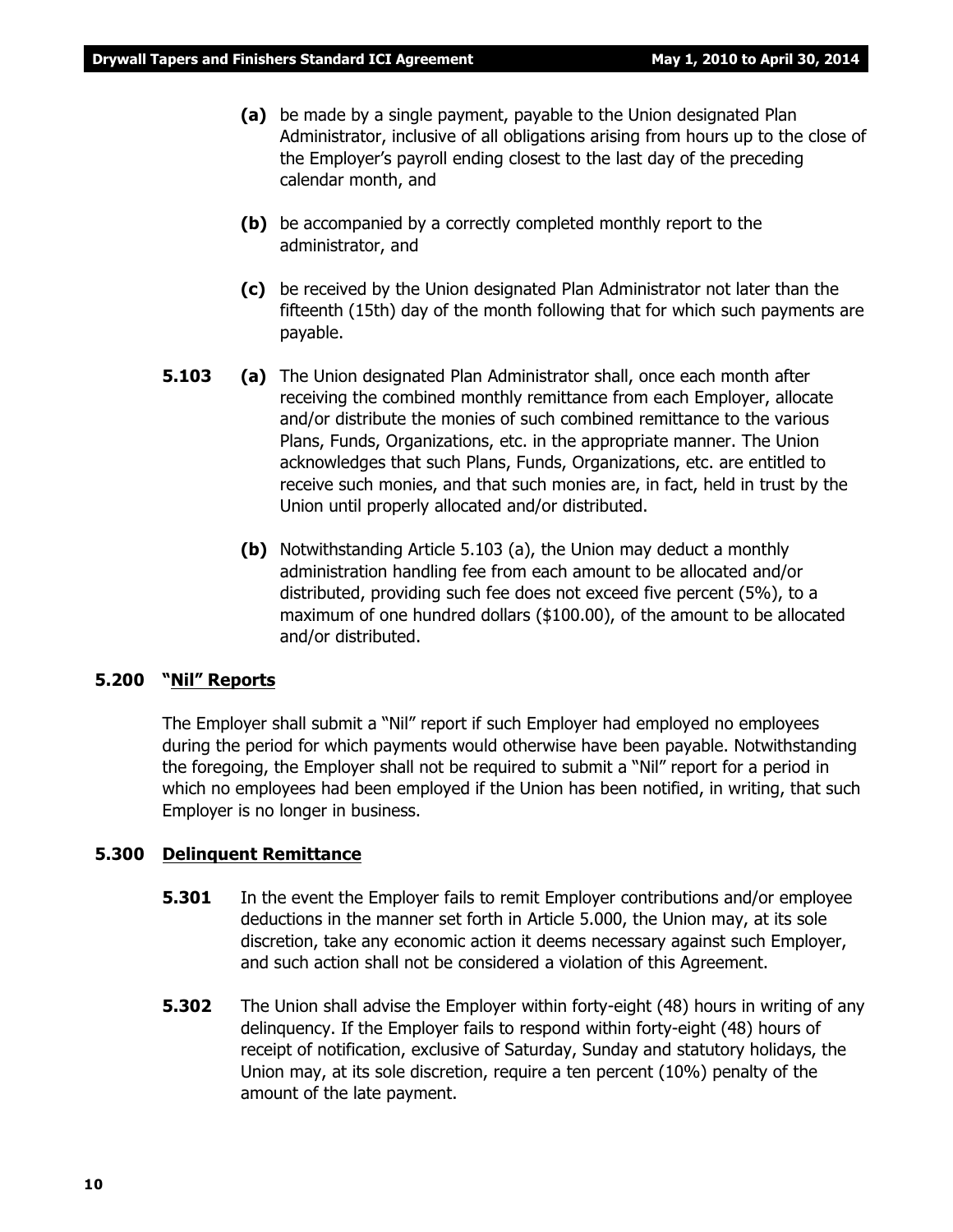#### **5.400 Monthly Report to the Administrator**

The Union shall supply Employers with copies of the monthly report to the administrator, and the Union shall bear the cost of producing such report except in accordance with Article 4.603 (a).

#### **ARTICLE 6.000 - HOURS OF WORK AND OVERTIME**

### **6.100 Regular Hours**

- **6.101 (a)** Eight (8) hours shall constitute the regular work day and five (5) days, forty (40) hours shall constitute the regular work week.
	- **(b)** Notwithstanding any/all contrary provisions of this Agreement, any work hours under the forty (40) hour weekly maximum missed during a regular Monday to Friday work week may be made up on a Saturday at straight time upon mutual agreement between the employee(s) and Employer.
- **6.102 (a)** The regular work week shall be between 7:30 am Monday and 4:00 pm Friday or between 7:30 am Tuesday and 4:00 pm Saturday, and the regular work day shall be as per the following schedule:

| Straight Time:                    |  | 7:30 am to $11:30$ am   | 4.0 hours |
|-----------------------------------|--|-------------------------|-----------|
| Meal:                             |  | 11:30 am to 12:00 noon  | 0 hours   |
| Straight Time:                    |  | 12:00 noon to $4:00$ pm | 4.0 hours |
| <b>Total Straight Time Hours:</b> |  |                         | 8.0 hours |

**(b)** Notwithstanding Article 6.102 (a), Union members in good standing as of December 19, 2005 shall retain the right to choose not to work on a Saturday at straight time and shall not be subject to pressure and/or retribution from the Employer for doing so. Such right shall also apply to choose not to work on a Saturday at straight time on a compressed work week.

#### **6.103 Starting and Stopping Times**

Notwithstanding any/all contrary provisions of this Agreement:

- **(a)** This Article shall apply to all shifts, including but not limited to those shifts worked on a compressed work week schedule.
	- **(i)** The starting and stopping time on a project may be varied by a maximum of one (1) hour earlier or later than the otherwise required start time of the shift at the Employer's discretion.
	- **(ii)** The starting and stopping time on a project may be varied by a maximum of two (2) hours earlier or later than the otherwise required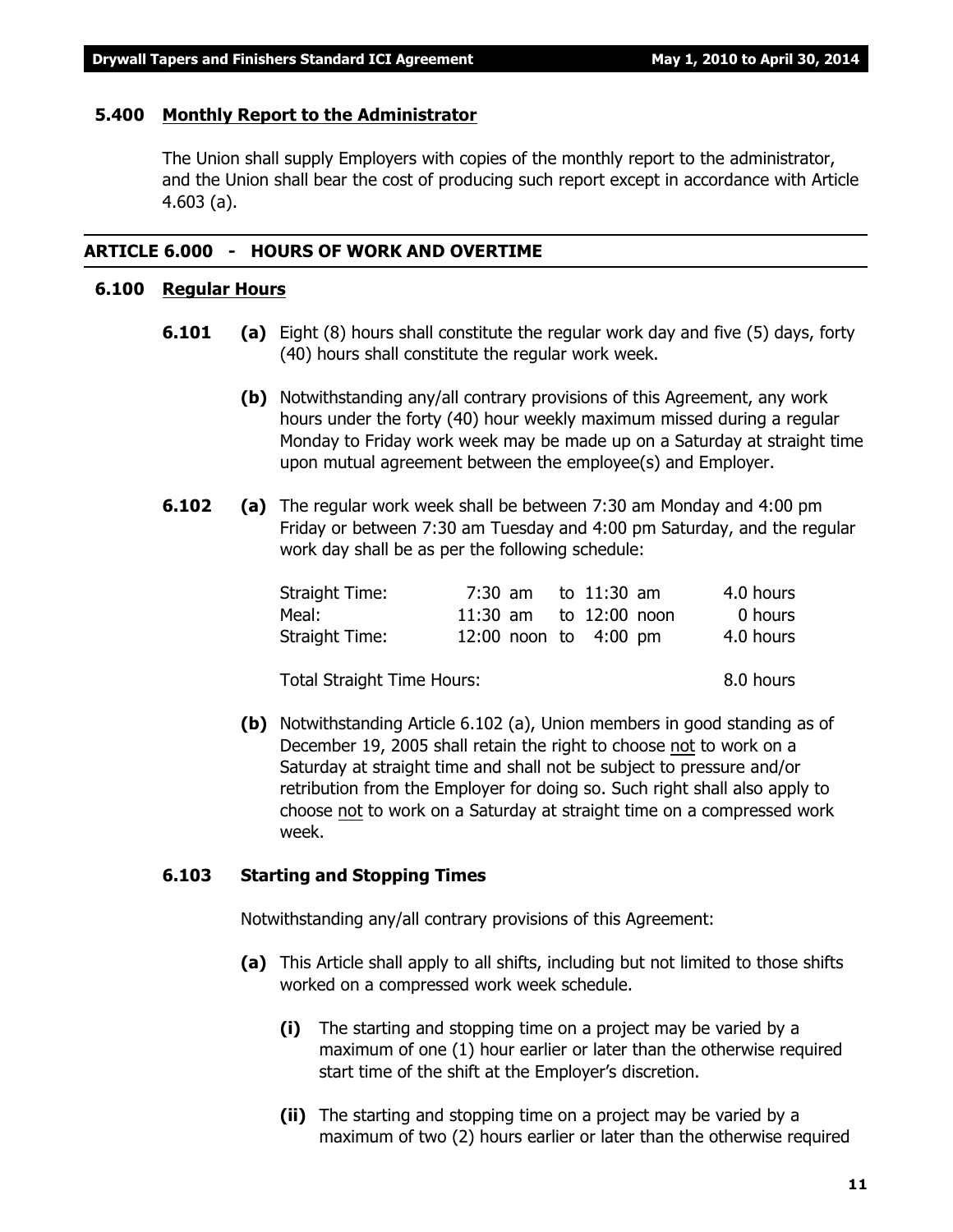start time of the shift upon mutual agreement of the Employer and the majority of Union members employed on such project. Notwithstanding the foregoing, if the starting and stopping time is varied by more than (1) hour, the Union shall retain the right to revote the Union members employed on such project once over the duration of the project.

- **(iii)** The Employer shall be responsible for a suitable signal for all starting and stopping times.
- **(b)** The starting time of the employees shall be from the designated "lay down" area, lockup or tool room, and a five (5) minute "pick-up" period shall be provided prior to the stopping time.

#### **6.104 Notice of Termination**

The Employer shall provide an employee with one (1) hours notice of termination, or one (1) hours pay in lieu thereof. The employee shall use such notice to gather his/her personal tools and prepare such tools for the next project.

#### **6.200 Overtime Hours**

Overtime work shall be voluntary and no employee shall be discriminated against for refusal to work overtime hours.

#### **6.201 Monday to Friday Work Week**

- **(a)** The first two (2) hours of overtime, Monday through Friday, shall be paid at one and one-half (1½) times the otherwise applicable straight time hourly wage rate.
- **(b)** The first eight (8) hours of overtime on Saturdays shall also be paid at one and one-half  $(1\frac{1}{2})$  times the otherwise applicable straight time hourly wage rate.
- **(c)** All other overtime hours, including all hours worked on Sundays and statutory holidays, shall be payable at two (2) times the otherwise applicable straight time hourly wage rate.

#### **6.202 Tuesday to Saturday Work Week**

- **(a)** The first two (2) hours of overtime, Tuesday through Saturday, shall be paid at one and one-half  $(1\frac{1}{2})$  times the otherwise applicable straight time hourly wage rate.
- **(b)** The first eight (8) hours of overtime on Mondays shall also be paid at one and one-half (1½) times the otherwise applicable straight time hourly wage rate.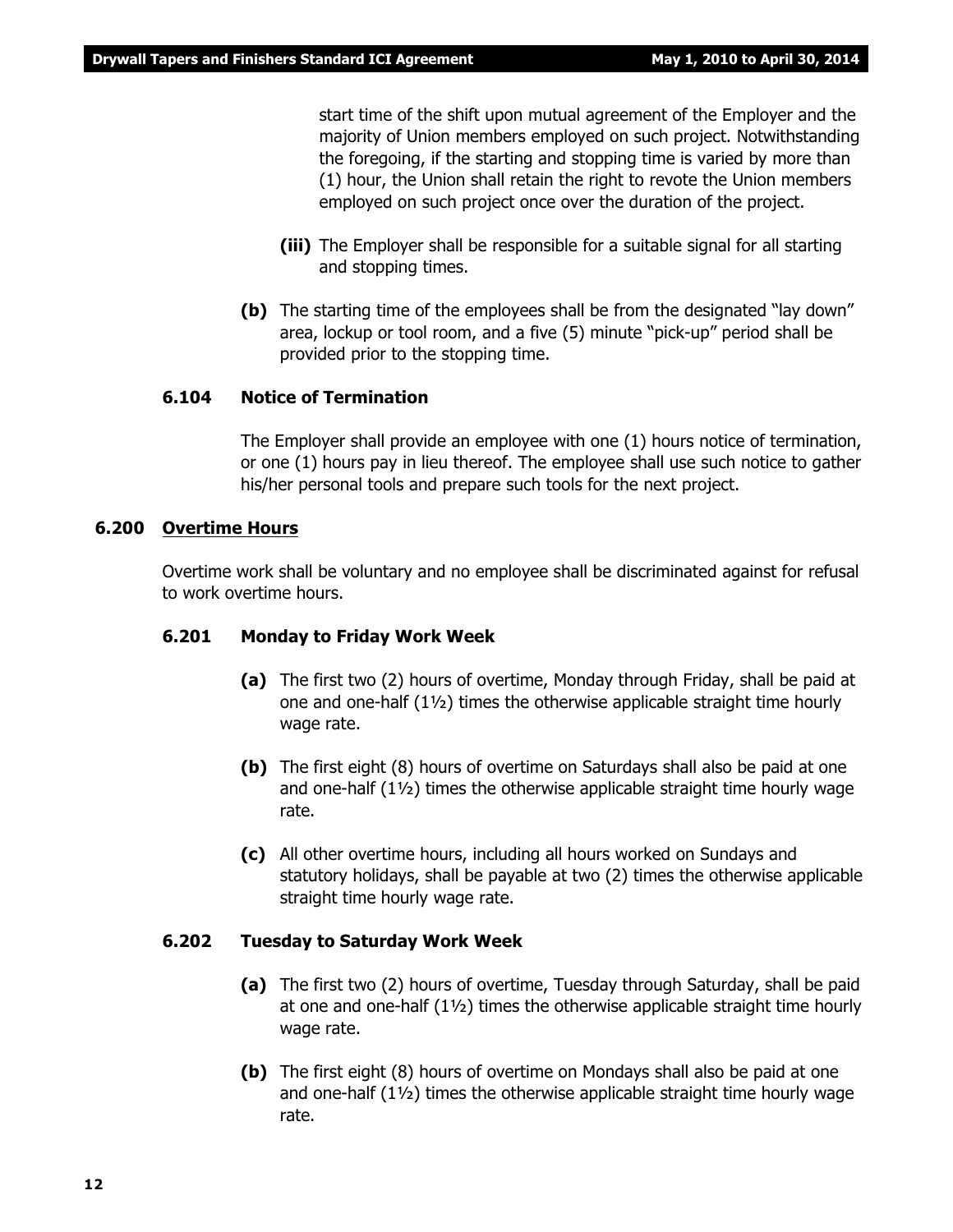- **(c)** All other overtime hours, including all hours worked on Sundays and statutory holidays, shall be payable at two (2) times the otherwise applicable straight time hourly wage rate.
- **6.203** Notwithstanding any/all contrary provisions of this Agreement, a minimum break of eight (8) hours shall be provided to an employee between the end of one (1) working shift and the commencement of such employee's next working shift. Where a minimum break of eight (8) hours is not provided in accordance with the foregoing, all hours worked on such employee's next working shift shall be deemed to be overtime hours and shall be paid accordingly.

#### **6.300 Compressed Work Week**

A compressed work week may be established by the Employer with the mutual agreement of the Union. Alternatively, the Employer may establish a compressed work week without the mutual agreement of the Union if requested to do so by the project client. The Employer shall notify the Union, in writing, upon receiving such a request. The terms and conditions of such compressed work week shall supercede any/all contrary provisions of this Agreement.

#### **6.301 Hours of Work**

- **(a)** Ten (10) straight time hours (7:30 am to 6:00 pm, inclusive of a meal break) shall constitute the compressed work week day shift. Forty (40) straight time hours, Monday through Thursday inclusive, or Tuesday through Friday inclusive, or Wednesday through Saturday inclusive, shall constitute the regular work week.
- **(b)** Ten (10) straight time hours (6:00 pm to 4:30 am, inclusive of a meal break) shall constitute the compressed work week afternoon shift. Forty (40) straight time hours, Monday through Thursday inclusive, or Tuesday through Friday inclusive, or Wednesday through Saturday inclusive, shall constitute the regular work week. The applicable shift premium shall apply.
- **(c)** Refer also to Article 6.103 (a).

#### **6.302 Overtime**

Overtime work shall be voluntary and no employee shall be discriminated against for refusal to work overtime hours.

- **(a)** The first ten (10) hours of overtime worked on the Friday of a Monday through Thursday compressed work week, or on the Monday of a Tuesday through Friday compressed work week, or on the Tuesday of a Wednesday through Saturday compressed work week, shall be payable at one and onehalf  $(1\frac{1}{2})$  times the otherwise applicable straight time hourly wage rate.
- **(b)** The first eight (8) hours of overtime worked on a Saturday of a Monday through Thursday compressed work week, or on the Saturday of a Tuesday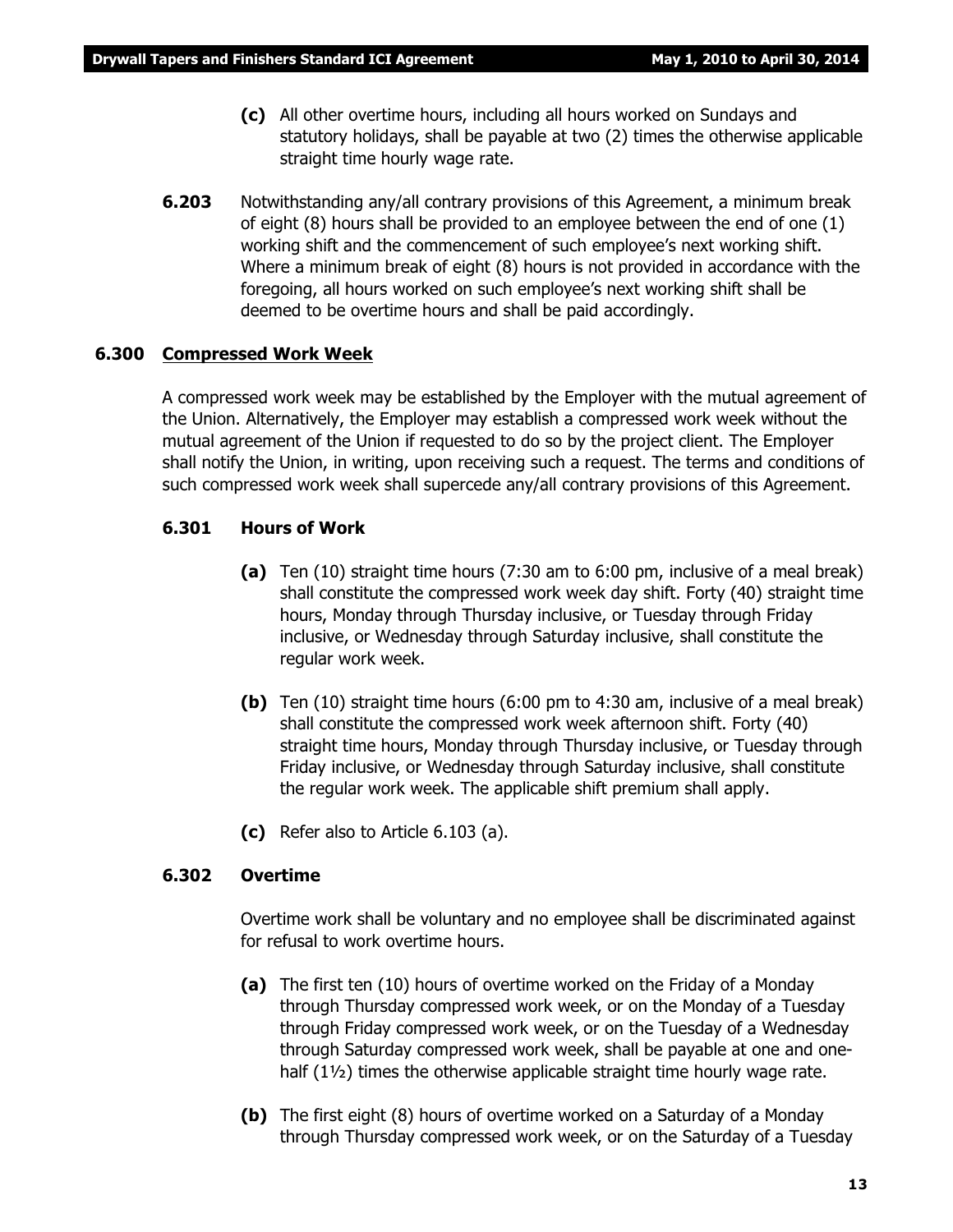through Friday compressed work week, or on the Monday of a Wednesday through Saturday compressed work week, shall be payable at one and onehalf  $(1\frac{1}{2})$  times the otherwise applicable straight time hourly wage rate.

**(c)** All other overtime hours, including all hours worked in excess of ten (10) hours per day, all hours worked in excess of eight (8) hours pursuant to Article 6.302 (b), and all hours worked on Sundays and statutory holidays, shall be payable at two (2) times the otherwise applicable straight time hourly wage rate.

#### **6.303 Statutory Holidays**

Notwithstanding any/all contrary provisions of this Agreement, Article 6.303 shall supercede Article 4.503 (c).

- **(a)** All statutory holidays which occur during a compressed work week schedule shall be observed on the actual day of the statutory holiday, even if such day would otherwise have been a regularly scheduled day off (e.g. the Friday of a Monday to Thursday compressed work week, or a Saturday, or Sunday, etc.). When a statutory holiday is observed in accordance with the foregoing, overtime rates shall not apply on a regular work day in lieu of the statutory holiday.
- **(b)** All statutory holidays which occur on a regularly scheduled work day of a compressed work week schedule may be rescheduled by prior mutual agreement of the Employer and the Union. However, in such event, an employee shall retain sole discretion to decline to work on the actual statutory holiday date and shall not be discriminated against for doing so.

#### **6.400 Shifts**

#### **6.401 Scheduling of Shifts**

The Employer may schedule an afternoon and/or night shift if/as required. It shall not be necessary for there to be a day shift in order for there to be an afternoon shift and/or a night shift. Nor shall it be necessary to maintain an afternoon shift and/or night shift for consecutive days in order to constitute such a shift.

#### **6.402 Shift Premiums**

The Employer shall pay a shift premium over and above the otherwise applicable minimum straight time hourly wage rate to any employee who is employed on an afternoon or night shift. Such shift premium shall be paid on straight time hours only in accordance with the following schedule.

**Day Shift** No shift premium.

**Afternoon Shift** The applicable minimum straight time hourly wage rate shall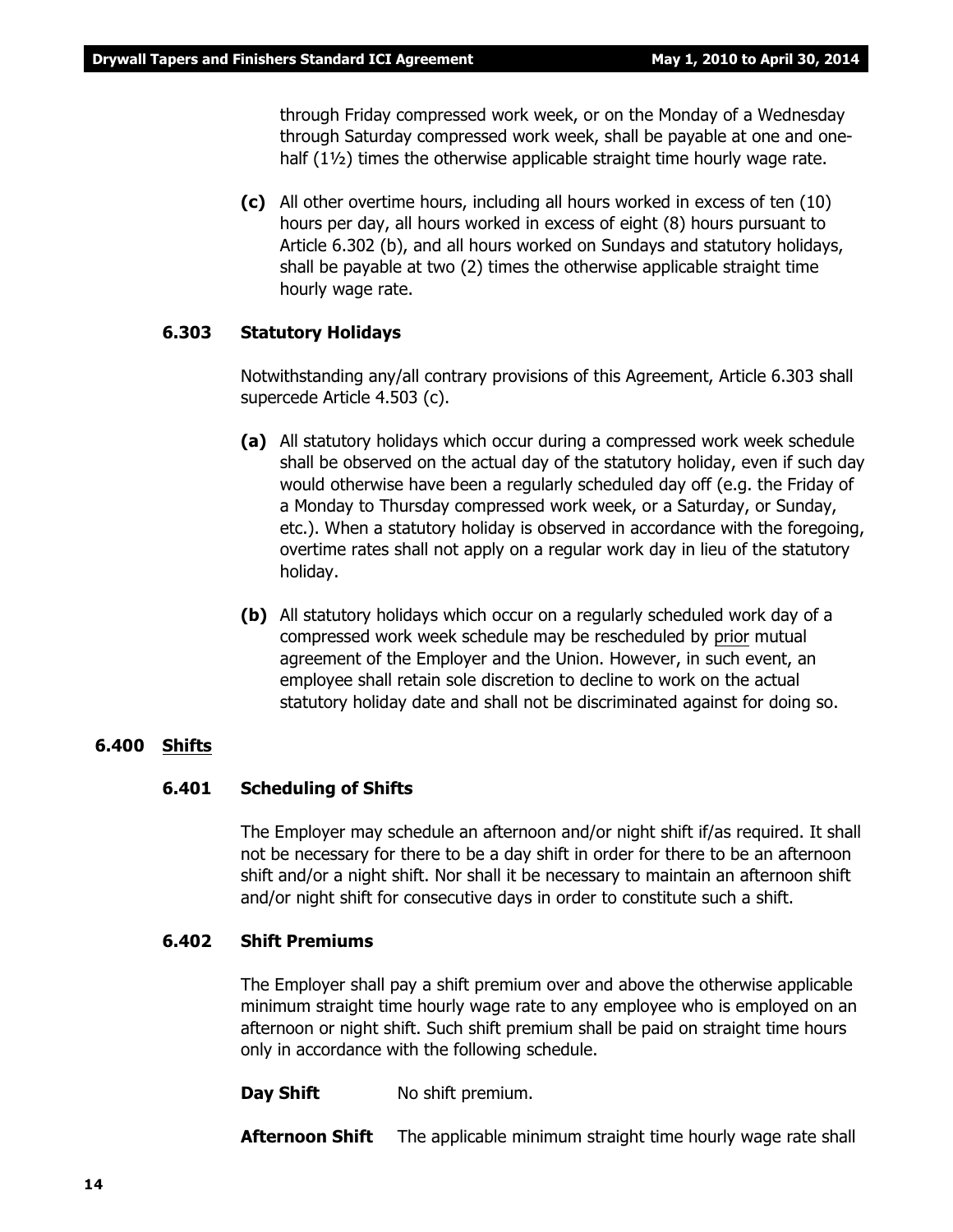be increased by eight percent (8%) for each hour worked on any shift which commences at any time after 9:30 am but on or before 8:30 pm. Second and subsequent meal breaks shall not be considered as hours worked.

**Night Shift** The applicable minimum straight time hourly wage rate shall be increased by seventeen percent (17%) for each hour worked on any shift which commences at any time after 8:30 pm but on or before 1:00 am. Second and subsequent meal breaks shall not be considered as hours worked. Refer also to Article 6.203.

Overtime on afternoon and night shifts shall be payable for all hours of work performed in excess of eight (8) hours per shift.

#### **6.500 Call-Out Time**

- **6.501** When an employee is called out for work, the Employer shall pay such employee for a minimum of one-half  $(y_2)$  of the scheduled shift hours at the otherwise applicable straight time or overtime hourly rate, regardless of whether or not the employee actually commenced work. Notwithstanding the foregoing, when an employee works more than one-half (½) of the scheduled shift hours, the Employer shall pay such employee for the full shift.
- **6.502** Notwithstanding Article 6.501, when work cannot commence or continue due to inclement weather or for reasons of safety, the Employer shall decide which employees shall be required to work inside and the Job Steward shall discuss with the remainder of the crew whether they wish to continue to work or not. In the event a majority agree that work cannot proceed, then only time actually worked shall be paid.

#### **6.600 Rest Breaks**

- **6.601** Two (2) rest breaks of ten (10) minutes duration each shall be provided during a scheduled eight (8) hour or nine (9) hour shift. Notwithstanding the foregoing, a third rest break of ten (10) minutes duration shall be provided after eight (8) hours if the shift is subsequently extended beyond eight (8) hours or nine (9) hours up to a maximum of ten (10) hours. Refer also to Article 6.702.
- **6.602** Notwithstanding Article 6.601, only two (2) rest breaks shall be provided on a scheduled shift of ten (10) hours, however each such rest break shall be of fifteen (15) minutes duration. The parties agree that a shift of ten (10) hours shall not be deemed to be a scheduled shift of ten (10) hours unless the employees have been so advised prior to the completion of the previous days' shift.
- **6.603** Rest breaks shall be taken at a location determined by mutual agreement between the Employer and the Union.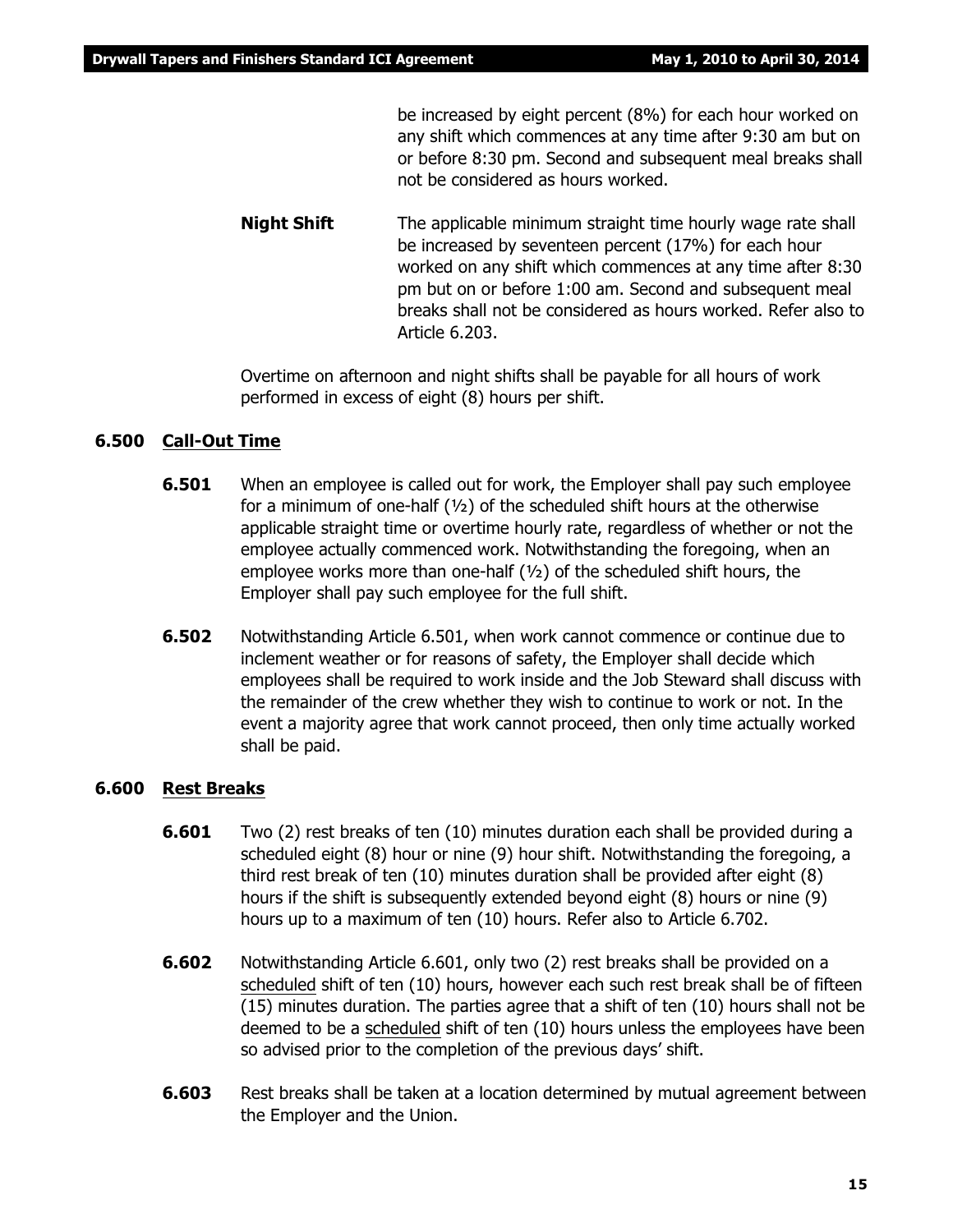#### **6.700 Meal Breaks**

#### **6.701 Regularly Scheduled Shifts of Ten (10) Hours or Less**

One (1) meal break of one-half  $(v_2)$  hour shall be provided on all scheduled shifts of ten (10) hours or less. Such meal break shall be scheduled as near as is practical to the mid-point of the shift and shall not be considered as time worked.

#### **6.702 Shifts in Excess of Ten (10) Hours**

Additional meal breaks are required on all shifts in excess of ten (10) hours. The foregoing applies regardless of whether such shifts are scheduled shifts or the result of unscheduled overtime. Refer to the parties' Letter of Understanding Re: Meal Breaks for details. Copies of such Letter of Understanding can be obtained from either the Union or CLR.

#### **ARTICLE 7.000 - TRAVEL ALLOWANCES AND OUT-OF-TOWN PROJECTS**

#### **7.100 Local Resident Employee**

Refer to Appendix "C" for definition of both Local Resident Employee and Lower Mainland/ Fraser Valley.

- **7.101** No daily travel allowance shall be payable to any local resident employee on any project located inside the Lower Mainland/Fraser Valley.
- **7.102 (a)** A daily travel allowance shall be paid to any local resident employee who uses his/her own vehicle to travel daily from his/her residence to a project located outside of the Lower Mainland/Fraser Valley.
	- **(b)** Such allowance shall be payable in accordance with the following schedule. Refer also to Article 7.103.

First forty (40) road kilometres, each way, each day not applicable All additional road kilometres, each way, each day  $$0.54$  per road km

**7.103** Notwithstanding any/all contrary provisions of this Agreement, the daily travel allowance amount provided for within Article 7.102 (b) shall be subject to annual adjustments throughout the duration of this Agreement. As a result, the effective "per road kilometre" amount which shall be payable pursuant to Article 7.102 (b) shall be the maximum allowable tax-free rate for mileage expense reimbursement as published annually by the Canada Revenue Agency.

#### **7.200 Non Local Resident Employee**

This Article does not apply to Local Resident Employees. Refer to Appendix "C" for definition.

**7.201** The terms of both daily travel as well as initial and terminal travel which shall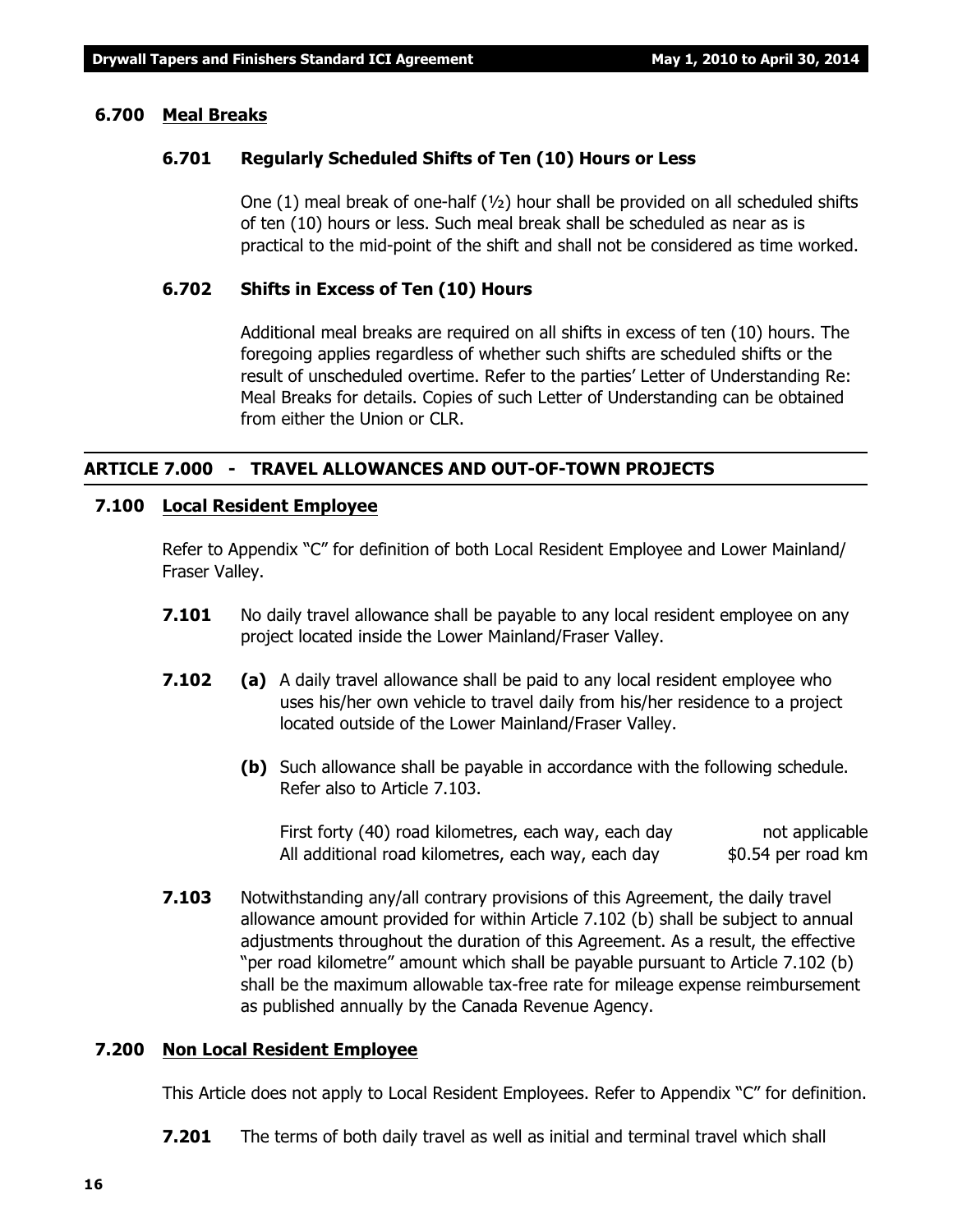apply to a non local resident employee on an out-of-town project shall be established on a project by project basis.

- **7.202** Such terms shall:
	- **(a)** be mutually agreed upon, in writing, by the Employer and the non local resident employee prior to the commencement of travel, and
	- **(b)** remain as originally agreed upon unless/until otherwise changed by mutual agreement, in writing, and
	- **(c)** be consistent with the following principles:
		- **(i)** A non local resident employee shall not incur any out of pocket cost in the process of travelling to an out-of-town project at the beginning of his/her employment on such project, and from an out-of-town project at the conclusion of his/her employment on such project.
		- **(ii)** The Employer shall supply a non local resident employee with an "employer supplied room plus daily meal allowance" while such employee is employed on an out-of-town project. The employer supplied room shall be of an acceptable standard. Notwithstanding the foregoing, the Employer may, as an alternative, pay a daily "living out allowance" to such employee in lieu of "employer supplied room plus daily meal allowance" with the mutual agreement of such employee.

#### **ARTICLE 8.000 - HIRING AND MOBILITY OF WORKFORCE**

The interpretation and application of these provisions shall be consistently applied throughout the province. Past practice shall be superceded by the terms of this Agreement unless otherwise mutually agreed, in writing, by the Union and the Employer.

#### **8.100 Hiring**

- **8.101** The Union shall assist the Employer in supplying qualified prospective employees. Without restricting/limiting the foregoing, the Union shall, in particular, assist in supplying local resident employees when requested to do so by the Employer.
- **8.102** The Employer shall retain the right to refuse employment to an individual if the Employer does not believe that such individual would be able to productively contribute within the Employer's existing operational methods and structures.
- **8.103 (a)** There shall be no restrictions/limitations on the Employer's right to hire, including but not limited to the Employer's right to hire via name request.
	- **(b)** Notwithstanding Article 8.103 (a), whenever the Employer hires an individual who is not a Union member, the Employer shall provide the Union, in writing, with the name and contact information for such individual within fourteen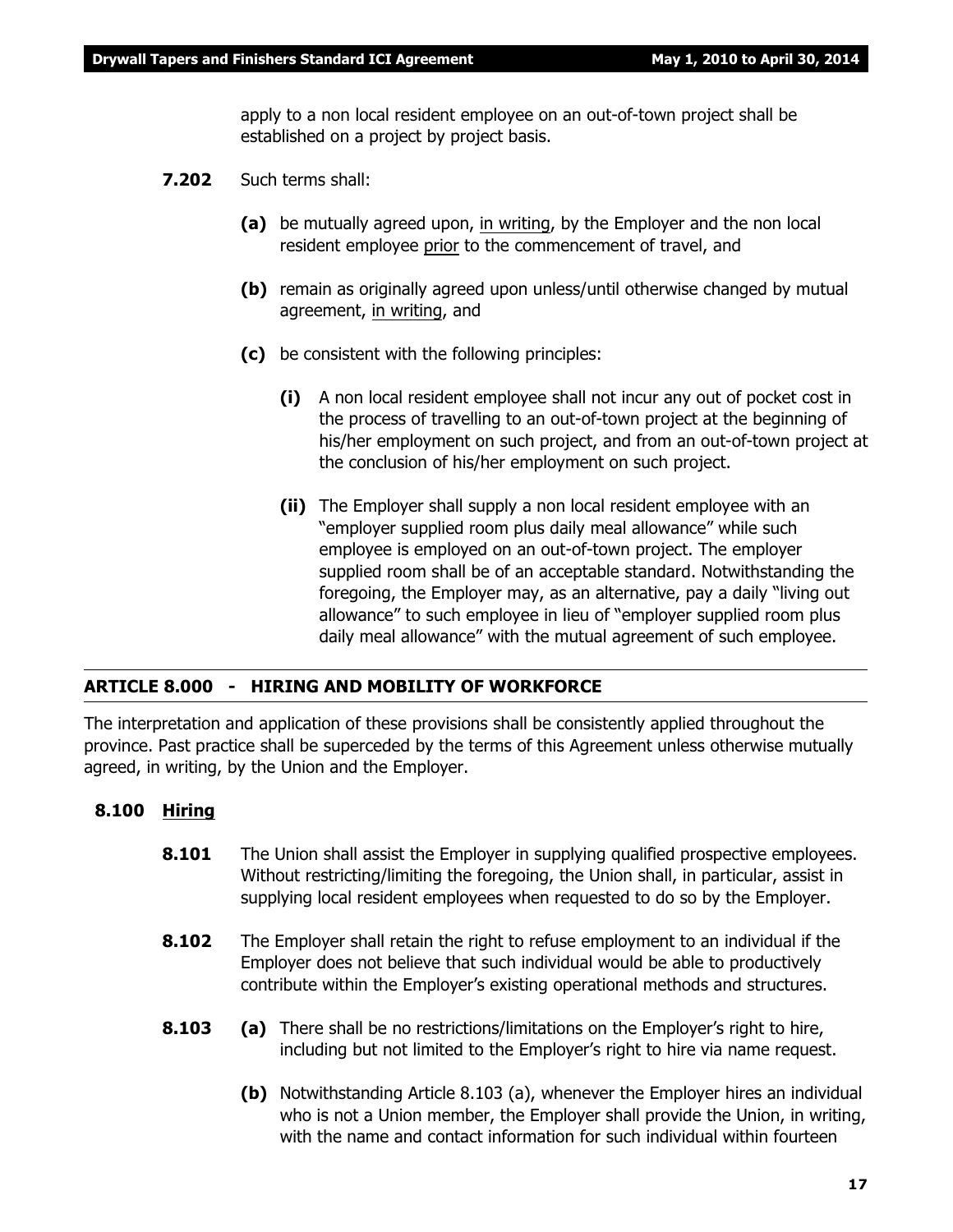(14) calendar days of hire. Such individual shall make application to become a Union member within ninety (90) calendar days of hire and the Union shall accept such individual into its membership. All terms and conditions of this Agreement shall otherwise apply from date of hire.

- **8.104** In the event an employee ceases to be a member in good standing of the Union, the Employer shall terminate the employment of such employee upon receiving written confirmation and direction to do so from the Union.
- **8.105** Any employee hired and/or transferred in accordance with Article 8.000 shall be deemed to have been properly dispatched by the Union and the Union shall ensure that the appropriate dispatch paperwork is supplied to the Employer in a timely manner.

#### **8.200 Mobility**

There shall be no restrictions/limitations on the Employer's right to transfer an employee(s) from one (1) project to another throughout the province. Notwithstanding the foregoing, when a non local resident employee(s) is transferred between two (2) out-of-town projects the following standard shall apply.

- > Initial travel allowance shall be paid to the non local resident employee from his/her point of dispatch to the first project in accordance with Article 7.200, and
- > The "per road kilometre" travel allowance rate provided for within Article 7.102 (b) shall be paid to the non local resident employee for all road kilometres travelled, one (1) way, from the first project to the second project, and
- > Terminal travel allowance shall be paid to the non local resident employee from the second project back to his/her point of dispatch in accordance with Article 7.200.

#### **8.300 Differentiation of Employee Classifications**

Notwithstanding any/all contrary provisions of this Agreement, the Union shall not make any attempt to dispatch an employee of a different employee classification (i.e. Foreman, Certified Journeyperson, Uncertified Drywall Taper and Finisher, Apprentice, and/or Pre-Apprentice) than was requested by the Employer. In particular, the Union shall not make any attempt to restrict/limit or deny the Employer from hiring the maximum ratio of Apprentices permitted in accordance with Article 4.404 (a).

#### **8.400 Reduction in Project Crew**

- **8.401** The Employer shall notify the Job Steward prior to a reduction in the size of the project crew.
- **8.402** When it is necessary for the Employer to reduce the size of the project crew, preference of continued employment shall be given to Job Stewards.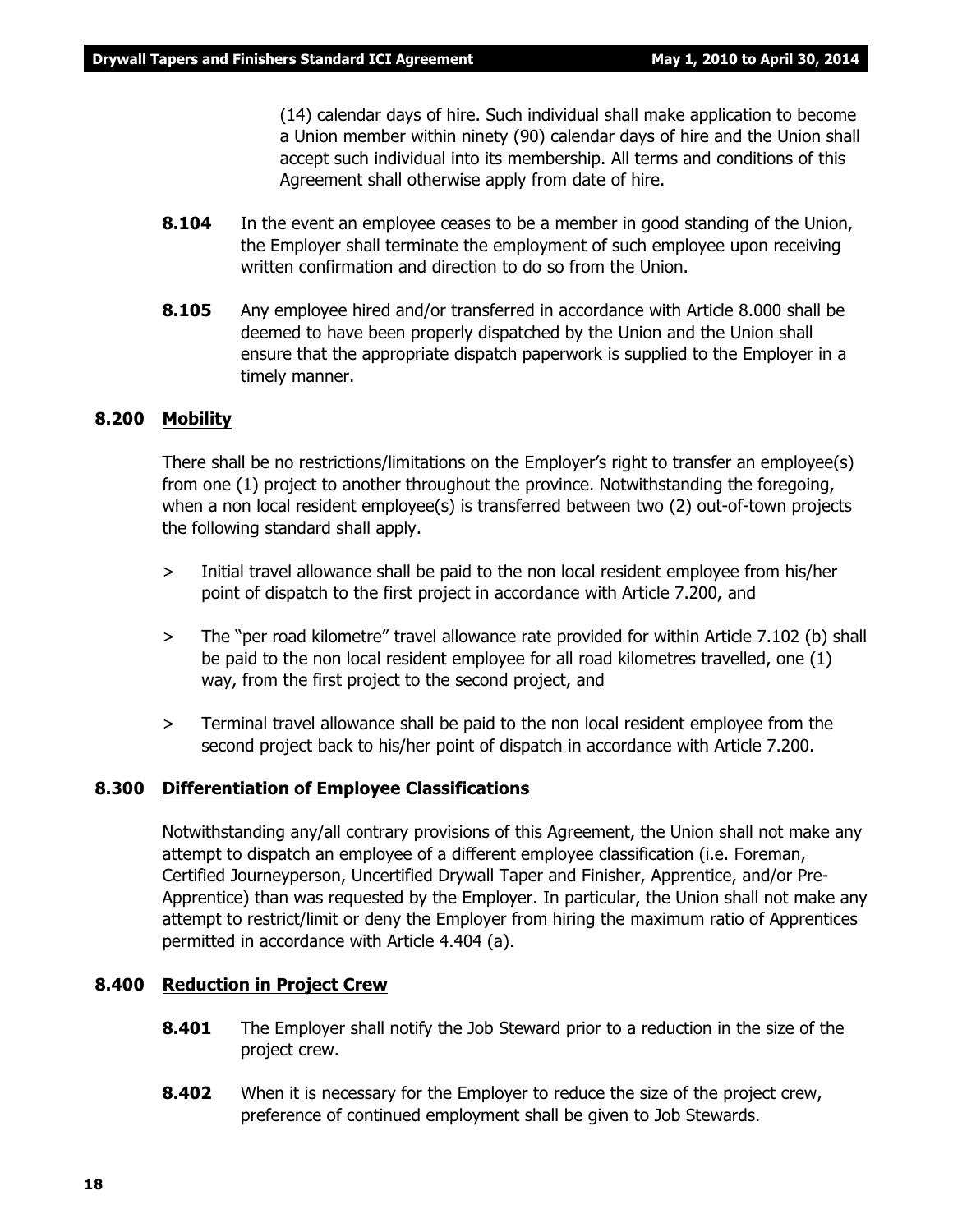#### **8.500 Rehiring of Injured Employees**

The Employer shall give preference of re-employment to an injured employee when such employee is able to return to work, provided sufficient work is available.

#### **ARTICLE 9.000 - JOB STEWARDS AND UNION REPRESENTATIVES**

#### **9.100 Job Stewards**

- **9.101** The Union shall notify the Employer of the appointment of all Job Stewards.
- **9.102** Job Stewards shall be recognized on all projects and shall not be discriminated against.
- **9.103** The Employer shall provide a Job Steward with sufficient time to carry out his/her duties.
- **9.104** Refer also to Article 8.402 regarding preference for continued employment of Job Stewards.

#### **9.200 Union Representatives**

Union Representatives shall have access to all projects governed by this Agreement, after first notifying the Employer, however in no way shall such Representative(s) interfere with employees during working hours unless permission is granted.

#### **9.300 Leaves of Absence**

- **9.301** The Employer shall grant a non-paid leave of absence to an employee when requested, in writing, to do so by the Union. Such leave shall be for the purpose of attending to Union business, and shall not jeopardize the employee's continued employment. Notwithstanding the foregoing, the Employer may deny such request for valid reasons.
- **9.302** The parties agree to cooperate to facilitate broad and liberal leaves for operations and training military leave for workers who serve as members of the Canadian Forces Reserves, in accordance with provincial and federal law and the "Declaration of Support for the Reserve Forces" signed by the Canadian Office of the Building and Construction Trades Department and the National Construction Labour Relations Alliance, dated May 12, 2010.

#### **ARTICLE 10.000 - HEALTH AND SAFETY**

#### **10.100 Safety Equipment**

**10.101 (a)** The Employer shall supply to employees, at no cost, all safety equipment, including hearing protective devices and safety masks (as per WSBC requirement G5.54-7), except personal apparel (i.e. CSA approved hard hat,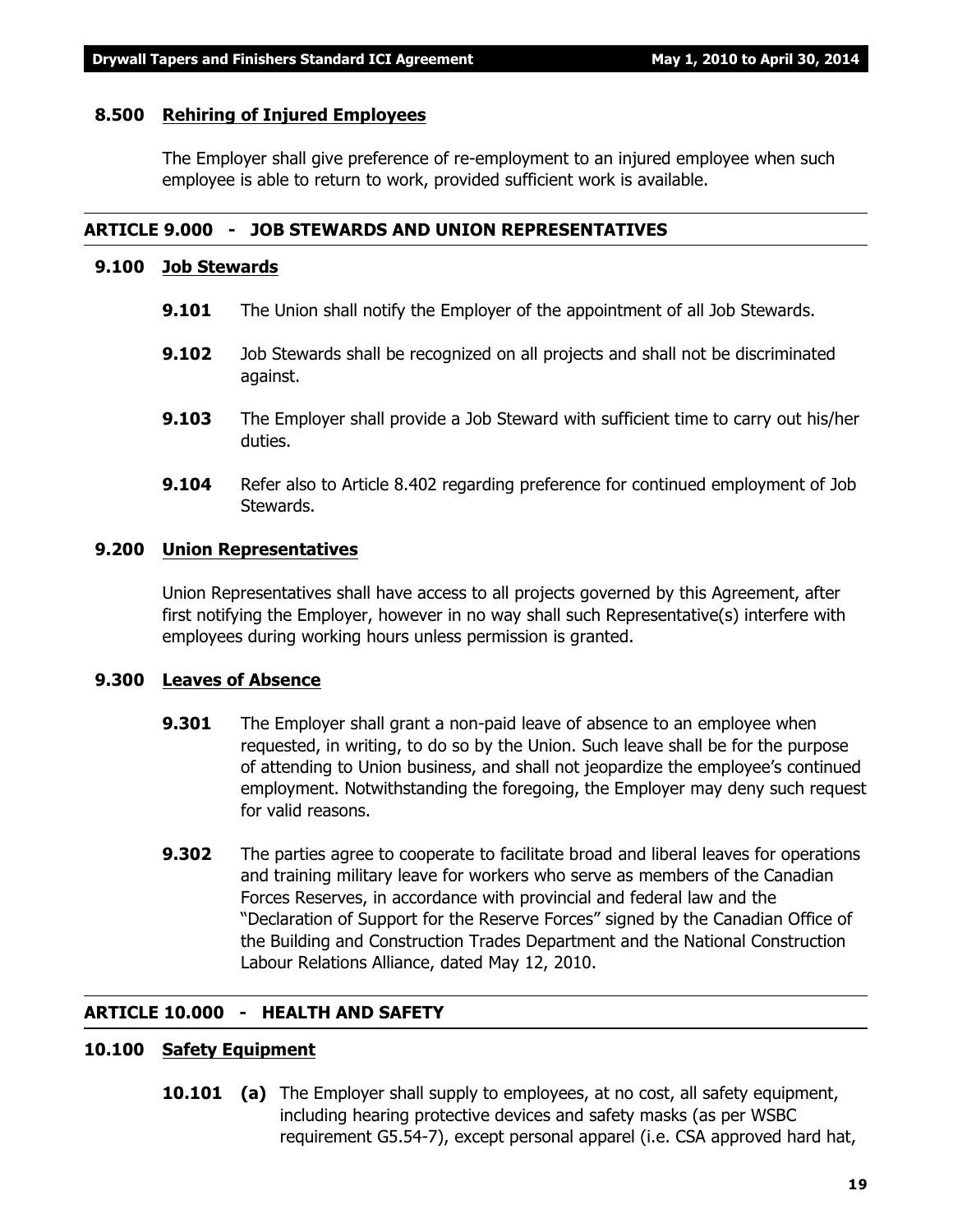CSA approved footwear, rubber clothing, etc.). Refer also to Article 10.500.

- **(b)** The Employer shall supply a five (5) point safety harness to an employee if/as required by WSBC. Notwithstanding the foregoing, an employee may use his/her own CSA approved safety harness and lanyard, providing such equipment is in satisfactory condition and has been approved for use by the Employer. Where an employee chooses to use an Employer supplied safety harness and lanyard, such employee shall return such harness and lanyard in good condition when asked to do so or upon termination of employment.
- **(c)** The Employer may deduct the cost of Employer supplied safety equipment from an employee's pay cheque if such equipment is not returned.
- **10.102** All equipment, tools, and materials shall conform and be utilized in conformity with applicable provincial and/or federal regulations, acts and laws. Employer safety regulations shall be complied with provided they are not inconsistent with the foregoing. It shall not be considered a violation of this Agreement should an employee(s) refuse to work in conditions and/or use equipment that do not meet prescribed safety standards and/or regulations.

#### **10.200 Accident Prevention Regulations**

- **10.201** The parties to this Agreement shall, at all times, comply with the accident prevention regulations of the *Workers Compensation Act* and any refusal on the part of an employee to work in contravention of such regulations shall not be deemed to be a breach of this Agreement. No employee shall be discharged because such employee fails to work under unsafe conditions as set out in the regulations.
- **10.202 (a)** Any refusal by an employee to abide by known WSBC regulations or posted Employer safety regulations, after being duly warned, shall constitute just cause for termination.
	- **(b)** Employees shall abide by any/all project site rules at all times. Failure to do so shall constitute just cause for termination.
- **10.203** Any employee may refuse to work where, in the opinion of such employee, adequate safety precautions have not been provided.

#### **10.300 Project Inspections**

The Job Steward, or where there is a safety committee a Union representative of such committee, shall accompany the WSBC inspector on all project inspections.

#### **10.400 Injured or Sick Employees**

**10.401** The Employer shall cover all transportation costs not otherwise covered by the WSBC for any employee residing in Employer supplied accommodation who is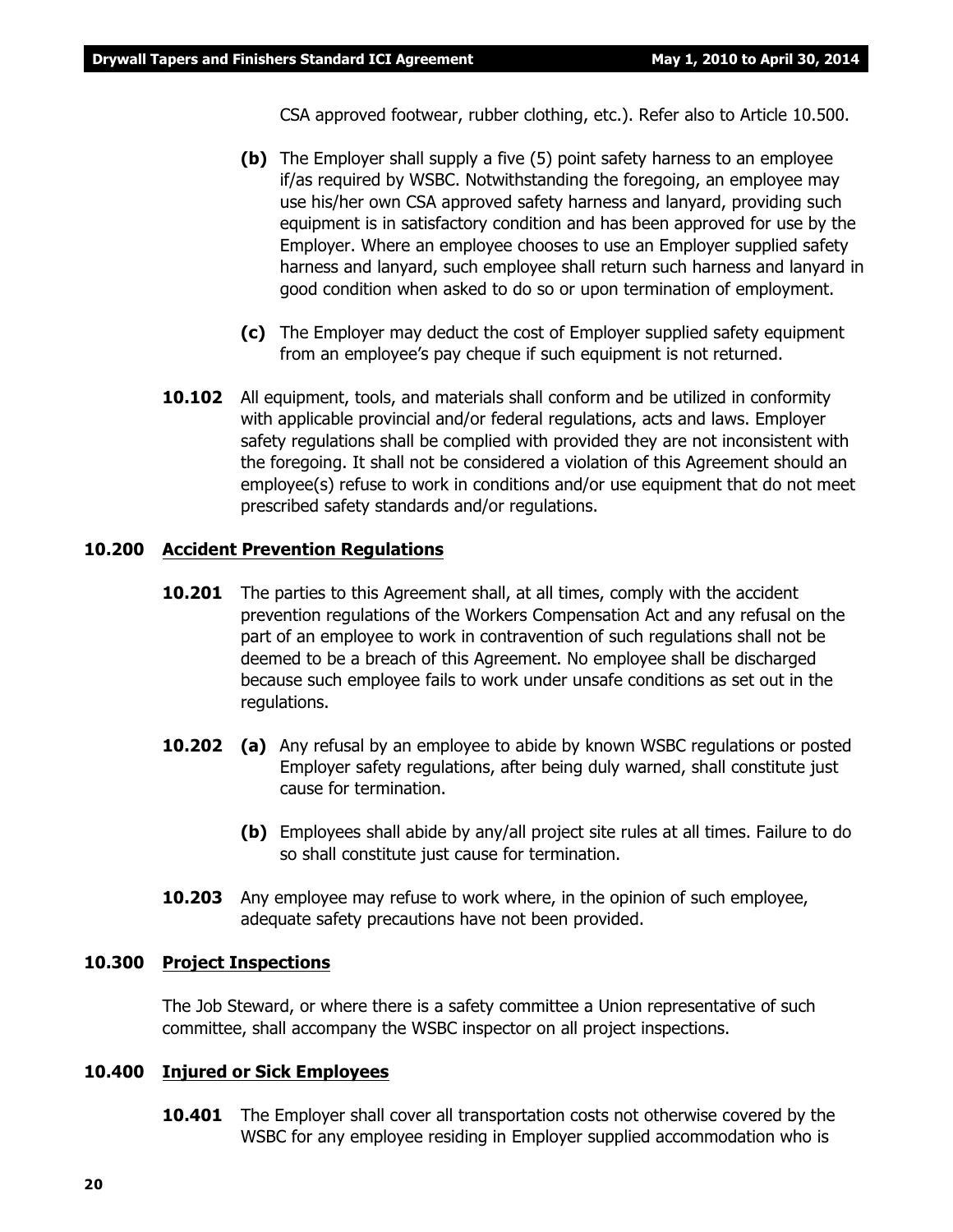injured on the project and subsequently requires transportation to either his/her point of dispatch or back to the project. The foregoing shall also apply for any employee residing in Employer supplied accommodation who becomes ill or is injured in an accident not covered by WSBC, if the first aid attendant or a doctor recommends off-site treatment or a return to the employee's point of hire.

- **10.402** If an employee requires off-site medical attention which necessitates no return to work on that day, or where a qualified Industrial First Aid Attendant recommends rest until the next day, then the injured employee shall be paid for the full shift.
- **10.403** Refer also to Article 8.500.

#### **10.500 Certifications and Personal Protective Equipment**

The following provisions shall apply to all employees, whether they are reporting for work or are already employed on a project:

#### **10.501 Certifications**

Employees shall be responsible for ensuring they possess all Health and Safety related required certifications (eg. Workplace Hazardous Materials Information System training, Record of Hearing Test, etc.) and that such certifications are valid. Proof of such certifications shall be provided to the Employer upon request.

#### **10.502 Personal Protective Equipment**

Employees shall be responsible for personally providing and utilizing the following personal protective equipment as required under regulations/policies imposed by WSBC, and/or any other such body (i.e. Federal, Provincial, or Municipal Governments, etc.), having the authority to enact similar regulations/policies.

- **(a)** Clothing suitable for protection against the natural elements to which they may be exposed.
- **(b)** All such personal protective equipment generally regarded as being the responsibility of the employee. Such personal protective equipment shall include, but not be limited to, CSA approved; gloves, safety headgear, and steel toed safety footwear complete with above ankle support.
- **10.503 (a)** The Employer shall be permitted to refuse work to any employee who does not fulfill such provisions as stipulated in Articles 10.501 and/or 10.502.
	- **(b)** Notwithstanding Article 6.500, if an employee is refused work in accordance with Article 10.503 (a), the Employer shall be required to pay such employee only for actual time worked, if any.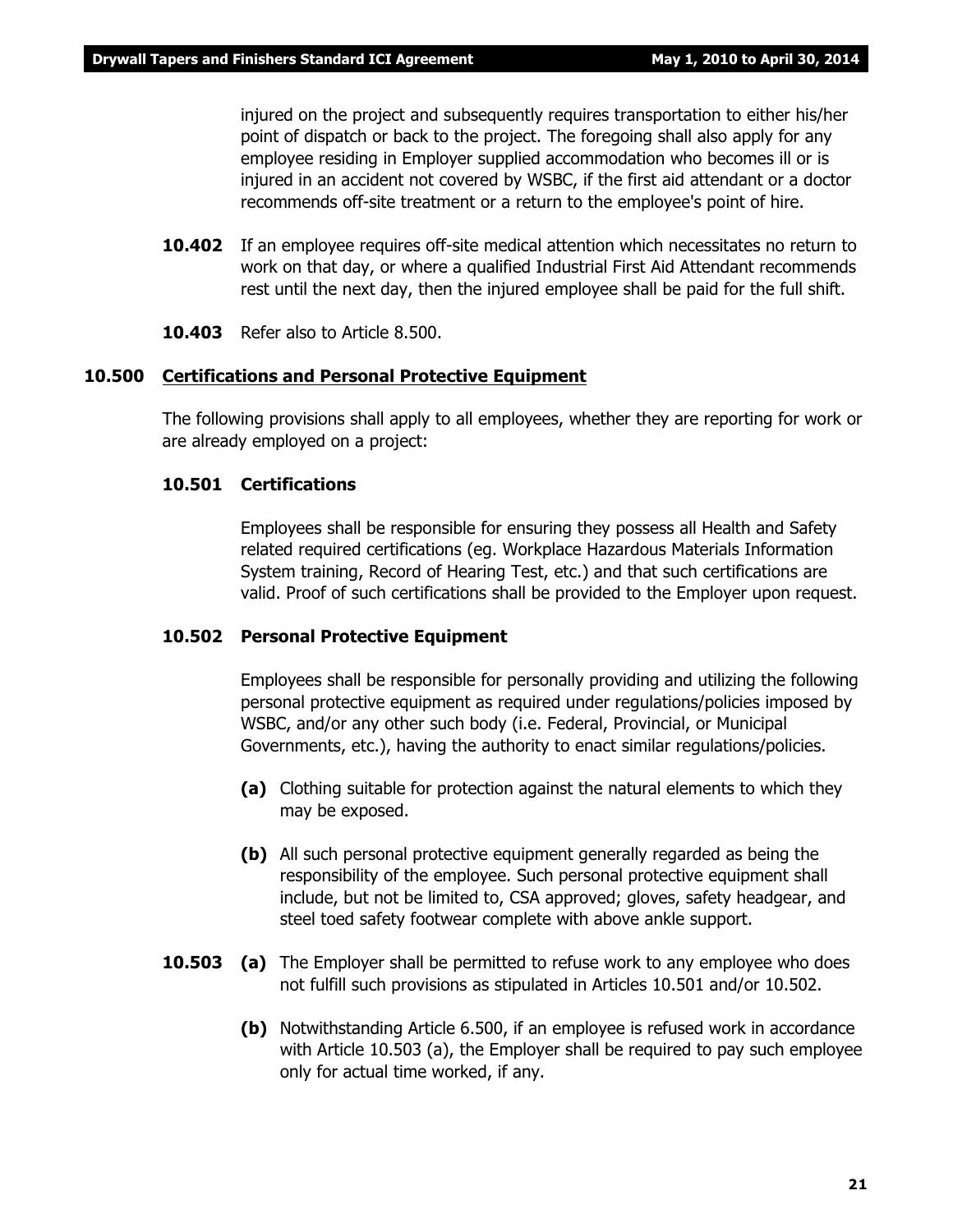#### **10.600 Substance Abuse Testing and Treatment Program Policy**

The parties to this Agreement agree to be bound by the decisions of the Policy Administration Committee (PAC) of the Construction Industry of British Columbia Substance Abuse Testing and Treatment Program Policy with respect to the implementation of an Industry Employee and Family Assistance Program (EFAP) providing such decisions have been endorsed by each of the respective parent bodies of such Policy.

#### **ARTICLE 11.000 - WORKING CONDITIONS**

#### **11.100 Harassment**

The Union and the Employer recognize the right of employees to work in an environment free from harassment.

#### **11.200 Project Facilities**

#### **11.201 Toilets**

Chemical or flush toilets shall be provided from the commencement of work on all projects. When sewer or chemical toilets are not available, sanitary facilities shall be provided in accordance with local sanitary regulations. Toilet houses shall be of fibreglass or rubber compound construction, and shall be cleaned out daily. Toilet paper shall be provided. There shall be a minimum of one (1) toilet for every fifteen (15) building trades persons on a project.

#### **11.202 Drinking Water**

Where there is no running tap water available, cool drinking water in approved sanitary containers shall be provided. Paper cups and salt tablets shall also be supplied.

#### **11.203 Telephone Access**

A telephone(s) shall be made available to all employees at all times for incoming or outgoing emergency purposes, and incoming messages of an emergency nature shall be relayed immediately. No employee shall be permitted to use a personal cell phone or smart phone during working hours, excluding rest and meal breaks, except in case of an emergency. Repeated violations of the foregoing shall constitute just cause for termination.

#### **11.204 Clean Up Facilities**

The Employer shall provide clean up facilities, hand cleaner and paper towels.

#### **11.300 Lockup**

The Employer shall not be required to provide a lockup on any project of short term duration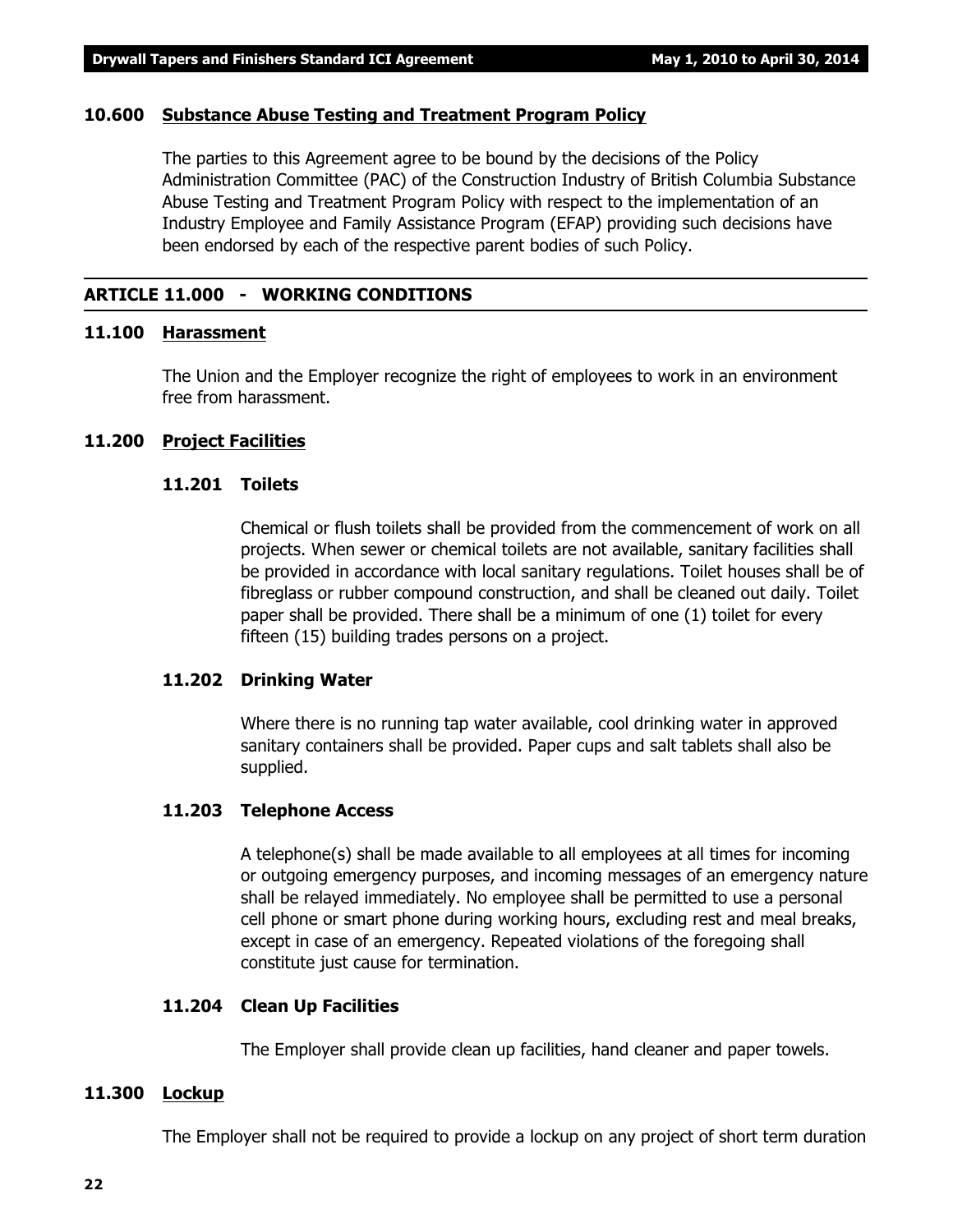unless it is economically practical to do so. On all other projects, the following standards shall apply.

- **11.301** A lockup shall be provided for employees and such lockup shall be located on the ground floor or first floor of the project. If multiple shifts are being worked, a separate lockup shall be provided for each shift. Lockups shall be used for tools, drying clothes, as a dressing room, and as a lunch room.
- **11.302** Each lockup shall have tool racks, tables and benches with provision for drying clothes and shall be of an adequate size to allow a minimum of fifteen (15) square feet per employee.
- **11.303** Each lockup shall have windows and venting with adequate lighting and provision for continuous heat twenty-four (24) hours a day.
- **11.304** The Employer shall be responsible for having the lockup(s) cleaned out daily and kept clear of building material and other construction paraphernalia.

#### **11.400 Vehicles**

No employee shall be required to carry material to a project in his/her own motor vehicle, and/or otherwise be permitted to use his/her own motor vehicle in a manner which is unfair to other employees and/or contrary to the best interests of the Union.

#### **11.500 Tools, Equipment and Protective Clothing**

- **11.501** An employee shall provide all customary hand tools/equipment of the trade, including but not limited to the following. All other tools and equipment shall be supplied by the Employer.
	- > mud pan > hammer
	- > steel measuring tape > qyproc knife
	- > pole sander and hand sander > tin snips
	- > hock and trowels > spring stilts
	- > broad knives six (6) inches and smaller > scrub brush
	- > all such other tools, except mechanical and power tools
- **11.502** The tools of an employee starting a new job shall be in good condition and shall be kept so on the Employer's time.
- **11.503 (a)** An employee shall not be considered to be prepared to work until such time as the employee has the required customary hand tools/equipment specified in Article 11.501.
	- **(b)** If an employee does not have the required customary hand tools/equipment specified in Article 11.501, the Employer may supply such tools/equipment to the employee and deduct the cost from the employee's pay cheque.
		- **23**
- 
- 
- 
- 
-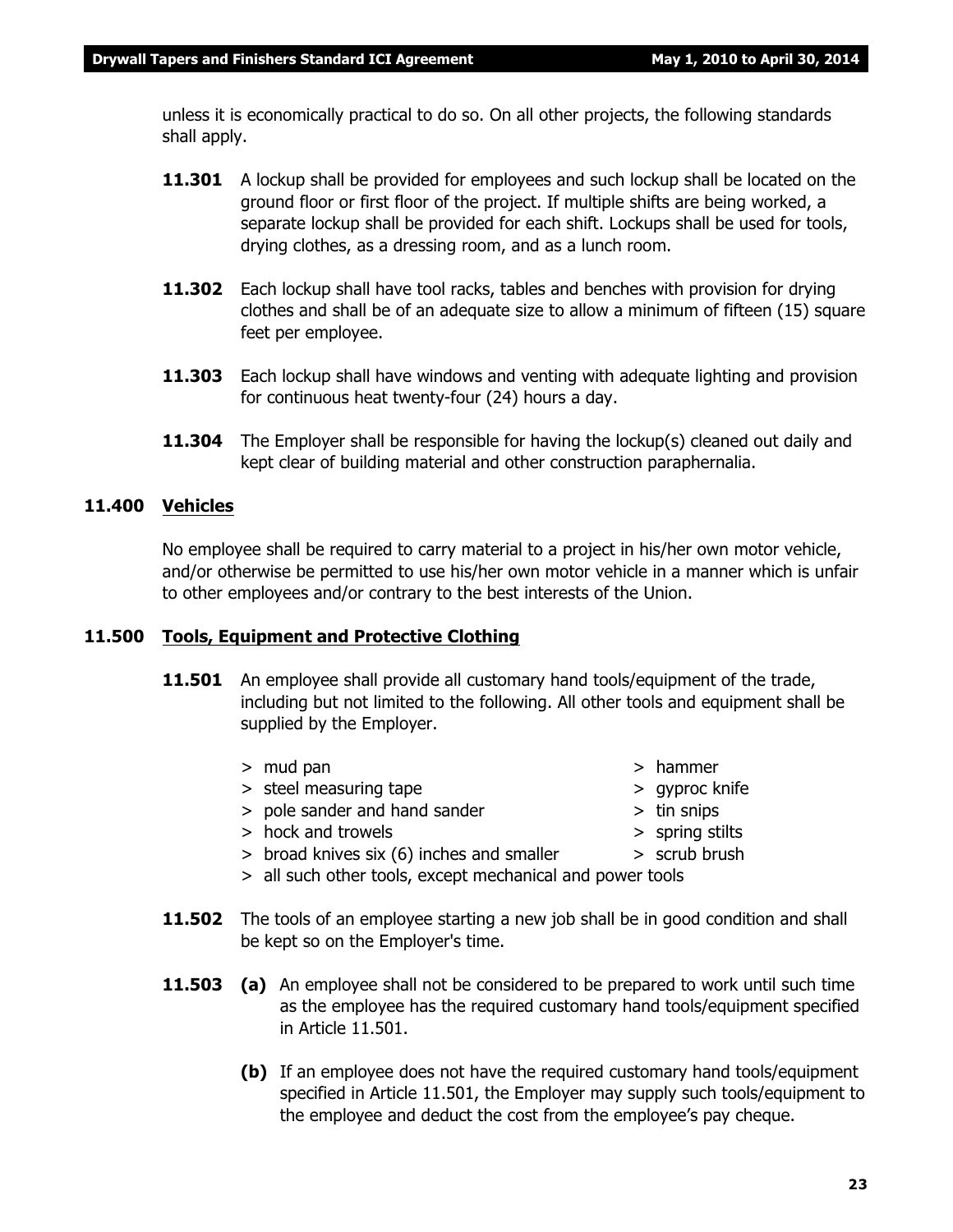**11.504** An employee shall only be responsible for the Employer's tools left in their possession if damage or loss to such tools occurs as a result of the proven carelessness or neglect of the employee in whose possession such tools were left.

#### **11.600 Insurance**

An employee shall submit an inventory of his/her tools and working apparel on the project to the Employer upon request, and the Employer shall replace an employee's tools and working apparel if such tools and/or working apparel are lost due to fire, burglary, or as a result of working over water or such other areas where tools cannot be retrieved.

#### **ARTICLE 12.000 - JOINT LABOUR/MANAGEMENT INITIATIVES**

#### **12.100 DC#38 Joint Trade Society**

The parties shall abide by the Constitution and Bylaws of the DC#38 Joint Trade Society, with respect to the operation of such Society. Notwithstanding the foregoing, the terms of this Agreement shall supercede the Constitution and Bylaws of the DC#38 Joint Trade Society in the event of an inconsistency between the two (2) documents.

#### **12.200 Joint Labour/Management Meetings**

The parties may meet to address issues of mutual interest and importance. Such meeting(s) shall be scheduled on an "as needed basis". Any proposed changes to this Agreement which are mutually agreed to by the parties at such meeting(s) shall be in writing, but shall not be implemented unless/until such changes are duly ratified by the parties.

#### **ARTICLE 13.000 - ENABLING PROVISIONS**

#### **13.100 Process**

The Union and an Employer(s) may determine on a project by project, area, or sector basis, if special dispensation is required to become competitive, and should the necessity arise, may by mutual agreement, in writing, amend or delete terms or conditions of this Agreement for the duration of the project. Notwithstanding the foregoing, it shall be a violation of this Agreement for the parties to agree to the reduction and/or elimination of any joint industry funds negotiated between the BCBCBTU and CLR (i.e. Rehabilitation Fund) or individual dues to umbrella organizations, without the specific prior written consent of the BCBCBTU and CLR.

**13.200** Refer to the parties' Letter of Understanding Re: Enabling Provisions for details. Copies of such Letter of Understanding can be obtained from either the Union or CLR.

#### **ARTICLE 14.000 - GRIEVANCE PROCEDURE**

#### **14.100 Definition**

**14.101 (a)** A grievance shall be defined as any "difference" between the parties to this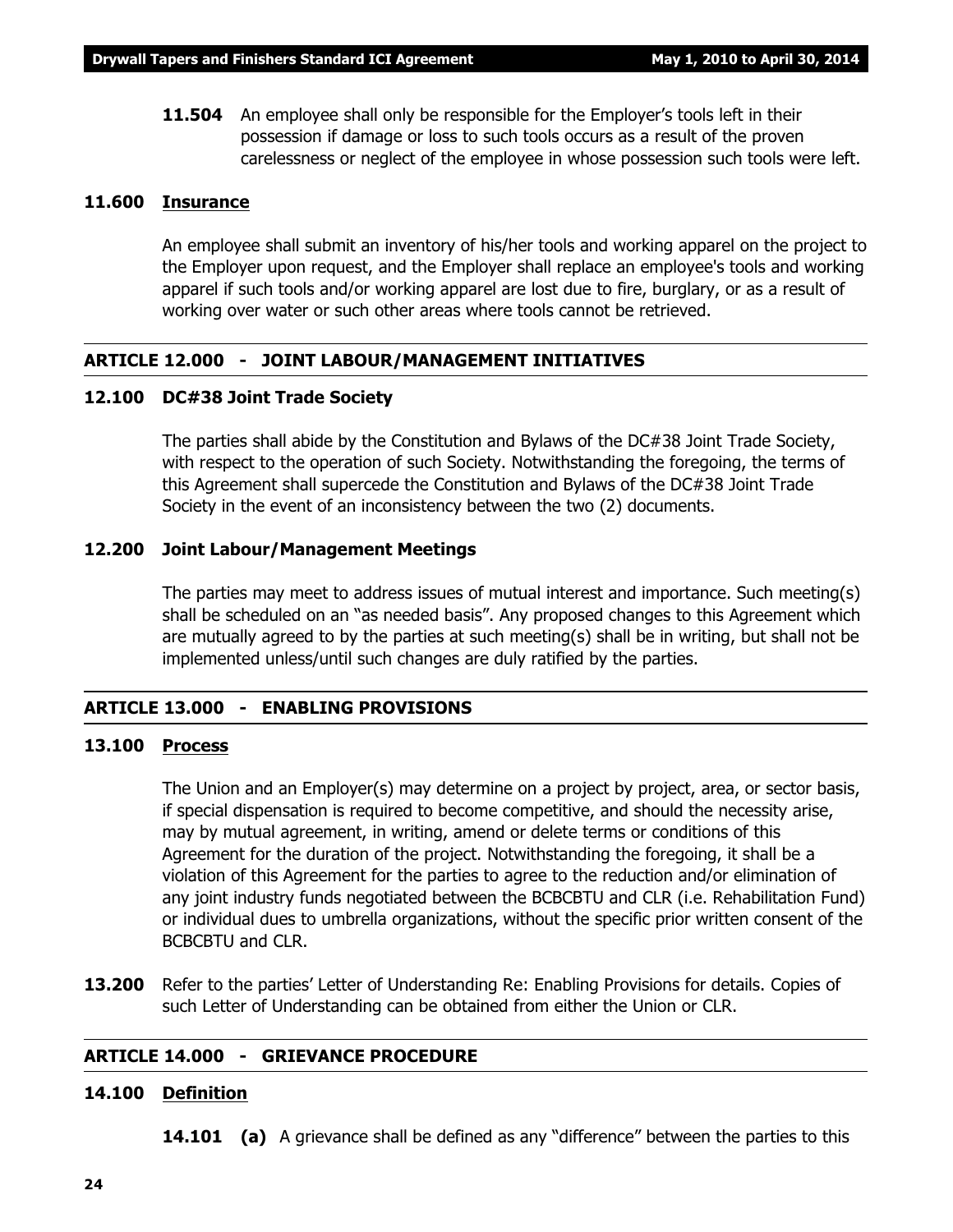Agreement with respect to its interpretation, application, operation or any alleged violation thereof, including discharge for cause alleged to be unjust by the Union. Discharge shall not include layoff of employees for reason of project efficiency or reduction of forces on suspension or completion of work.

- **(b)** The party initiating a grievance shall be referred to herein as the aggrieved party. The other party to a grievance shall be referred to as the responding party.
- **14.102** The two (2) parties to any formal grievance shall be the two (2) parties signatory to this Agreement, namely the Union and CLR (acting on its own behalf and/or on behalf of its respective signatory member Employer(s)). The parties expressly agree that an individual local(s) of the Union does not have the right to initiate a formal grievance unless/until such grievance has been duly authorized in accordance with the Union's prevailing policy(s), where such prevailing policy(s) exist. Likewise, the parties expressly agree that an individual Employer does not have the right to unilaterally initiate or defend a formal grievance on its own behalf without the prior written authorization of CLR.

#### **14.200 Time Limits**

- **14.201** In order to initiate a formal grievance, the aggrieved party must provide written notification to the responding party within thirty (30) calendar days of the date on which the underlying "difference" is alleged to have occurred. Such notification shall include all relevant particulars of the formal grievance and all relevant and reliance documentation. The parties expressly agree that a formal grievance shall not be deemed to have been initiated unless/until the responding party has actually received a copy of the required written notification from the aggrieved party. All time limits shall be strictly enforced.
- **14.202** Notwithstanding Article 14.201, in the event of an alleged error on a pay cheque, such "difference" shall be deemed to have occurred on the date the pay cheque stub was received by the aggrieved employee(s). Likewise, in the event of an alleged error on the Employer's monthly remittance report, such "difference" shall be deemed to have occurred on the date the remittance report was received by the Union.

#### **14.300 Step 1 (Informal Resolution)**

Once a formal grievance has been initiated, the parties shall make a concerted good faith effort to work out a mutually agreeable resolution. Notwithstanding the foregoing, unless otherwise mutually agreed by the parties in writing, the aggrieved party shall be deemed to have abandoned the formal grievance in the event notice of referral to Mr. Michael Fleming (in accordance with Article 14.400) has not been received by the responding party within sixty (60) calendar days of the date on which the underlying "difference" is alleged to have occurred. Refer to Article 14.202 for clarification on the interpretation of "occurred".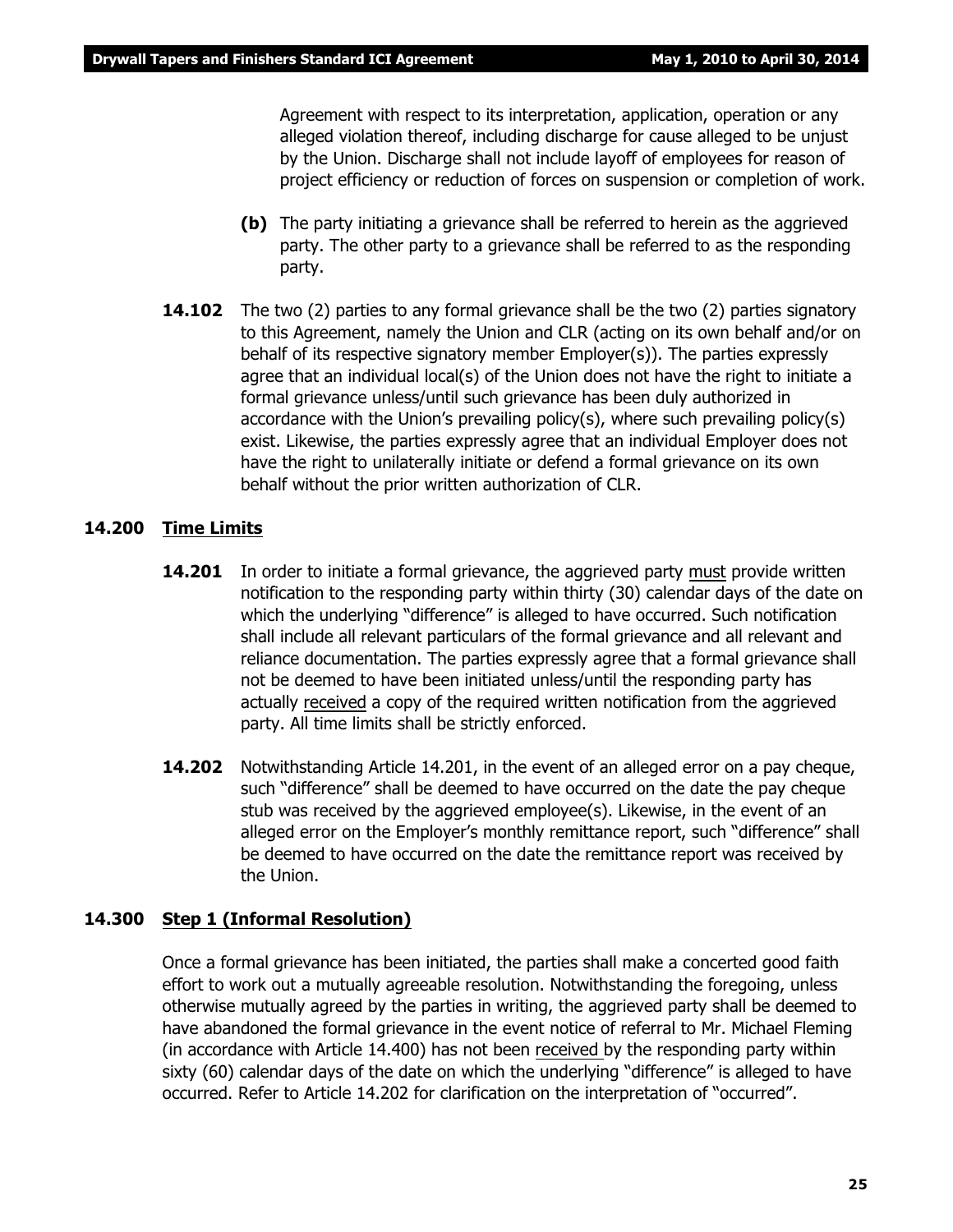#### **14.400 Step 2 (Formal Resolution)**

The parties expressly agree that the Step 2 is an integral component of the Grievance Procedure in accordance with this Agreement.

If the parties are unable to work out a mutually agreeable resolution in accordance with Article 14.300, either party may refer the formal grievance to Mr. Michael Fleming for final and conclusive determination as follows. Notice of such referral shall be provided, in writing, to both the responding party and Mr. Fleming. Notwithstanding the foregoing, in the event Mr. Fleming is not available to the parties, the parties shall mutually agree upon a replacement. (Note: The parties expressly agree that all references to Mr. Michael Fleming within Article 14.000 shall be interpreted as *"Mr. Fleming or his replacement "* in the event a replacement for Mr. Fleming is mutually agreed upon in accordance with such Article.)

- **14.401** Mr. Fleming shall meet with the parties and shall attempt to facilitate a mutually agreeable resolution.
- **14.402 (a)** In the event Mr. Fleming is unable to facilitate a mutually agreeable resolution in accordance with Article 14.401, each party shall be required to submit a proposed determination/award, in writing, to Mr. Fleming. Mr. Fleming shall determine his own procedure, including timing, for such submissions. Upon receipt of both proposed determinations/awards, Mr. Fleming shall provide a copy to each party.
	- **(b)** Mr. Fleming shall consider the relative merits of each of the proposed determinations/awards, and shall select one (1) of the proposed determinations/awards in its entirety, and may not impose any alternative and/or modified determination/award without the prior mutual agreement of the parties.
	- **(c)** Mr. Fleming shall provide a summary of the reasons for his decision within his award.
- **14.403** Notwithstanding any/all contrary provisions of Article 14.000, Mr. Fleming shall have and may exercise all powers of a mediator/arbitrator pursuant to the *Labour Relations Code.*
- **14.404** Notwithstanding any/all contrary provisions of Article 14.000, the parties may mutually agree, in writing, to any other grievance resolution procedure which they agree is appropriate under the circumstances.

#### **14.500 Expenses**

Each party shall be responsible for one hundred percent (100%) of any/all "party specific" costs, and fifty percent (50%) of any/all "joint" costs, which may be incurred during the informal and formal grievance resolution process.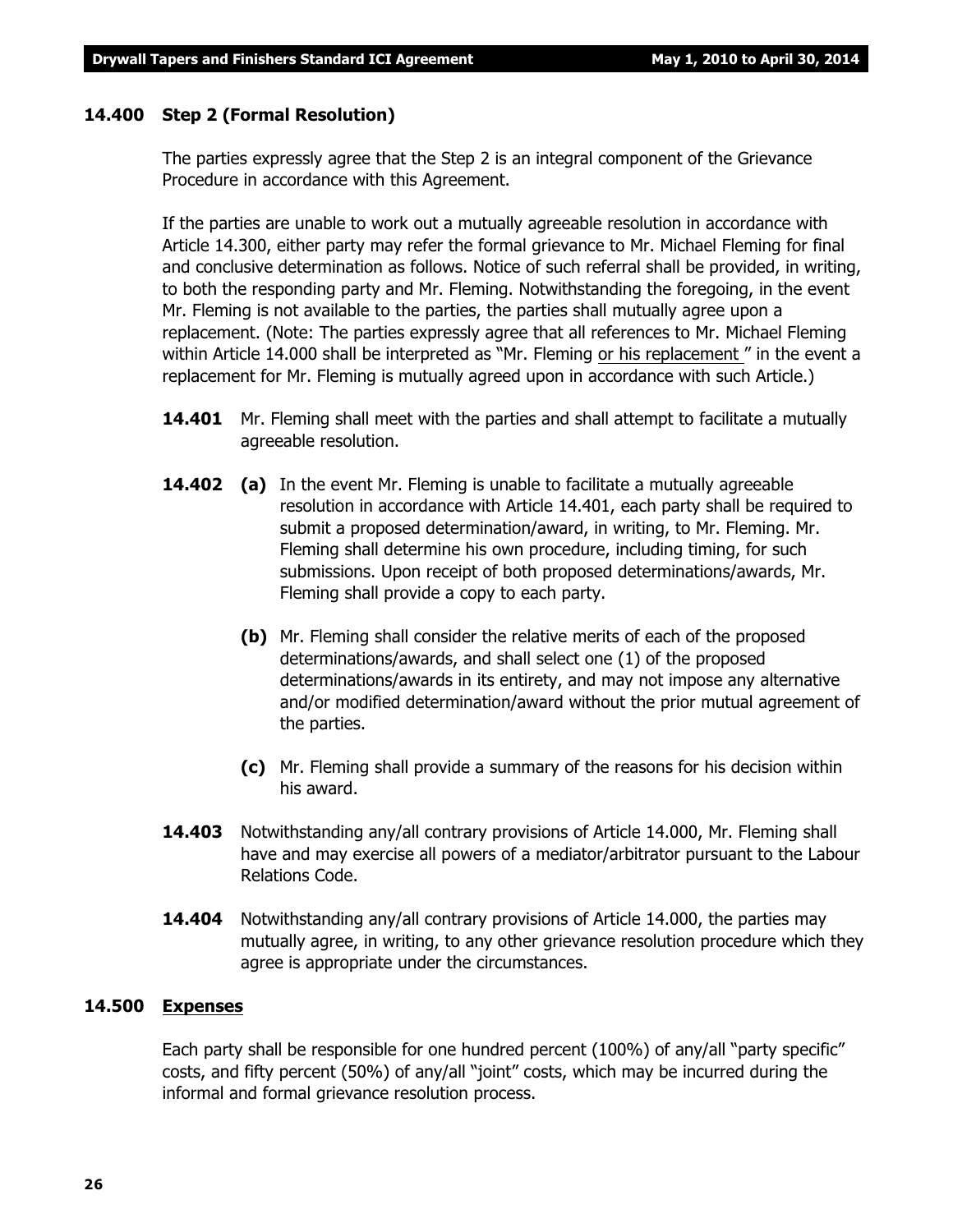#### **ARTICLE 15.000 - SAVINGS CLAUSE**

- **15.100** In the event that any clause, section or article of this Agreement should be held invalid by operation of law, or by a tribunal of competent jurisdiction, or if compliance with or enforcement of any clause, section or article should be restrained by such tribunal, pending a final determination as to its validity, the remainder of this Agreement or the application of such clause, section or article to persons or circumstances, other than those as to which it has been held invalid, or as to which compliance with or enforcement of has been restrained, shall not be affected thereby.
- **15.200** In the event that any clause, section or article of this Agreement should be held invalid, or enforcement of, or compliance with which has been restrained, as above set forth, the parties affected thereby shall enter into immediate collective bargaining negotiations, upon the request of either party, for the purpose of arriving at a mutually satisfactory replacement for such clause, section or article during the period of invalidity or restraint.
- **15.300** In the event the parties do not agree on such a mutually satisfactory replacement, they shall submit the dispute to the grievance procedure in accordance with Article 14.000.

#### **ARTICLE 16.000 - PREPARATION OF AGREEMENT**

This Agreement was not finalized and signed by the parties until late January 2014. As a result, the parties agreed, for ease of simplicity, not to reference and/or include within this Agreement those rates and/or premiums and/or schedules, etc. which applied prior to January 01, 2014. Notwithstanding the foregoing, readers are advised that several rates and/or premiums and/or schedules, etc. were different prior to January 01, 2014, and that copies of all rates and/or premiums and/or schedules, etc. which applied prior to January 01, 2014 can be obtained from either the Union or CLR upon request.

#### **SIGNATURE OF PARTIES**

Signed on behalf of: Signed on behalf of:

Construction Labour Relations IUPAT District Council #38 Association of BC

Clyde H. Scollan <u>John Burne</u>

R. R. Lashin

Dated this  $21^{st}$  day of January, 2014 Dated this  $17^{th}$  day of January, 2014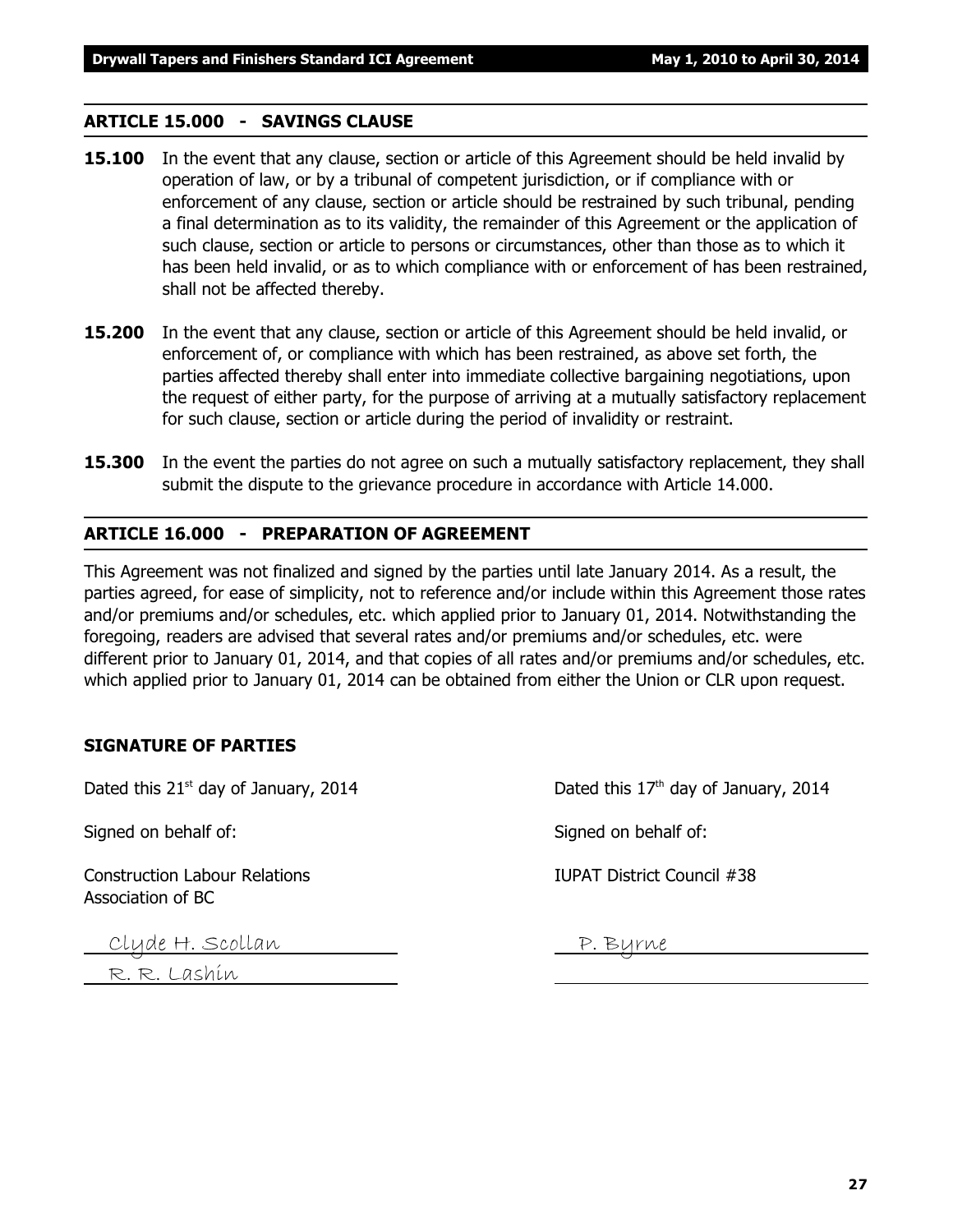# **SCHEDULE "A1" MINIMUM STRAIGHT TIME HOURLY WAGE RATES AND BREAKDOWN OF MONETARY PACKAGE**

Schedule "A1" shall apply to all commercial and institutional projects which are located inside the Lower Mainland/Fraser Valley.

|                                                      |               | "Inside" Lower Mainland/Fraser Valley |              |                        |                        |            |            | <b>Effective January 01, 2014</b> |             |            |                |                         |
|------------------------------------------------------|---------------|---------------------------------------|--------------|------------------------|------------------------|------------|------------|-----------------------------------|-------------|------------|----------------|-------------------------|
|                                                      |               |                                       |              |                        |                        |            |            | <b>Employer Contributions</b>     |             |            |                |                         |
| <b>Employee Classifications:</b>                     | $\frac{0}{0}$ | <b>Base</b><br>Rate                   | VP/SHP<br>8% | <b>Benefit</b><br>Plan | <b>Pension</b><br>Plan | <b>JTS</b> | <b>CAF</b> | <b>AWCC</b>                       | <b>CIRP</b> | <b>JAP</b> | <b>BCBCBTU</b> | <b>Total</b><br>Package |
| Journeyperson                                        |               |                                       |              |                        |                        |            |            |                                   |             |            |                |                         |
| Foreman (FM)<br>$\geq$                               | 115%          | 38.27                                 | 3.06         | 1.95                   | 2.34                   | 0.73       | 0.12       | 0.05                              | 0.02        | 0.01       | 0.01           | 46.56                   |
| <b>Certified (CJP)</b><br>$\geq$                     | 100%          | 33.28                                 | 2.66         | 1.95                   | 2.34                   | 0.73       | 0.12       | 0.05                              | 0.02        | 0.01       | 0.01           | 41.17                   |
| Apprentice or Uncertified Drywall Taper and Finisher |               |                                       |              |                        |                        |            |            |                                   |             |            |                |                         |
| Term or Level 8<br>8 <sup>th</sup><br>$\geq$         | 90%           | 29.95                                 | 2.40         | 1.95                   | n/a                    | 0.73       | 0.12       | 0.05                              | 0.02        | 0.01       | 0.01           | 35.24                   |
| 7 <sup>th</sup> Term or Level 7<br>$\geq$            | 85%           | 28.29                                 | 2.26         | 1.95                   | n/a                    | 0.73       | 0.12       | 0.05                              | 0.02        | 0.01       | 0.01           | 33.44                   |
| Term or Level 6<br>6 <sup>th</sup><br>$\geq$         | 80%           | 26.62                                 | 2.13         | 1.95                   | n/a                    | 0.73       | 0.12       | 0.05                              | 0.02        | 0.01       | 0.01           | 31.64                   |
| $-5$ <sup>th</sup><br>Term or Level 5<br>$\geq$      | 75%           | 24.96                                 | 2.00         | 1.95                   | n/a                    | 0.73       | 0.12       | 0.05                              | 0.02        | 0.01       | 0.01           | 29.85                   |
| 4 <sup>th</sup><br>Term or Level 4<br>$\geq$         | 70%           | 23.30                                 | 1.86         | 1.95                   | n/a                    | 0.73       | 0.12       | 0.05                              | 0.02        | 0.01       | 0.01           | 28.05                   |
| 3rd Term or Level 3<br>$\geq$                        | 65%           | 21.63                                 | 1.73         | 1.95                   | n/a                    | 0.73       | 0.12       | 0.05                              | 0.02        | 0.01       | 0.01           | 26.25                   |
| 2 <sup>nd</sup> Term or Level 2<br>$\geq$            | 60%           | 19.97                                 | 1.60         | 1.95                   | n/a                    | 0.73       | 0.12       | 0.05                              | 0.02        | 0.01       | 0.01           | 24.46                   |
| $>1st$ Term or Level 1                               | 55%           | 18.30                                 | 1.46         | 1.95                   | n/a                    | 0.73       | 0.12       | 0.05                              | 0.02        | 0.01       | 0.01           | 22.65                   |
| <b>Pre-Apprentice</b>                                | 45%           | 14.98                                 | 1.20         | 1.95                   | n/a                    | 0.73       | 0.12       | 0.05                              | 0.02        | 0.01       | 0.01           | 19.07                   |

Copies of Schedule "A1" which were applicable prior to January 01, 2014 can be obtained from either the Union or CLR.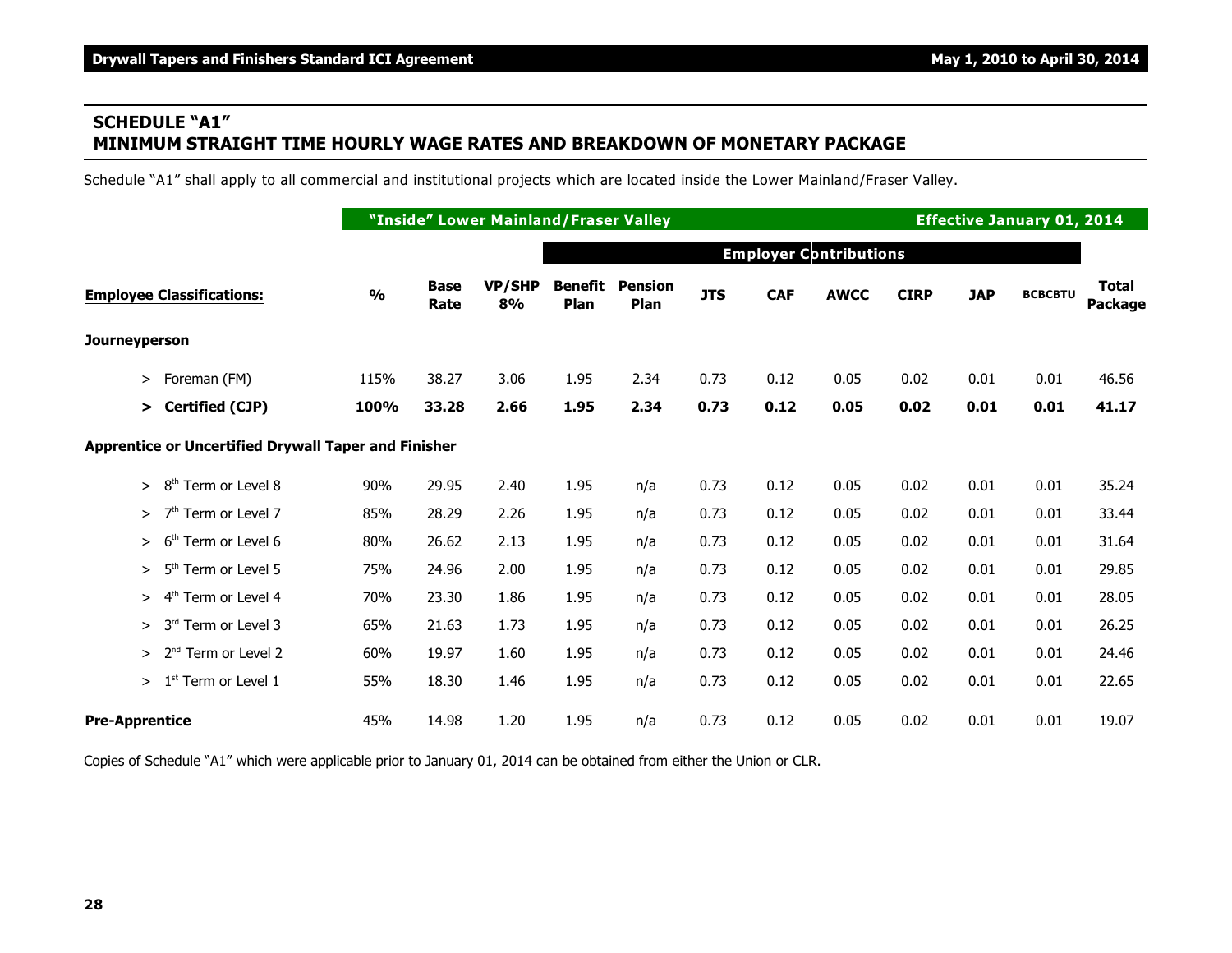# **SCHEDULE "A2" MINIMUM STRAIGHT TIME HOURLY WAGE RATES AND BREAKDOWN OF MONETARY PACKAGE**

Schedule "A2" shall apply to all commercial and institutional projects which are located outside the Lower Mainland/Fraser Valley on the BC Mainland.

|                                                      |               | "Outside" Lower Mainland/Fraser Valley (BC Mainland) |                     | <b>Effective January 01, 2014</b> |                        |            |            |                               |             |            |                |                         |
|------------------------------------------------------|---------------|------------------------------------------------------|---------------------|-----------------------------------|------------------------|------------|------------|-------------------------------|-------------|------------|----------------|-------------------------|
|                                                      |               |                                                      |                     |                                   |                        |            |            | <b>Employer Contributions</b> |             |            |                |                         |
| <b>Employee Classifications:</b>                     | $\frac{0}{0}$ | <b>Base</b><br>Rate                                  | <b>VP/SHP</b><br>8% | Benefit<br>Plan                   | <b>Pension</b><br>Plan | <b>JTS</b> | <b>CAF</b> | <b>AWCC</b>                   | <b>CIRP</b> | <b>JAP</b> | <b>BCBCBTU</b> | <b>Total</b><br>Package |
| Journeyperson                                        |               |                                                      |                     |                                   |                        |            |            |                               |             |            |                |                         |
| Foreman (FM)<br>$\geq$                               | 115%          | 37.12                                                | 2.97                | 1.95                              | 2.34                   | 0.73       | 0.12       | 0.05                          | 0.02        | 0.01       | 0.01           | 45.32                   |
| Certified (CJP)<br>>                                 | 100%          | 32.28                                                | 2.58                | 1.95                              | 2.34                   | 0.73       | 0.12       | 0.05                          | 0.02        | 0.01       | 0.01           | 40.09                   |
| Apprentice or Uncertified Drywall Taper and Finisher |               |                                                      |                     |                                   |                        |            |            |                               |             |            |                |                         |
| 8 <sup>th</sup><br>Term or Level 8<br>$\geq$         | 90%           | 29.05                                                | 2.32                | 1.95                              | n/a                    | 0.73       | 0.12       | 0.05                          | 0.02        | 0.01       | 0.01           | 34.26                   |
| 7 <sup>th</sup> Term or Level 7<br>$\geq$            | 85%           | 27.44                                                | 2.20                | 1.95                              | n/a                    | 0.73       | 0.12       | 0.05                          | 0.02        | 0.01       | 0.01           | 32.53                   |
| 6 <sup>th</sup><br>Term or Level 6<br>$\geq$         | 80%           | 25.82                                                | 2.07                | 1.95                              | n/a                    | 0.73       | 0.12       | 0.05                          | 0.02        | 0.01       | 0.01           | 30.78                   |
| 5 <sup>th</sup><br>Term or Level 5<br>$\geq$         | 75%           | 24.21                                                | 1.94                | 1.95                              | n/a                    | 0.73       | 0.12       | 0.05                          | 0.02        | 0.01       | 0.01           | 29.04                   |
| 4 <sup>th</sup> Term or Level 4<br>$\geq$            | 70%           | 22.60                                                | 1.81                | 1.95                              | n/a                    | 0.73       | 0.12       | 0.05                          | 0.02        | 0.01       | 0.01           | 27.30                   |
| 3 <sup>rd</sup><br>Term or Level 3<br>$\geq$         | 65%           | 20.98                                                | 1.68                | 1.95                              | n/a                    | 0.73       | 0.12       | 0.05                          | 0.02        | 0.01       | 0.01           | 25.55                   |
| 2 <sup>nd</sup> Term or Level 2<br>$\geq$            | 60%           | 19.37                                                | 1.55                | 1.95                              | n/a                    | 0.73       | 0.12       | 0.05                          | 0.02        | 0.01       | 0.01           | 23.81                   |
| 1 <sup>st</sup> Term or Level 1<br>$\geq$            | 55%           | 17.75                                                | 1.42                | 1.95                              | n/a                    | 0.73       | 0.12       | 0.05                          | 0.02        | 0.01       | 0.01           | 22.06                   |
| <b>Pre-Apprentice</b>                                | 45%           | 14.53                                                | 1.16                | 1.95                              | n/a                    | 0.73       | 0.12       | 0.05                          | 0.02        | 0.01       | 0.01           | 18.58                   |

Copies of Schedule "A2" which were applicable prior to January 01, 2014 can be obtained from either the Union or CLR.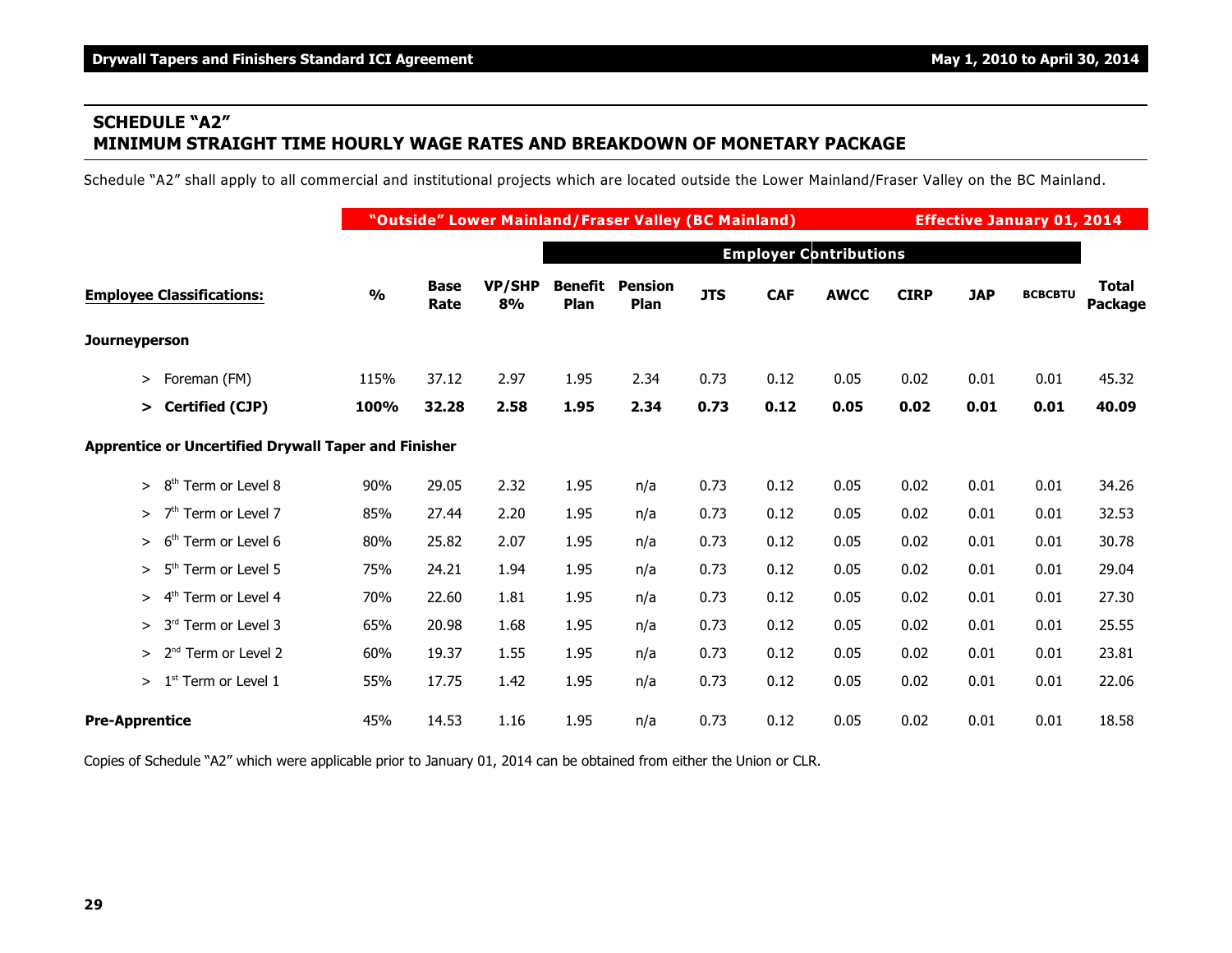# **SCHEDULE "A3" MINIMUM STRAIGHT TIME HOURLY WAGE RATES AND BREAKDOWN OF MONETARY PACKAGE**

Schedule "A3" shall apply to all commercial and institutional projects which are located outside the Lower Mainland/Fraser Valley on Vancouver Island.

|                                                      |               |                     |                     |                 | "Outside" Lower Mainland/Fraser Valley (Vancouver Island) |            |            |                               |             | <b>Effective January 01, 2014</b> |                |                         |  |
|------------------------------------------------------|---------------|---------------------|---------------------|-----------------|-----------------------------------------------------------|------------|------------|-------------------------------|-------------|-----------------------------------|----------------|-------------------------|--|
|                                                      |               |                     |                     |                 |                                                           |            |            | <b>Employer Contributions</b> |             |                                   |                |                         |  |
| <b>Employee Classifications:</b>                     | $\frac{0}{0}$ | <b>Base</b><br>Rate | <b>VP/SHP</b><br>8% | Benefit<br>Plan | <b>Pension</b><br>Plan                                    | <b>JTS</b> | <b>CAF</b> | <b>AWCC</b>                   | <b>CIRP</b> | <b>JAP</b>                        | <b>BCBCBTU</b> | <b>Total</b><br>Package |  |
| Journeyperson                                        |               |                     |                     |                 |                                                           |            |            |                               |             |                                   |                |                         |  |
| Foreman (FM)<br>$\geq$                               | 115%          | 38.27               | 3.06                | 1.95            | 1.00                                                      | 0.73       | 0.12       | 0.05                          | 0.02        | 0.01                              | 0.01           | 45.22                   |  |
| <b>Certified (CJP)</b><br>➤                          | 100%          | 33.28               | 2.66                | 1.95            | 1.00                                                      | 0.73       | 0.12       | 0.05                          | 0.02        | 0.01                              | 0.01           | 39.83                   |  |
| Apprentice or Uncertified Drywall Taper and Finisher |               |                     |                     |                 |                                                           |            |            |                               |             |                                   |                |                         |  |
| 8 <sup>th</sup> Term or Level 8<br>$\geq$            | 90%           | 29.95               | 2.40                | 1.95            | n/a                                                       | 0.73       | 0.12       | 0.05                          | 0.02        | 0.01                              | 0.01           | 35.24                   |  |
| 7 <sup>th</sup> Term or Level 7<br>$\geq$            | 85%           | 28.29               | 2.26                | 1.95            | n/a                                                       | 0.73       | 0.12       | 0.05                          | 0.02        | 0.01                              | 0.01           | 33.44                   |  |
| Term or Level 6<br>6 <sup>th</sup><br>$\geq$         | 80%           | 26.62               | 2.13                | 1.95            | n/a                                                       | 0.73       | 0.12       | 0.05                          | 0.02        | 0.01                              | 0.01           | 31.64                   |  |
| 5 <sup>th</sup><br>Term or Level 5<br>$\geq$         | 75%           | 24.96               | 2.00                | 1.95            | n/a                                                       | 0.73       | 0.12       | 0.05                          | 0.02        | 0.01                              | 0.01           | 29.85                   |  |
| 4 <sup>th</sup> Term or Level 4<br>$\geq$            | 70%           | 23.30               | 1.86                | 1.95            | n/a                                                       | 0.73       | 0.12       | 0.05                          | 0.02        | 0.01                              | 0.01           | 28.05                   |  |
| 3 <sup>rd</sup> Term or Level 3<br>$\geq$            | 65%           | 21.63               | 1.73                | 1.95            | n/a                                                       | 0.73       | 0.12       | 0.05                          | 0.02        | 0.01                              | 0.01           | 26.25                   |  |
| 2 <sup>nd</sup> Term or Level 2<br>$\geq$            | 60%           | 19.97               | 1.60                | 1.95            | n/a                                                       | 0.73       | 0.12       | 0.05                          | 0.02        | 0.01                              | 0.01           | 24.46                   |  |
| 1 <sup>st</sup> Term or Level 1<br>$\geq$            | 55%           | 18.30               | 1.46                | 1.95            | n/a                                                       | 0.73       | 0.12       | 0.05                          | 0.02        | 0.01                              | 0.01           | 22.65                   |  |
| <b>Pre-Apprentice</b>                                | 45%           | 14.98               | 1.20                | 1.95            | n/a                                                       | 0.73       | 0.12       | 0.05                          | 0.02        | 0.01                              | 0.01           | 19.07                   |  |

Copies of Schedule "A3" which were applicable prior to January 01, 2014 can be obtained from either the Union or CLR.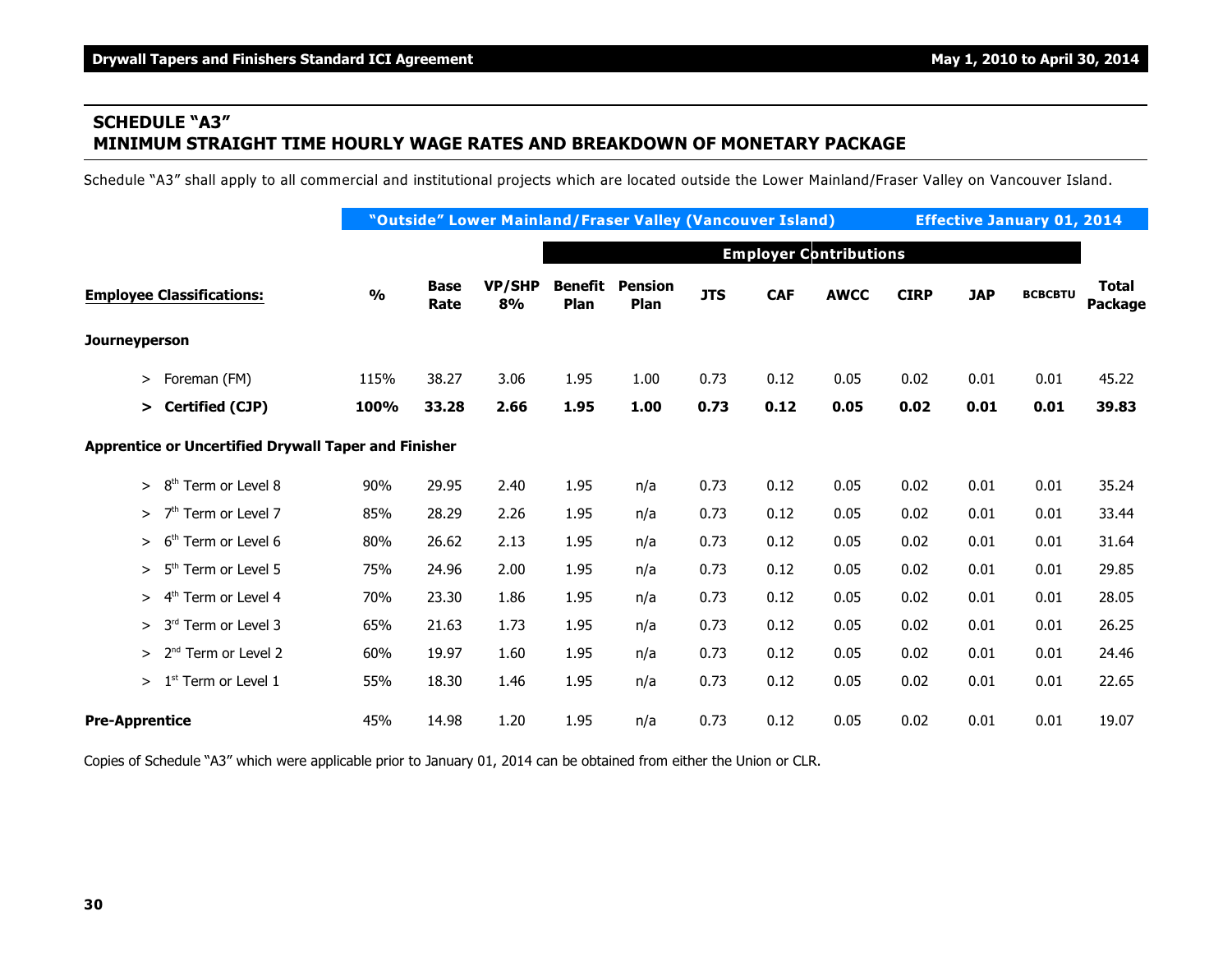## **SCHEDULE "B1" EMPLOYER CONTRIBUTIONS AND EMPLOYEE DEDUCTIONS**

Schedule "B1" shall apply to all commercial and institutional projects which are located inside the Lower Mainland/Fraser Valley.

|                                          | "Inside" Lower Mainland/Fraser Valley |             |                                       |            |      |             |             |            |                |                                              |                                        |                                           |                           |                                             |                                                  | <b>Effective January 01, 2014</b>             |                                                  |  |  |  |  |
|------------------------------------------|---------------------------------------|-------------|---------------------------------------|------------|------|-------------|-------------|------------|----------------|----------------------------------------------|----------------------------------------|-------------------------------------------|---------------------------|---------------------------------------------|--------------------------------------------------|-----------------------------------------------|--------------------------------------------------|--|--|--|--|
|                                          | <b>EMPLOYER CONTRIBUTIONS</b>         |             |                                       |            |      |             |             |            |                |                                              |                                        |                                           |                           | <b>EMPLOYEE DEDUCTIONS</b>                  |                                                  |                                               |                                                  |  |  |  |  |
| <b>EMPLOYEE</b><br><b>CLASSIFICATION</b> |                                       | <b>PLAN</b> | <b>BENEFIT PENSION</b><br><b>PLAN</b> | <b>JTS</b> | CAF  | <b>AWCC</b> | <b>CIRP</b> | <b>JAP</b> | <b>BCBCBTU</b> | <b>TOTAL</b><br><b>HOURLY</b><br><b>PAID</b> | <b>ADMIN</b><br><b>DUES</b><br>$(2\%)$ | <b>DC#38</b><br><b>ORG</b><br><b>FUND</b> | W&C<br><b>IAF</b><br>(5%) | <b>APP</b><br><b>TRADE</b><br><b>SCHOOL</b> | <b>TOTAL</b><br><b>HOURLY</b><br><b>DEDUCTED</b> | <b>BASIC</b><br><b>MONTHLY</b><br><b>DUES</b> | <b>TOTAL</b><br><b>HOURLY</b><br><b>REMITTED</b> |  |  |  |  |
| Foreman                                  | 115%                                  | 1.95        | 2.34                                  | 0.73       | 0.12 | 0.05        | 0.02        | 0.01       | 0.01           | 5.23                                         | 0.67                                   | 0.04                                      | 1.664                     | n/a                                         | 2.374                                            | 27.70                                         | 7.604                                            |  |  |  |  |
| <b>CJP</b>                               | 100%                                  | 1.95        | 2.34                                  | 0.73       | 0.12 | 0.05        | 0.02        | 0.01       | 0.01           | 5.23                                         | 0.67                                   | 0.04                                      | 1.664                     | n/a                                         | 2.374                                            | 27.70                                         | 7.604                                            |  |  |  |  |
| <b>UDTF Level 8</b>                      | 90%                                   | 1.95        | n/a                                   | 0.73       | 0.12 | 0.05        | 0.02        | 0.01       | 0.01           | 2.89                                         | 0.60                                   | 0.04                                      | 1.498                     | n/a                                         | 2.138                                            | 27.70                                         | 5.028                                            |  |  |  |  |
| <b>UDTF Level 7</b>                      | 85%                                   | 1.95        | n/a                                   | 0.73       | 0.12 | 0.05        | 0.02        | 0.01       | 0.01           | 2.89                                         | 0.57                                   | 0.04                                      | 1.415                     | n/a                                         | 2.025                                            | 27.70                                         | 4.915                                            |  |  |  |  |
| <b>UDTF Level 6</b>                      | 80%                                   | 1.95        | n/a                                   | 0.73       | 0.12 | 0.05        | 0.02        | 0.01       | 0.01           | 2.89                                         | 0.53                                   | 0.04                                      | 1.331                     | n/a                                         | 1.901                                            | 27.70                                         | 4.791                                            |  |  |  |  |
| <b>UDTF Level 5</b>                      | 75%                                   | 1.95        | n/a                                   | 0.73       | 0.12 | 0.05        | 0.02        | 0.01       | 0.01           | 2.89                                         | 0.50                                   | 0.04                                      | 1.248                     | n/a                                         | 1.788                                            | 27.70                                         | 4.678                                            |  |  |  |  |
| <b>UDTF Level 4</b>                      | 70%                                   | 1.95        | n/a                                   | 0.73       | 0.12 | 0.05        | 0.02        | 0.01       | 0.01           | 2.89                                         | 0.47                                   | 0.04                                      | 1.165                     | n/a                                         | 1.675                                            | 27.70                                         | 4.565                                            |  |  |  |  |
| <b>UDTF Level 3</b>                      | 65%                                   | 1.95        | n/a                                   | 0.73       | 0.12 | 0.05        | 0.02        | 0.01       | 0.01           | 2.89                                         | 0.43                                   | 0.04                                      | 1.082                     | n/a                                         | 1.552                                            | 27.70                                         | 4.442                                            |  |  |  |  |
| <b>UDTF Level 2</b>                      | 60%                                   | 1.95        | n/a                                   | 0.73       | 0.12 | 0.05        | 0.02        | 0.01       | 0.01           | 2.89                                         | 0.40                                   | 0.04                                      | 0.999                     | n/a                                         | 1.439                                            | 27.70                                         | 4.329                                            |  |  |  |  |
| <b>UDTF Level 1</b>                      | 55%                                   | 1.95        | n/a                                   | 0.73       | 0.12 | 0.05        | 0.02        | 0.01       | 0.01           | 2.89                                         | 0.37                                   | 0.04                                      | 0.915                     | n/a                                         | 1.325                                            | 27.70                                         | 4.215                                            |  |  |  |  |
| 8 <sup>th</sup> Term App                 | 90%                                   | 1.95        | n/a                                   | 0.73       | 0.12 | 0.05        | 0.02        | 0.01       | 0.01           | 2.89                                         | 0.60                                   | 0.04                                      | 1.498                     | 1.00                                        | 3.138                                            | 27.70                                         | 6.028                                            |  |  |  |  |
| 7 <sup>th</sup> Term App                 | 85%                                   | 1.95        | n/a                                   | 0.73       | 0.12 | 0.05        | 0.02        | 0.01       | 0.01           | 2.89                                         | 0.57                                   | 0.04                                      | 1.415                     | 1.00                                        | 3.025                                            | 27.70                                         | 5.915                                            |  |  |  |  |
| 6 <sup>th</sup> Term App                 | 80%                                   | 1.95        | n/a                                   | 0.73       | 0.12 | 0.05        | 0.02        | 0.01       | 0.01           | 2.89                                         | 0.53                                   | 0.04                                      | 1.331                     | 1.00                                        | 2.901                                            | 27.70                                         | 5.791                                            |  |  |  |  |
| 5 <sup>th</sup> Term App                 | 75%                                   | 1.95        | n/a                                   | 0.73       | 0.12 | 0.05        | 0.02        | 0.01       | 0.01           | 2.89                                         | 0.50                                   | 0.04                                      | 1.248                     | 1.00                                        | 2.788                                            | 27.70                                         | 5.678                                            |  |  |  |  |
| 4 <sup>th</sup> Term App                 | 70%                                   | 1.95        | n/a                                   | 0.73       | 0.12 | 0.05        | 0.02        | 0.01       | 0.01           | 2.89                                         | 0.47                                   | 0.04                                      | 1.165                     | 1.00                                        | 2.675                                            | 27.70                                         | 5.565                                            |  |  |  |  |
| 3rd Term App                             | 65%                                   | 1.95        | n/a                                   | 0.73       | 0.12 | 0.05        | 0.02        | 0.01       | 0.01           | 2.89                                         | 0.43                                   | 0.04                                      | 1.082                     | 1.00                                        | 2.552                                            | 27.70                                         | 5.442                                            |  |  |  |  |
| 2 <sup>nd</sup> Term App                 | 60%                                   | 1.95        | n/a                                   | 0.73       | 0.12 | 0.05        | 0.02        | 0.01       | 0.01           | 2.89                                         | 0.40                                   | 0.04                                      | 0.999                     | 1.00                                        | 2.439                                            | 27.70                                         | 5.329                                            |  |  |  |  |
| 1 <sup>st</sup> Term App                 | 55%                                   | 1.95        | n/a                                   | 0.73       | 0.12 | 0.05        | 0.02        | 0.01       | 0.01           | 2.89                                         | 0.37                                   | 0.04                                      | 0.915                     | 1.00                                        | 2.325                                            | 27.70                                         | 5.215                                            |  |  |  |  |
| Pre-Apprentice                           | 45%                                   | 1.95        | n/a                                   | 0.73       | 0.12 | 0.05        | 0.02        | 0.01       | 0.01           | 2.89                                         | 0.30                                   | n/a                                       | n/a                       | n/a                                         | 0.300                                            | 27.70                                         | 3.190                                            |  |  |  |  |

#### **All Employer contributions and employee deductions shall be calculated on the basis of "hours worked".**

Copies of Schedule "B1" which were applicable prior to January 01, 2014 can be obtained from either the Union or CLR.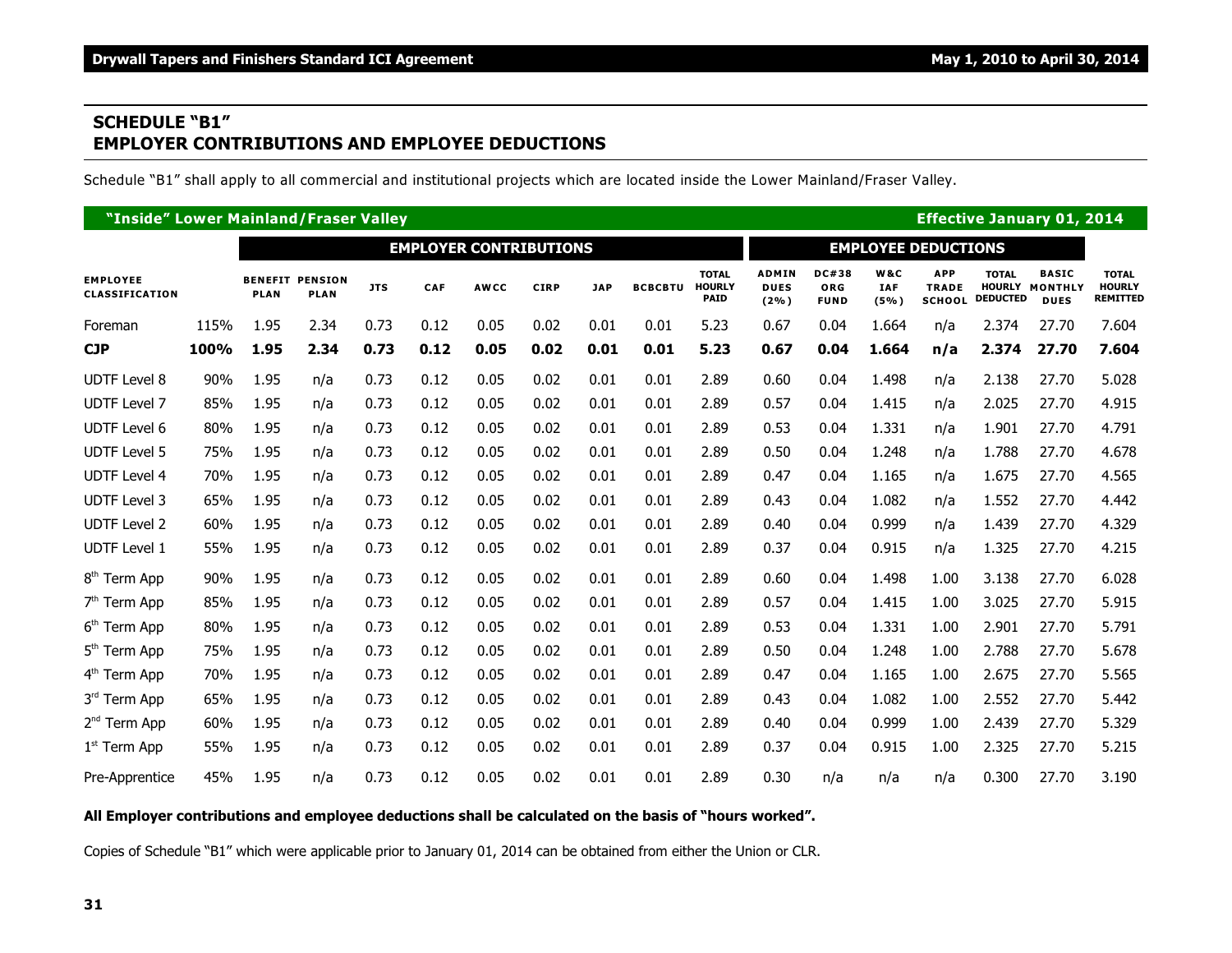## **SCHEDULE "B2" EMPLOYER CONTRIBUTIONS AND EMPLOYEE DEDUCTIONS**

Schedule "B2" shall apply to all commercial and institutional projects which are located outside the Lower Mainland/Fraser Valley on the BC Mainland.

|                                          | "Outside" Lower Mainland/Fraser Valley (BC Mainland) |             |                                       |            |                               |             |             |            |                |                                              |                                        |                                           |                           |                                             |                                                  | <b>Effective January 01, 2014</b>             |                                                  |  |  |
|------------------------------------------|------------------------------------------------------|-------------|---------------------------------------|------------|-------------------------------|-------------|-------------|------------|----------------|----------------------------------------------|----------------------------------------|-------------------------------------------|---------------------------|---------------------------------------------|--------------------------------------------------|-----------------------------------------------|--------------------------------------------------|--|--|
|                                          |                                                      |             |                                       |            | <b>EMPLOYER CONTRIBUTIONS</b> |             |             |            |                |                                              | <b>EMPLOYEE DEDUCTIONS</b>             |                                           |                           |                                             |                                                  |                                               |                                                  |  |  |
| <b>EMPLOYEE</b><br><b>CLASSIFICATION</b> |                                                      | <b>PLAN</b> | <b>BENEFIT PENSION</b><br><b>PLAN</b> | <b>JTS</b> | <b>CAF</b>                    | <b>AWCC</b> | <b>CIRP</b> | <b>JAP</b> | <b>BCBCBTU</b> | <b>TOTAL</b><br><b>HOURLY</b><br><b>PAID</b> | <b>ADMIN</b><br><b>DUES</b><br>$(2\%)$ | <b>DC#38</b><br><b>ORG</b><br><b>FUND</b> | W&C<br><b>IAF</b><br>(5%) | <b>APP</b><br><b>TRADE</b><br><b>SCHOOL</b> | <b>TOTAL</b><br><b>HOURLY</b><br><b>DEDUCTED</b> | <b>BASIC</b><br><b>MONTHLY</b><br><b>DUES</b> | <b>TOTAL</b><br><b>HOURLY</b><br><b>REMITTED</b> |  |  |
| Foreman                                  | 115%                                                 | 1.95        | 2.34                                  | 0.73       | 0.12                          | 0.05        | 0.02        | 0.01       | 0.01           | 5.23                                         | 0.65                                   | 0.04                                      | 1.614                     | n/a                                         | 2.304                                            | 27.70                                         | 7.534                                            |  |  |
| <b>CJP</b>                               | 100%                                                 | 1.95        | 2.34                                  | 0.73       | 0.12                          | 0.05        | 0.02        | 0.01       | 0.01           | 5.23                                         | 0.65                                   | 0.04                                      | 1.614                     | n/a                                         | 2.304                                            | 27.70                                         | 7.534                                            |  |  |
| <b>UDTF Level 8</b>                      | 90%                                                  | 1.95        | n/a                                   | 0.73       | 0.12                          | 0.05        | 0.02        | 0.01       | 0.01           | 2.89                                         | 0.58                                   | 0.04                                      | 1.453                     | n/a                                         | 2.073                                            | 27.70                                         | 4.963                                            |  |  |
| <b>UDTF Level 7</b>                      | 85%                                                  | 1.95        | n/a                                   | 0.73       | 0.12                          | 0.05        | 0.02        | 0.01       | 0.01           | 2.89                                         | 0.55                                   | 0.04                                      | 1.372                     | n/a                                         | 1.962                                            | 27.70                                         | 4.852                                            |  |  |
| <b>UDTF Level 6</b>                      | 80%                                                  | 1.95        | n/a                                   | 0.73       | 0.12                          | 0.05        | 0.02        | 0.01       | 0.01           | 2.89                                         | 0.52                                   | 0.04                                      | 1.291                     | n/a                                         | 1.851                                            | 27.70                                         | 4.741                                            |  |  |
| <b>UDTF Level 5</b>                      | 75%                                                  | 1.95        | n/a                                   | 0.73       | 0.12                          | 0.05        | 0.02        | 0.01       | 0.01           | 2.89                                         | 0.48                                   | 0.04                                      | 1.211                     | n/a                                         | 1.731                                            | 27.70                                         | 4.621                                            |  |  |
| <b>UDTF Level 4</b>                      | 70%                                                  | 1.95        | n/a                                   | 0.73       | 0.12                          | 0.05        | 0.02        | 0.01       | 0.01           | 2.89                                         | 0.45                                   | 0.04                                      | 1.130                     | n/a                                         | 1.620                                            | 27.70                                         | 4.510                                            |  |  |
| <b>UDTF Level 3</b>                      | 65%                                                  | 1.95        | n/a                                   | 0.73       | 0.12                          | 0.05        | 0.02        | 0.01       | 0.01           | 2.89                                         | 0.42                                   | 0.04                                      | 1.049                     | n/a                                         | 1.509                                            | 27.70                                         | 4.399                                            |  |  |
| <b>UDTF Level 2</b>                      | 60%                                                  | 1.95        | n/a                                   | 0.73       | 0.12                          | 0.05        | 0.02        | 0.01       | 0.01           | 2.89                                         | 0.39                                   | 0.04                                      | 0.969                     | n/a                                         | 1.399                                            | 27.70                                         | 4.289                                            |  |  |
| <b>UDTF Level 1</b>                      | 55%                                                  | 1.95        | n/a                                   | 0.73       | 0.12                          | 0.05        | 0.02        | 0.01       | 0.01           | 2.89                                         | 0.36                                   | 0.04                                      | 0.888                     | n/a                                         | 1.288                                            | 27.70                                         | 4.178                                            |  |  |
| 8 <sup>th</sup> Term App                 | 90%                                                  | 1.95        | n/a                                   | 0.73       | 0.12                          | 0.05        | 0.02        | 0.01       | 0.01           | 2.89                                         | 0.58                                   | 0.04                                      | 1.453                     | 1.00                                        | 3.073                                            | 27.70                                         | 5.963                                            |  |  |
| $7th$ Term App                           | 85%                                                  | 1.95        | n/a                                   | 0.73       | 0.12                          | 0.05        | 0.02        | 0.01       | 0.01           | 2.89                                         | 0.55                                   | 0.04                                      | 1.372                     | 1.00                                        | 2.962                                            | 27.70                                         | 5.852                                            |  |  |
| 6 <sup>th</sup> Term App                 | 80%                                                  | 1.95        | n/a                                   | 0.73       | 0.12                          | 0.05        | 0.02        | 0.01       | 0.01           | 2.89                                         | 0.52                                   | 0.04                                      | 1.291                     | 1.00                                        | 2.851                                            | 27.70                                         | 5.741                                            |  |  |
| 5 <sup>th</sup> Term App                 | 75%                                                  | 1.95        | n/a                                   | 0.73       | 0.12                          | 0.05        | 0.02        | 0.01       | 0.01           | 2.89                                         | 0.48                                   | 0.04                                      | 1.211                     | 1.00                                        | 2.731                                            | 27.70                                         | 5.621                                            |  |  |
| 4 <sup>th</sup> Term App                 | 70%                                                  | 1.95        | n/a                                   | 0.73       | 0.12                          | 0.05        | 0.02        | 0.01       | 0.01           | 2.89                                         | 0.45                                   | 0.04                                      | 1.130                     | 1.00                                        | 2.620                                            | 27.70                                         | 5.510                                            |  |  |
| 3rd Term App                             | 65%                                                  | 1.95        | n/a                                   | 0.73       | 0.12                          | 0.05        | 0.02        | 0.01       | 0.01           | 2.89                                         | 0.42                                   | 0.04                                      | 1.049                     | 1.00                                        | 2.509                                            | 27.70                                         | 5.399                                            |  |  |
| 2 <sup>nd</sup> Term App                 | 60%                                                  | 1.95        | n/a                                   | 0.73       | 0.12                          | 0.05        | 0.02        | 0.01       | 0.01           | 2.89                                         | 0.39                                   | 0.04                                      | 0.969                     | 1.00                                        | 2.399                                            | 27.70                                         | 5.289                                            |  |  |
| $1st$ Term App                           | 55%                                                  | 1.95        | n/a                                   | 0.73       | 0.12                          | 0.05        | 0.02        | 0.01       | 0.01           | 2.89                                         | 0.36                                   | 0.04                                      | 0.888                     | 1.00                                        | 2.288                                            | 27.70                                         | 5.178                                            |  |  |
| Pre-Apprentice                           | 45%                                                  | 1.95        | n/a                                   | 0.73       | 0.12                          | 0.05        | 0.02        | 0.01       | 0.01           | 2.89                                         | 0.29                                   | n/a                                       | n/a                       | n/a                                         | 0.290                                            | 27.70                                         | 3.180                                            |  |  |

#### **All Employer contributions and employee deductions shall be calculated on the basis of "hours worked".**

Copies of Schedule "B2" which were applicable prior to January 01, 2014 can be obtained from either the Union or CLR.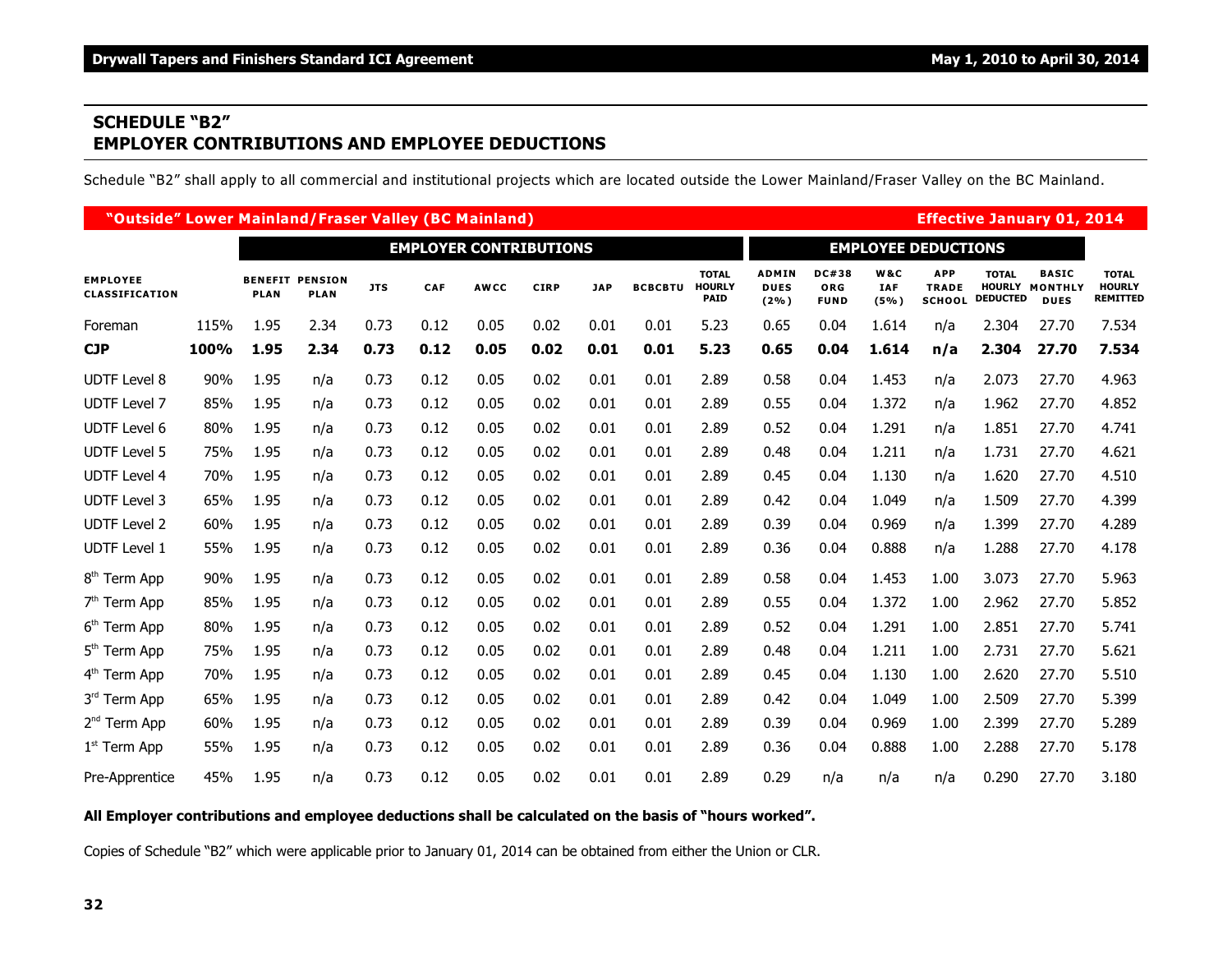## **SCHEDULE "B3" EMPLOYER CONTRIBUTIONS AND EMPLOYEE DEDUCTIONS**

Schedule "B3" shall apply to all commercial and institutional projects which are located on Vancouver Island.

| "Outside" Lower Mainland/Fraser Valley (Vancouver Island) |      |                               |                               |            |            |             |                            |            |                |                                              |                                        |                                    |                                             |                                                  | <b>Effective January 01, 2014</b>             |                                                  |
|-----------------------------------------------------------|------|-------------------------------|-------------------------------|------------|------------|-------------|----------------------------|------------|----------------|----------------------------------------------|----------------------------------------|------------------------------------|---------------------------------------------|--------------------------------------------------|-----------------------------------------------|--------------------------------------------------|
|                                                           |      | <b>EMPLOYER CONTRIBUTIONS</b> |                               |            |            |             | <b>EMPLOYEE DEDUCTIONS</b> |            |                |                                              |                                        |                                    |                                             |                                                  |                                               |                                                  |
| <b>EMPLOYEE</b><br><b>CLASSIFICATION</b>                  |      | <b>BENEFIT</b><br><b>PLAN</b> | <b>PENSION</b><br><b>PLAN</b> | <b>JTS</b> | <b>CAF</b> | <b>AWCC</b> | <b>CIRP</b>                | <b>JAP</b> | <b>BCBCBTU</b> | <b>TOTAL</b><br><b>HOURLY</b><br><b>PAID</b> | <b>ADMIN</b><br><b>DUES</b><br>$(2\%)$ | <b>DC#38</b><br>ORG<br><b>FUND</b> | <b>APP</b><br><b>TRADE</b><br><b>SCHOOL</b> | <b>TOTAL</b><br><b>HOURLY</b><br><b>DEDUCTED</b> | <b>BASIC</b><br><b>MONTHLY</b><br><b>DUES</b> | <b>TOTAL</b><br><b>HOURLY</b><br><b>REMITTED</b> |
| Foreman                                                   | 115% | 1.95                          | 1.00                          | 0.73       | 0.12       | 0.05        | 0.02                       | 0.01       | 0.01           | 3.89                                         | 0.67                                   | 0.04                               | n/a                                         | 0.710                                            | 27.70                                         | 4.600                                            |
| <b>CJP</b>                                                | 100% | 1.95                          | 1.00                          | 0.73       | 0.12       | 0.05        | 0.02                       | 0.01       | 0.01           | 3.89                                         | 0.67                                   | 0.04                               | n/a                                         | 0.710                                            | 27.70                                         | 4.600                                            |
| <b>UDTF Level 8</b>                                       | 90%  | 1.95                          | n/a                           | 0.73       | 0.12       | 0.05        | 0.02                       | 0.01       | 0.01           | 2.89                                         | 0.60                                   | 0.04                               | n/a                                         | 0.640                                            | 27.70                                         | 3.530                                            |
| <b>UDTF Level 7</b>                                       | 85%  | 1.95                          | n/a                           | 0.73       | 0.12       | 0.05        | 0.02                       | 0.01       | 0.01           | 2.89                                         | 0.57                                   | 0.04                               | n/a                                         | 0.610                                            | 27.70                                         | 3.500                                            |
| <b>UDTF Level 6</b>                                       | 80%  | 1.95                          | n/a                           | 0.73       | 0.12       | 0.05        | 0.02                       | 0.01       | 0.01           | 2.89                                         | 0.53                                   | 0.04                               | n/a                                         | 0.570                                            | 27.70                                         | 3.460                                            |
| <b>UDTF Level 5</b>                                       | 75%  | 1.95                          | n/a                           | 0.73       | 0.12       | 0.05        | 0.02                       | 0.01       | 0.01           | 2.89                                         | 0.50                                   | 0.04                               | n/a                                         | 0.540                                            | 27.70                                         | 3.430                                            |
| <b>UDTF Level 4</b>                                       | 70%  | 1.95                          | n/a                           | 0.73       | 0.12       | 0.05        | 0.02                       | 0.01       | 0.01           | 2.89                                         | 0.47                                   | 0.04                               | n/a                                         | 0.510                                            | 27.70                                         | 3.400                                            |
| <b>UDTF Level 3</b>                                       | 65%  | 1.95                          | n/a                           | 0.73       | 0.12       | 0.05        | 0.02                       | 0.01       | 0.01           | 2.89                                         | 0.43                                   | 0.04                               | n/a                                         | 0.470                                            | 27.70                                         | 3.360                                            |
| <b>UDTF Level 2</b>                                       | 60%  | 1.95                          | n/a                           | 0.73       | 0.12       | 0.05        | 0.02                       | 0.01       | 0.01           | 2.89                                         | 0.40                                   | 0.04                               | n/a                                         | 0.440                                            | 27.70                                         | 3.330                                            |
| <b>UDTF Level 1</b>                                       | 55%  | 1.95                          | n/a                           | 0.73       | 0.12       | 0.05        | 0.02                       | 0.01       | 0.01           | 2.89                                         | 0.37                                   | 0.04                               | n/a                                         | 0.410                                            | 27.70                                         | 3.300                                            |
| 8 <sup>th</sup> Term App                                  | 90%  | 1.95                          | n/a                           | 0.73       | 0.12       | 0.05        | 0.02                       | 0.01       | 0.01           | 2.89                                         | 0.60                                   | 0.04                               | 1.00                                        | 1.640                                            | 27.70                                         | 4.530                                            |
| $7th$ Term App                                            | 85%  | 1.95                          | n/a                           | 0.73       | 0.12       | 0.05        | 0.02                       | 0.01       | 0.01           | 2.89                                         | 0.57                                   | 0.04                               | 1.00                                        | 1.610                                            | 27.70                                         | 4.500                                            |
| 6 <sup>th</sup> Term App                                  | 80%  | 1.95                          | n/a                           | 0.73       | 0.12       | 0.05        | 0.02                       | 0.01       | 0.01           | 2.89                                         | 0.53                                   | 0.04                               | 1.00                                        | 1.570                                            | 27.70                                         | 4.460                                            |
| 5 <sup>th</sup> Term App                                  | 75%  | 1.95                          | n/a                           | 0.73       | 0.12       | 0.05        | 0.02                       | 0.01       | 0.01           | 2.89                                         | 0.50                                   | 0.04                               | 1.00                                        | 1.540                                            | 27.70                                         | 4.430                                            |
| 4 <sup>th</sup> Term App                                  | 70%  | 1.95                          | n/a                           | 0.73       | 0.12       | 0.05        | 0.02                       | 0.01       | 0.01           | 2.89                                         | 0.47                                   | 0.04                               | 1.00                                        | 1.510                                            | 27.70                                         | 4.400                                            |
| 3rd Term App                                              | 65%  | 1.95                          | n/a                           | 0.73       | 0.12       | 0.05        | 0.02                       | 0.01       | 0.01           | 2.89                                         | 0.43                                   | 0.04                               | 1.00                                        | 1.470                                            | 27.70                                         | 4.360                                            |
| 2 <sup>nd</sup> Term App                                  | 60%  | 1.95                          | n/a                           | 0.73       | 0.12       | 0.05        | 0.02                       | 0.01       | 0.01           | 2.89                                         | 0.40                                   | 0.04                               | 1.00                                        | 1.440                                            | 27.70                                         | 4.330                                            |
| $1st$ Term App                                            | 55%  | 1.95                          | n/a                           | 0.73       | 0.12       | 0.05        | 0.02                       | 0.01       | 0.01           | 2.89                                         | 0.37                                   | 0.04                               | 1.00                                        | 1.410                                            | 27.70                                         | 4.300                                            |
| Pre-Apprentice                                            | 45%  | 1.95                          | n/a                           | 0.73       | 0.12       | 0.05        | 0.02                       | 0.01       | 0.01           | 2.89                                         | 0.30                                   | n/a                                | n/a                                         | 0.300                                            | 27.70                                         | 3.190                                            |

#### **All Employer contributions and employee deductions shall be calculated on the basis of "hours worked".**

Copies of Schedule "B3" which were applicable prior to January 01, 2014 can be obtained from either the Union or CLR.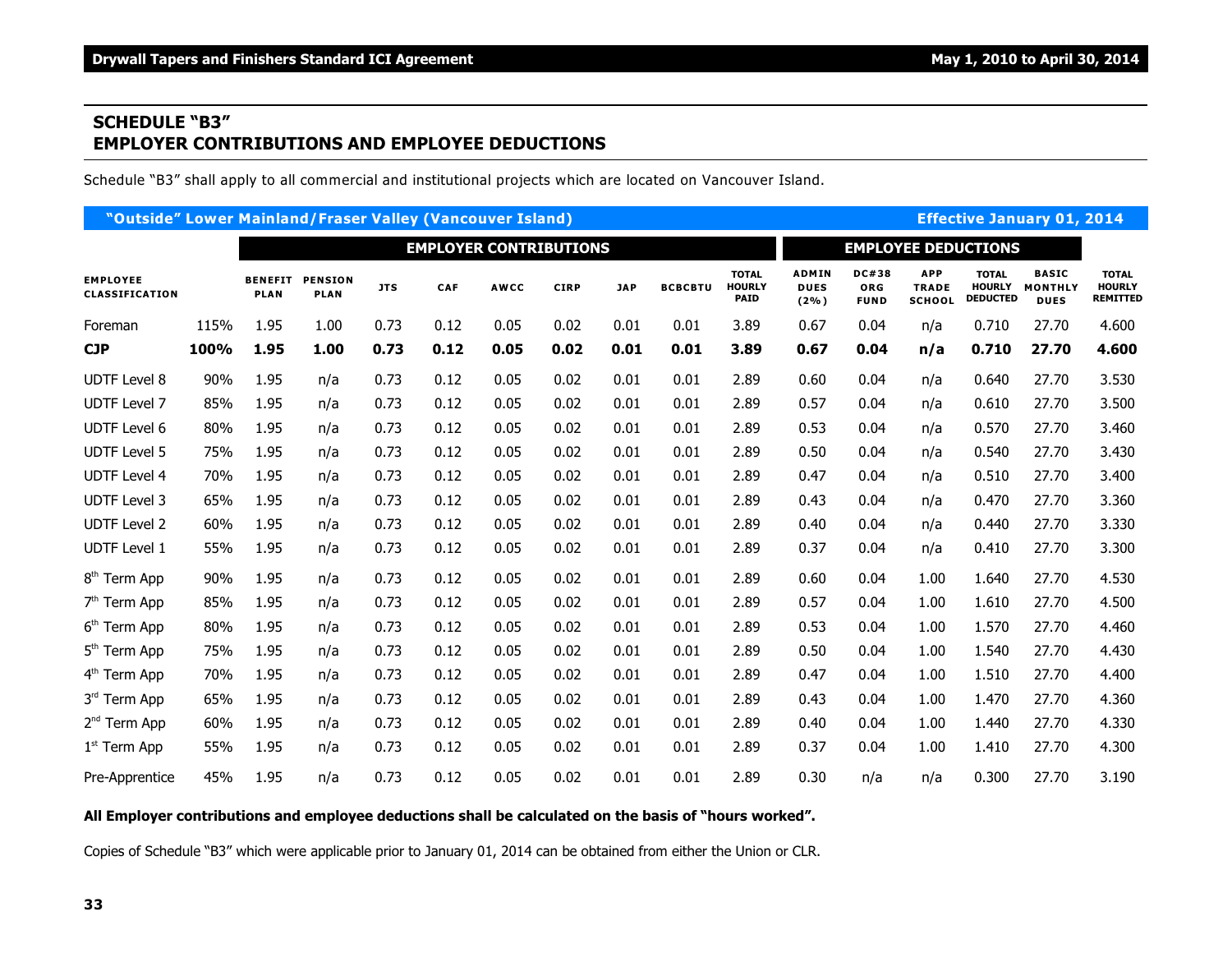#### **APPENDIX "A" PAGE 1 OF 2 LETTER OF UNDERSTANDING RE: INDUSTRIAL CONSTRUCTION**

#### **BY AND BETWEEN:**

**IUPAT District Council #38 (DC#38)**

#### **(On behalf of its affiliated Local Unions.)**

**(Hereinafter referred to as the "Union")**

**AND:**

#### **Construction Labour Relations Association of BC (CLR)**

# **(On its own behalf, on behalf of its member Employers who have authorized the Association to execute the Drywall Tapers and Finishers Standard ICI Agreement, and those members added from time to time by notice given to the Union.)**

**(Hereinafter referred to as the "Employer")**

The parties hereby agree that the following terms and conditions shall supercede any/all contrary application and/or interpretation of the Drywall Tapers and Finishers Standard ICI Agreement (the "Agreement"). Such terms and conditions shall be included within the Agreement, and shall be deemed to pertain thereto and be a part thereof. As a result, all relevant provisions of the Agreement (i.e. effective date and duration, grievance resolution procedure, etc.) shall also apply to this Letter of Understanding.

Work performed on an industrial construction project pursuant to the Agreement shall be governed by the following terms and conditions. Notwithstanding the foregoing, such terms and conditions shall not apply on an industrial construction project unless a project labour agreement is applicable to such project, and/or the majority of workers employed on such project are members of a traditional building trades union(s).

- **(1)** Any employee required to work on an industrial construction project shall receive a premium of fifteen percent (15%) over and above the otherwise applicable minimum hourly wage rate.
- **(2)** The parties shall agree on the standards which shall apply on an industrial construction project(s) insofar as the following provisions are concerned. Such agreement shall be reached prior to tender date and shall be put in writing and signed by the parties.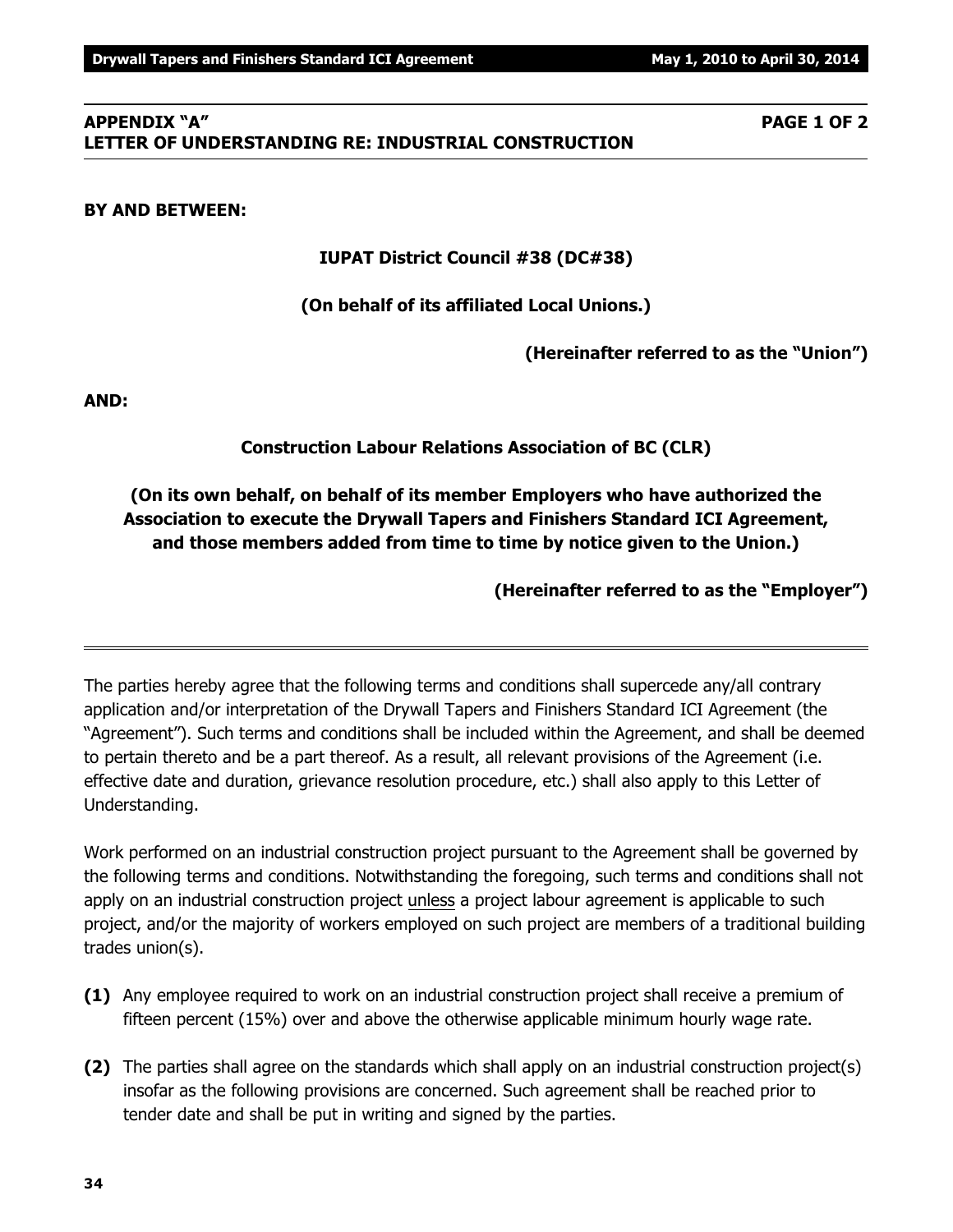#### **APPENDIX "A" PAGE 2 OF 2 LETTER OF UNDERSTANDING RE: INDUSTRIAL CONSTRUCTION**

- > hours of work and overtime (including shifts and related premiums)
- > initial and terminal travel allowance
- > room and board
- > daily travel allowance
- > periodic leave
- > camp standards (including weekend checkout)
- > marshalling points

Dated this  $21<sup>st</sup>$  day of January, 2014 Dated this  $17<sup>th</sup>$  day of January, 2014

Signed on behalf of: Signed on behalf of:

Construction Labour Relations IUPAT District Council #38 Association of BC

Clyde H. Scollan <u>P. Byrne</u>

R. R. Lashin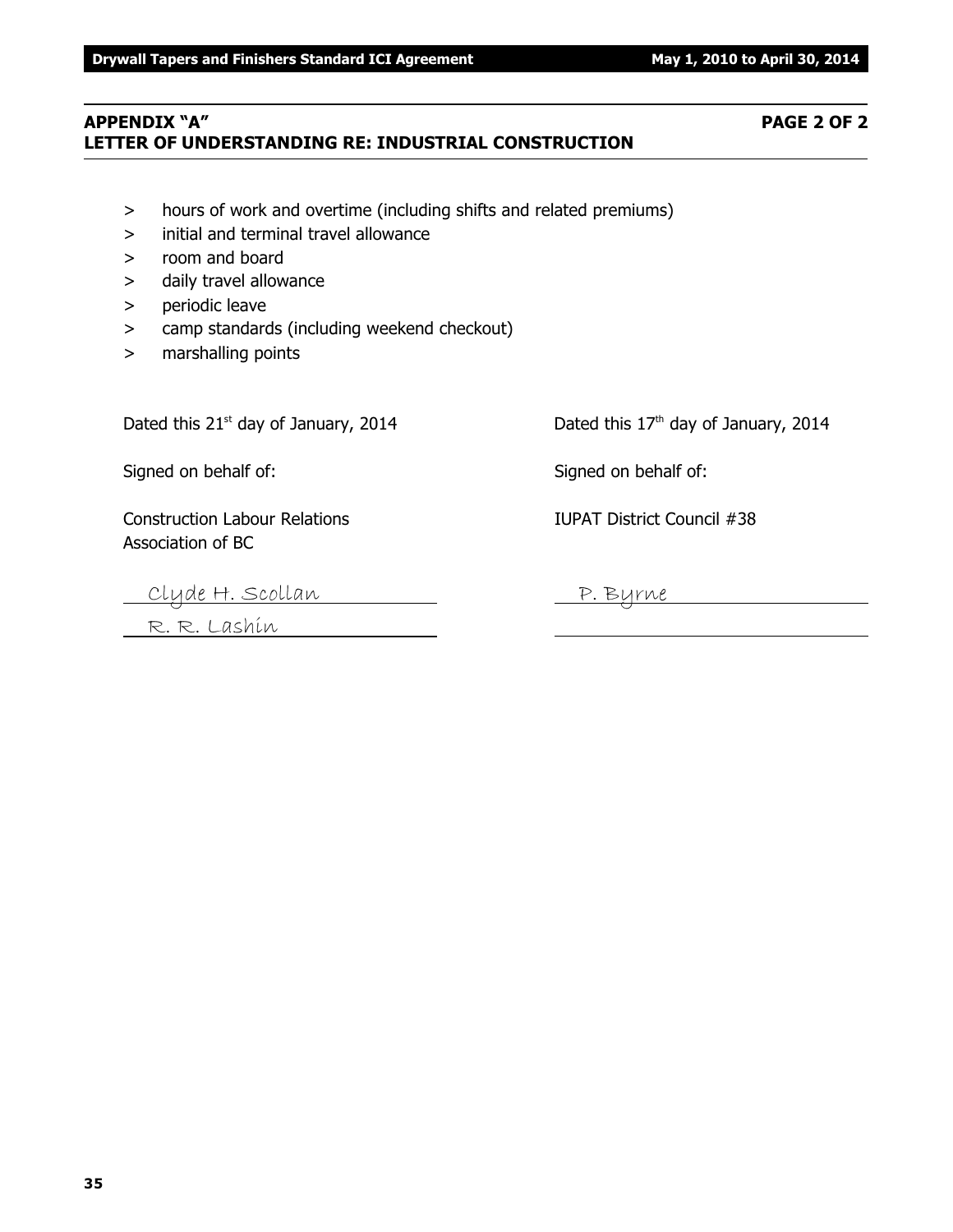## **APPENDIX "B" PAGE 1 OF 2 LETTER OF UNDERSTANDING RE: PIECE WORK COMPENSATION**

## **BY AND BETWEEN:**

**IUPAT District Council #38 (DC#38)**

# **(On behalf of its affiliated Local Unions.)**

**(Hereinafter referred to as the "Union")**

**AND:**

# **Construction Labour Relations Association of BC (CLR)**

# **(On its own behalf, on behalf of its member Employers who have authorized the Association to execute the Drywall Tapers and Finishers Standard ICI Agreement, and those members added from time to time by notice given to the Union.)**

**(Hereinafter referred to as the "Employer")**

The parties hereby agree that the following terms and conditions shall supercede any/all contrary application and/or interpretation of the Drywall Tapers and Finishers Standard ICI Agreement (the "Agreement"). Such terms and conditions shall be included within the Agreement, and shall be deemed to pertain thereto and be a part thereof. As a result, all relevant provisions of the Agreement (i.e. effective date and duration, grievance resolution procedure, etc.) shall also apply to this Letter of Understanding.

Notwithstanding any/all contrary provisions of the Agreement, the Employer shall retain the right to compensate an employee(s) on a "piece work" as opposed to an "hourly wage rate" basis subject to the following terms and conditions.

- **(1)** The piece work rate shall be consistent with prevailing market conditions and shall be mutually agreed upon by the Employer and the employee(s) prior to the commencement of work. Such rate shall be inclusive of annual vacation and statutory holiday pay, and any/all premiums which may otherwise apply.
- **(2)** Notwithstanding item (1), any employee being asked to work on a piece work basis shall have the right to have a Union representative participate during all discussions with the Employer regarding the determination of the applicable piece work rate.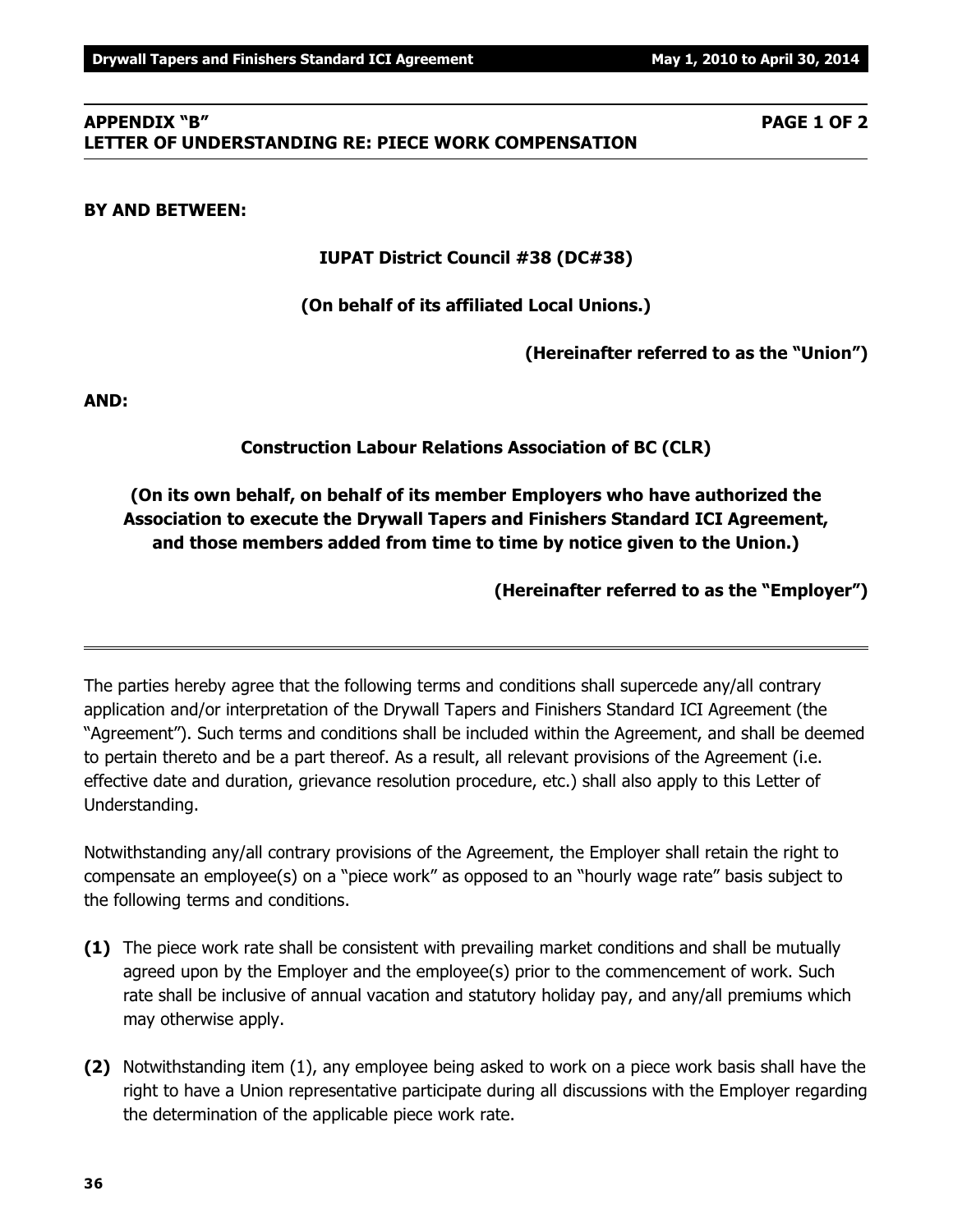#### **APPENDIX "B" PAGE 2 OF 2 LETTER OF UNDERSTANDING RE: PIECE WORK COMPENSATION**

**(3)** In lieu of Employer contributions on behalf of an employee working on a piece work basis, the Employer shall remit to the Union a lump sum of fifteen percent (15.0%) of the gross piece work earnings paid to each such employee. Upon receipt by the Union, such lump sum shall be divided by the applicable hourly contribution amount and the employee shall be credited with the resulting hours of work. The lump sum shall then be divided amongst the various funds in accordance with the following example.

| Employee "A" Gross Piece Work Earnings | $=$     | \$2,874.00       |
|----------------------------------------|---------|------------------|
| Hourly Employer Contribution Amount    |         | $$4.79$ per hour |
| \$2,874.00 x 15%                       | $=$ $-$ | \$431.10         |
| $$431.10 \div $4.79$ per hour          |         | 90.00 hours      |

Employee "A" would be credited with ninety (90.00) hours of contributions to the Union Benefit Plan and Union Pension Plan, and all applicable industry funds (i.e. JTS, CAF, AWCC, etc.) would be forwarded an amount equal to ninety (90.00) hours multiplied by the applicable industry fund contribution rate.

**(4)** In lieu of an employee deduction(s) for Union dues on behalf of an Employee working on a piece work basis, the Employer shall deduct and remit to the Union the otherwise required monthly dues, plus two percent (2.0%) of the gross piece work earnings paid to each such employee.

| Dated this $21^{st}$ day of January, 2014 | Dated this 17 <sup>th</sup> day of January, 2014 |
|-------------------------------------------|--------------------------------------------------|
| Signed on behalf of:                      | Signed on behalf of:                             |
| <b>Construction Labour Relations</b>      | IUPAT District Council #38                       |
| Clyde H. Scollan                          | P. Byrne                                         |

R. R. Lashin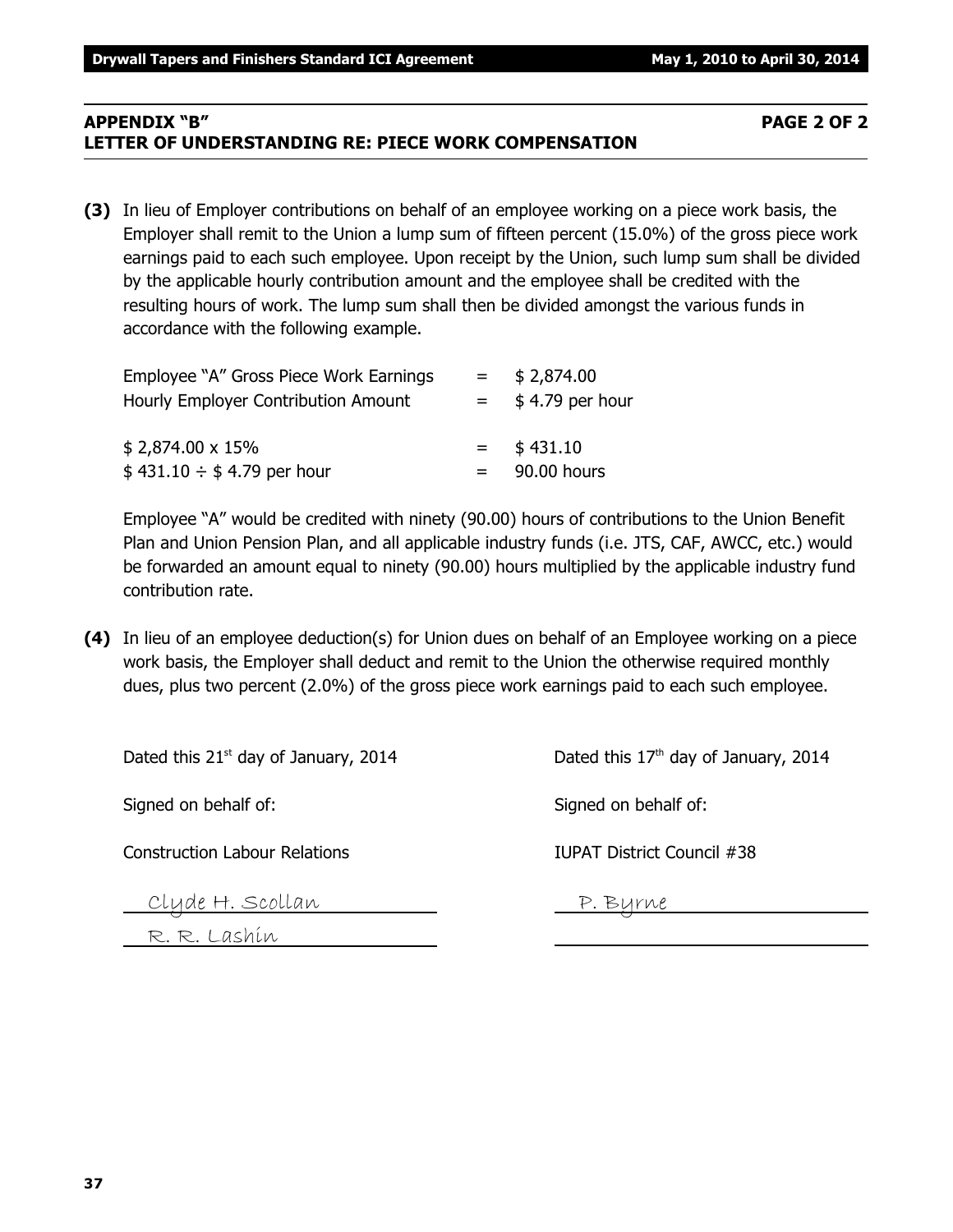#### **APPENDIX "C" - DEFINITIONS AND ABBREVIATIONS PAGE 1 of 3**

The following definitions and abbreviations shall be applicable to the interpretation of this Agreement.

#### **1. AWCC**

Association of Wall and Ceiling Contractors

#### **2. BCBCBTU**

Bargaining Council of British Columbia Building Trade Unions

#### **3. BCYT**

British Columbia and Yukon Territory Building and Construction Trades Council

#### **4. CLR**

Construction Labour Relations Association of B.C.

#### **5. CSA**

Canadian Standards Association

#### **6. DC#38**

International Union of Painters and Allied Trades (IUPAT) District Council #38

#### **7. Employee**

Any individual who is a member of the Union, and/or such other person, employed by the Employer under the terms of this Agreement.

#### **8. Employer**

- **(a)** Any individual, business, partnership, company, corporation, or other similar entity, signatory to this Agreement.
- **(b)** Where the term Employer is used within this Agreement, and the context of such usage makes it appropriate and logical to regard this term as a reference to a person, as opposed to a legal entity, then such usage shall be considered to refer to an authorized representative of the Employer.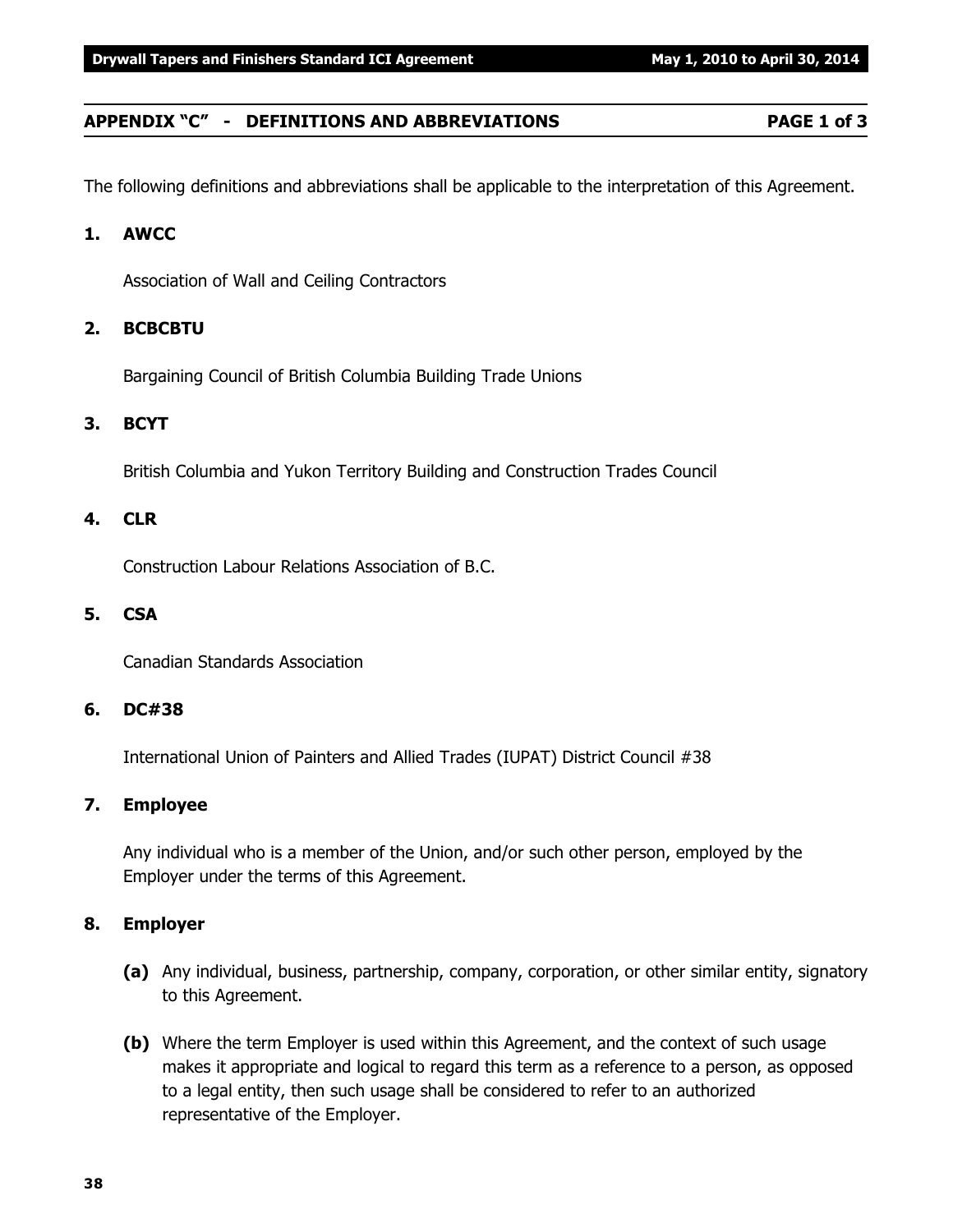#### **APPENDIX "C" - DEFINITIONS AND ABBREVIATIONS PAGE 2 of 3**

#### **9. Gender**

Wherever the words "man", "men", "he" or "his" are utilized in this Agreement they shall be considered to apply equally to both genders (i.e. male and female).

#### **10. Hours Earned**

- **(a)** 1 straight time hour = 1 hour earned
- **(b)** 1 time and one-half overtime hour  $= 1\frac{1}{2}$  hours earned
- **(c)** 1 double time overtime hour = 2 hours earned

#### **11. Hours Worked**

- **(a)** 1 straight time hour = 1 hour worked
- **(b)** 1 time and one-half overtime hour = 1 hour worked
- **(c)** 1 double time overtime hour = 1 hour worked

#### **12. Industrial Construction**

- **(a)** Shall include production plants such as pulp mills; chemical plants; refineries, including the transmission facilities; metre pumping; compressor stations; munitions plants; mines; power generating plants; bulk loading terminals; dams; breweries; and any/all other projects which are mutually agreed to by the parties.
- **(b)** On industrial construction projects, any employee required to work underground shall receive a premium of ten percent (10%) over and above the otherwise applicable minimum hourly wage rate. The foregoing shall not apply to work performed within open ditches or basements of buildings.

#### **13. LRB**

British Columbia Labour Relations Board

#### **14. Local**

An affiliated Local of the Union.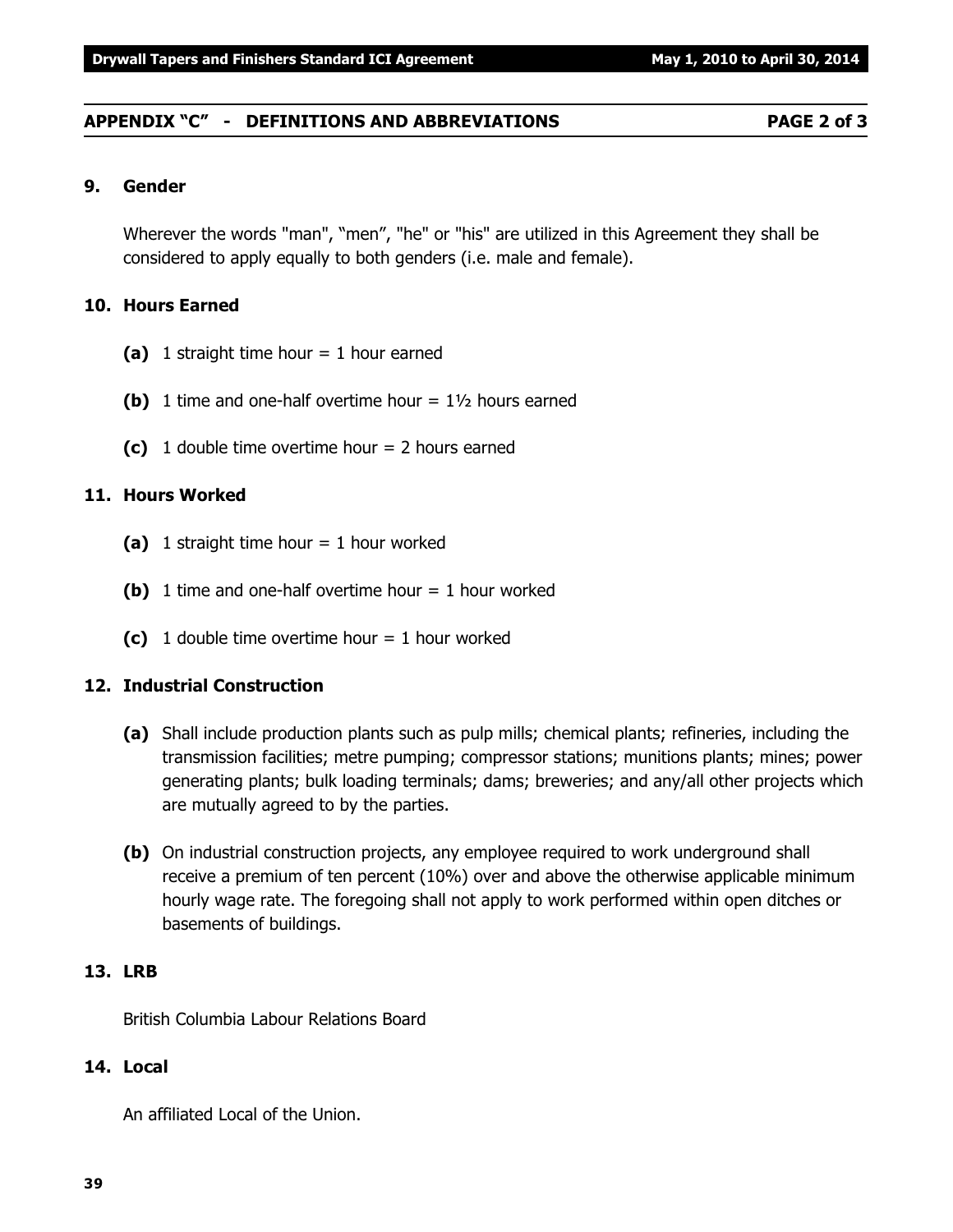**40**

# **APPENDIX "C" - DEFINITIONS AND ABBREVIATIONS PAGE 3 of 3**

# **15. Local Resident Employee**

An employee who resides within one hundred (100) road kilometres of the project or, where ferry travel is involved, within seventy-five (75) minutes travel time, including ferry travel and road kilometres.

# **16. Lower Mainland/Fraser Valley**

Inclusive of West Vancouver to the west, Chilliwack to the east, and all cities, towns, municipalities, villages, communities, etc. in between.

#### **17. Union**

- **(a)** IUPAT District Council #38, acting on behalf of its affiliated Locals.
- **(b)** Where the term Union is used within this Agreement, and the context of such usage makes it appropriate and logical to regard this term as a reference to a person, as opposed to a legal entity, then such usage shall be considered to refer to an authorized representative of the Union.

#### **18. Vancouver Island**

Inclusive of Vancouver Island and the Gulf Islands.

#### **19. WSBC**

WorkSafe BC (the Workers' Compensation Board of BC)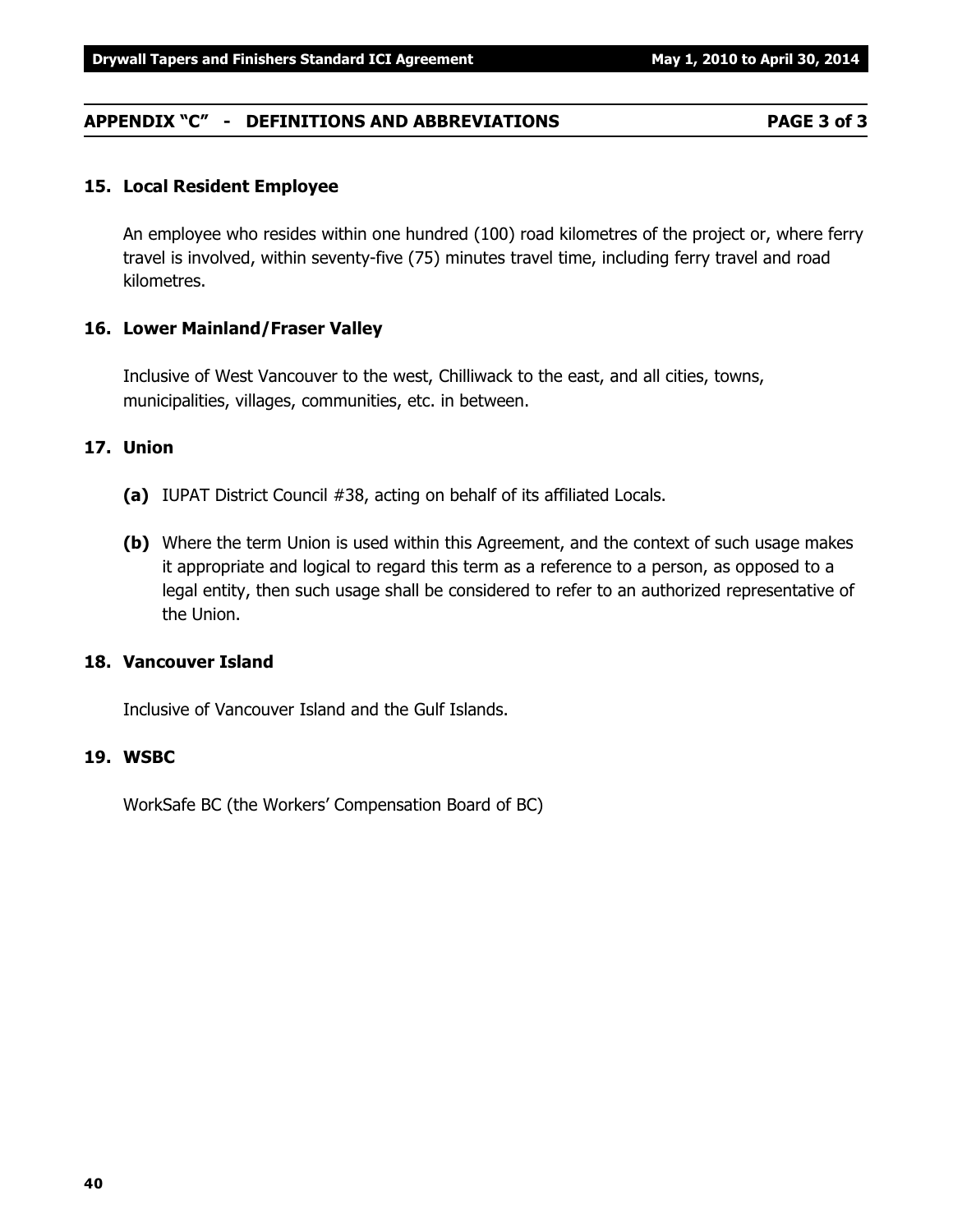#### **APPENDIX "D" - SCHEDULE OF STATUTORY HOLIDAYS**

The following schedule of statutory holidays shall be applicable to the interpretation of this Agreement.

#### **1. 2014**

| <b>Statutory Holiday</b>                                                                                                                                                                                                            | <b>Actual Date</b>                                                                                                                                                                                                                                                                                   | <b>Observed Date</b>                                                                                                                                                                                                                                                                                          |
|-------------------------------------------------------------------------------------------------------------------------------------------------------------------------------------------------------------------------------------|------------------------------------------------------------------------------------------------------------------------------------------------------------------------------------------------------------------------------------------------------------------------------------------------------|---------------------------------------------------------------------------------------------------------------------------------------------------------------------------------------------------------------------------------------------------------------------------------------------------------------|
| New Years' Day<br><b>Family Day</b><br>Good Friday<br>Easter Monday<br>Victoria Day<br>Canada Day<br>Friday before BC Day<br>BC Day<br>* Friday before Labour Day<br>Labour Day<br>Thanksgiving<br>Remembrance Day<br>Christmas Day | Wednesday, Jan. $1st$<br>Monday, Feb. 10th<br>Friday, Apr. 18th<br>Monday, Apr. 21 <sup>st</sup><br>Monday, May 19th<br>Tuesday, July $1st$<br>Friday, Aug. 1st<br>Monday, Aug. 4th<br>Friday, Aug. 29th<br>Monday, Sept. 1st<br>Monday, Oct. 13th<br>Tuesday, Nov. $11^{th}$<br>Thursday, Dec. 25th | Wednesday, Jan. $1st$<br>Monday, Feb 10th<br>Friday, Apr. 18th<br>Monday, Apr. 21st<br>Monday, May 19th<br>Tuesday, July 1 <sup>st</sup><br>Friday, Aug. 1st<br>Monday, Aug. 4th<br>Friday, Aug. 29th<br>Monday, Sept. 1st<br>Monday, Oct. 13th<br>Tuesday, Nov. $11^{th}$<br>Thursday, Dec. 25 <sup>th</sup> |
| Boxing Day                                                                                                                                                                                                                          | Friday, Dec. 26th                                                                                                                                                                                                                                                                                    | Friday, Dec. 26 <sup>th</sup>                                                                                                                                                                                                                                                                                 |

\* The Friday before Labour Day may be floated on a commercial and/or institutional project and the day therefore worked at straight time rates, with an alternate day scheduled to be taken off as mutually agreed between the Employer and the employee.